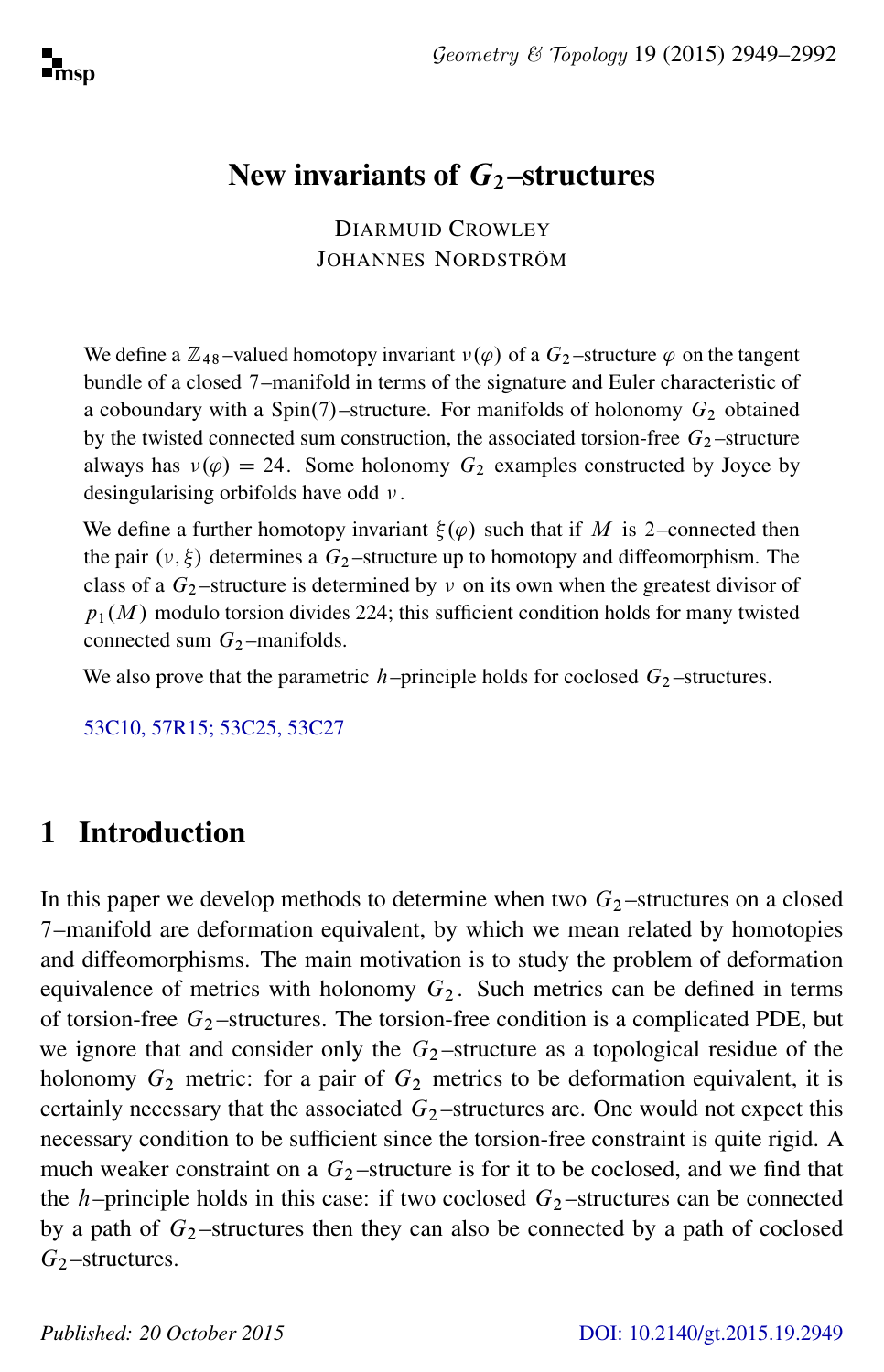### 1.1 The  $\nu$ -invariant

A  $G_2$ -structure on a 7-manifold M is a reduction of the structure group of the frame bundle of M to the exceptional Lie group  $G_2$ . As we review in [Section 2.1,](#page-11-0) a  $G_2$  – structure on M is equivalent to a 3–form  $\varphi \in \Omega^3(M)$  of a certain type and we will therefore refer to such "positive" 3–forms as  $G_2$ –structures. A  $G_2$ –structure induces a Riemannian metric and spin structure on  $M$ . Throughout this introduction  $M$  shall be a closed connected spin 7–manifold and all  $G_2$ –structures  $\varphi$  will be compatible with the chosen spin structure. We denote the space of all such  $G_2$ -structures by  $\mathcal{G}_2(M)$ .

We say that two  $G_2$ -structures are homotopic if they can be connected by a continuous path of  $G_2$ -structures, so the set of homotopy classes of  $G_2$ -structures on M is  $\pi_0 \mathcal{G}_2(M)$ . The following observation is not new, but the closest statement we have found in the literature is Witt [\[34,](#page-42-0) Proposition 3.3]. The proof is simple and provided in [Section 3.1.](#page-16-0)

# <span id="page-1-2"></span>**Lemma 1.1** The group  $H^7(M; \pi_7(S^7)) \cong \mathbb{Z}$  acts freely and transitively on  $\pi_0 \mathcal{G}_2(M)$ .

The group of spin diffeomorphisms of M, Diff(M), acts by pull-back on  $\mathcal{G}_2(M)$  with quotient  $\overline{\mathcal{G}}_2(M):=\mathcal{G}_2(M)/\text{Diff}(M)$ . Since  $\mathcal{G}_2(M)$  is locally path connected,

<span id="page-1-0"></span>
$$
\pi_0 \overline{\mathcal{G}}_2(M) = \pi_0 \mathcal{G}_2(M) / \pi_0 \text{Diff}(M),
$$

and we call  $\pi_0 \bar{G}_2(M)$  the set of deformation classes of  $G_2$ -structures on M. Until now neither invariants of  $\pi_0 \overline{\mathcal{G}}_2(M)$  nor results about its cardinality have appeared in the literature.

Our starting point for studying both of these problems is the following characteristic class formula, valid for any closed spin 8–manifold  $X$  (see [Corollary 2.5\)](#page-15-0):

(1) 
$$
e_{+}(X) = 24\hat{A}(X) + \frac{\chi(X) - 3\sigma(X)}{2}.
$$

Here the terms are the integral of the Euler class of the positive spinor bundle, the  $\hat{A}$ –genus, ordinary Euler characteristic and signature of  $X$  ( $\hat{A}(X)$ ) is an integer because X is spin, and  $\sigma(X) \equiv \chi(X)$  mod 2 for any closed oriented X). Moving from Spin(8) to  $Spin(7)$ , if we use the (real dimension 8) spin representation of  $Spin(7)$  to regard Spin(7) as a subgroup of GL $(8, \mathbb{R})$ , then a Spin(7)–structure on an 8–manifold X can be characterised by a certain kind of 4–form  $\psi \in \Omega^4(X)$ . A Spin(7)–structure defines a spin structure and Riemannian metric on  $X$ , and (up to a sign) a unit spinor field of positive chirality. In particular, if a closed 8–manifold X has a  $Spin(7)$ –structure then  $e_{+}(X) = 0$ , and [\(1\)](#page-1-0) implies

<span id="page-1-1"></span>(2) 
$$
48\widehat{A}(X) + \chi(X) - 3\sigma(X) = 0.
$$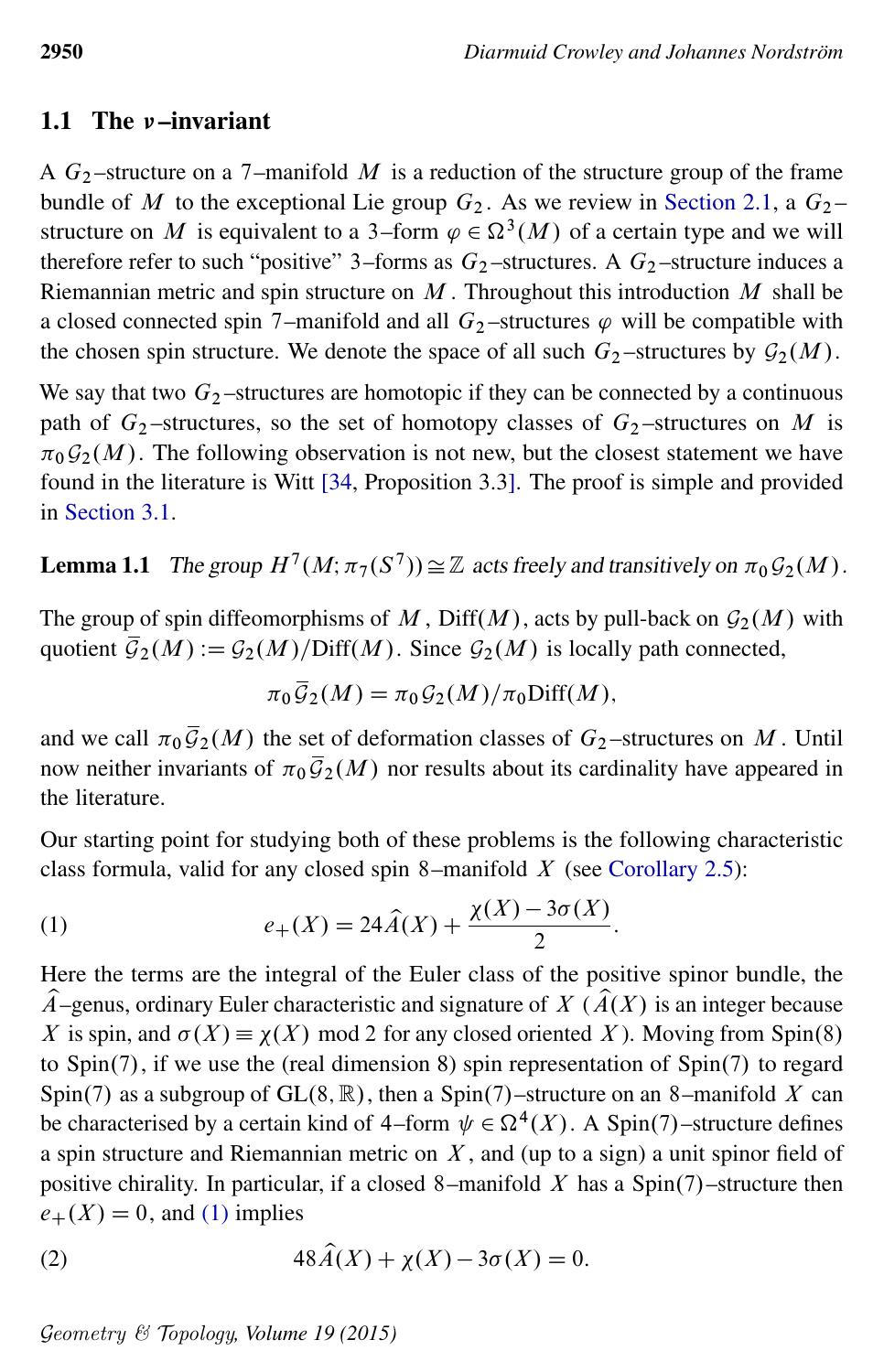If W is a compact 8–manifold with boundary M then a Spin(7)–structure on W induces a  $G_2$ -structure on M. From [\(2\)](#page-1-1) one deduces that the " $\hat{A}$ -defect"  $\chi(W)$  - $3\sigma(W)$  mod 48 depends only on the induced  $G_2$ -structure on M. It turns out, see [Lemma 3.4,](#page-19-0) that any  $G_2$ -structure  $\varphi$  on M bounds a Spin(7)-structure on some compact 8–manifold and this allows us to define an invariant  $v(\varphi)$ .

<span id="page-2-1"></span>**Definition 1.2** Let  $(M, \varphi)$  be a closed spin 7–manifold with  $G_2$ –structure and Spin(7)–coboundary  $(W, \psi)$ . The *v*–invariant of  $\varphi$  is the residue

$$
\nu(\varphi) := \chi(W) - 3\sigma(W) \mod 48 \in \mathbb{Z}_{48}.
$$

This definition makes sense even if  $M$  is not connected, and is additive under disjoint unions. Among the many analogous invariants in differential topology, perhaps the one best known to nontopologists is Milnor's  $\mathbb{Z}_7$ -valued  $\lambda$ -invariant [\[28\]](#page-42-1) of homotopy 7–spheres, defined as a " $p_2$ –defect" of a spin coboundary. To distinguish all 28 smooth structures on a homotopy sphere one can use the Eells–Kuiper invariant  $\mu$  [\[14\]](#page-41-0), which is another  $\hat{A}$ –defect (see [\(9\)\)](#page-7-0).

In [Section 1.2](#page-3-0) we describe how  $\nu$  is related to [Lemma 1.1](#page-1-2) by interpreting  $G_2$ -structures in terms of spinor fields, and we develop most of the theory in those terms. However, the definition above is sometimes useful when dealing with examples. It lets us compute  $\nu$  from a coboundary with the right type of 4–form, and finding such 4–forms can be easier than describing spinor fields directly, eg in the proof of [Theorem 1.7](#page-4-0) and Examples [1.14](#page-8-0) and [1.15.](#page-8-1)

[Theorem 1.3](#page-2-0) below summarises the basic properties of v. Note that if  $\varphi$  is a  $G_2$  – structure on M, then the 3–form  $-\varphi$  is also a  $G_2$ –structure, but compatible with the *opposite* orientation;  $-\varphi$  is a  $G_2$ -structure on  $-M$ . In addition, if X is a closed  $(2n+1)$ –manifold, we define its rational semicharacteristic by

$$
\chi_{\mathbb{Q}}(X) := \sum_{i=0}^{n} b_i(X) \mod 2.
$$

<span id="page-2-0"></span>**Theorem 1.3** For all  $G_2$ -structures  $\varphi$  on M,  $v(\varphi) \in \mathbb{Z}_{48}$  is well-defined, and invariant under homotopies and diffeomorphisms. Hence  $\nu$  defines a function

(3) 
$$
\nu: \pi_0 \overline{\mathcal{G}}_2(M) \to \mathbb{Z}_{48}.
$$

Moreover  $v(-\varphi) = -v(\varphi)$ , and v takes exactly the 24 values allowed by the parity constraint

(4) 
$$
\nu(\varphi) \equiv \chi_{\mathbb{Q}}(M) \mod 2.
$$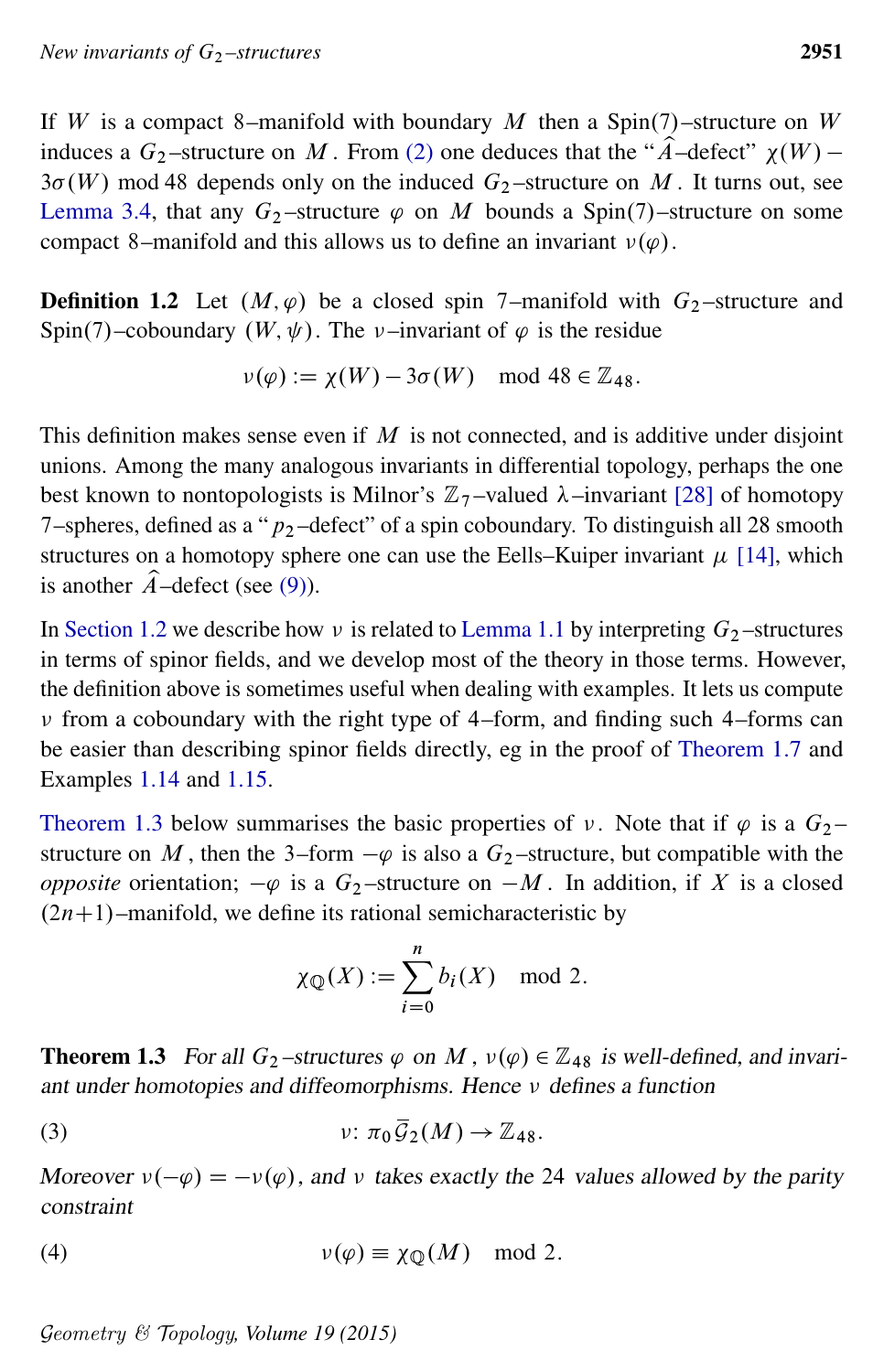[Theorem 1.3](#page-2-0) entails that  $\pi_0 \overline{\mathcal{G}}_2(M)$  has at least 24 elements. Here are some related questions that motivate our investigations:

- What are the values of  $\nu$  for torsion-free  $G_2$ -structures, ie ones arising from  $G_2$  holonomy metrics? Are there  $G_2$  metrics on the same manifold that can be distinguished by  $\nu$ ?
- Do there exist  $G_2$  metrics that are not deformation equivalent, but whose associated torsion-free  $G_2$ -structures belong to the same class in  $\pi_0 \overline{\mathcal{G}}_2(M)$ ?
- What is the cardinality of  $\pi_0 \overline{\mathcal{G}}_2(M)$ ? For example, for which closed spin manifolds M is v a complete invariant of  $\pi_0 \overline{\mathcal{G}}_2(M)$ ?

We give partial answers to the first and third of these questions below, and discuss directions for further research in [Section 1.7.](#page-10-0)

## <span id="page-3-0"></span>1.2 The affine difference  $D$ , spinors and the  $\nu$ -invariant

An important feature of homotopy classes of  $G_2$ -structures is that the identification  $\pi_0 \mathcal{G}_2(M) \equiv \mathbb{Z}$  from [Lemma 1.1](#page-1-2) should be regarded as affine, or as a  $\mathbb{Z}$ -torsor: there is no preferred base point, but [Lemma 1.1](#page-1-2) has the following consequence.

<span id="page-3-1"></span>**Lemma 1.4** For any pair of  $G_2$ -structures  $\varphi$ ,  $\varphi'$  on M there is a Z-valued difference  $D(\varphi, \varphi')$  such that  $(\pi_0 G_2(M), D) \cong (\mathbb{Z}$ , subtraction), ie  $D(\varphi, \varphi') = 0$  if and only if  $\varphi$  is homotopic to  $\varphi'$  , and for all  $\varphi$  ,  $\varphi'$  and  $\varphi'',$ 

<span id="page-3-3"></span>(5) 
$$
D(\varphi, \varphi') + D(\varphi', \varphi'') = D(\varphi, \varphi'').
$$

To understand the relationship between  $D$  and  $\nu$ , we first explain the reasoning which goes into the proof of [Lemma 1.1.](#page-1-2) As we describe in [Section 2.2,](#page-12-0) a choice of Riemannian metric and unit spinor field on the spin manifold  $M$  defines a  $G_2$ -structure. Because any two Riemannian metrics are homotopic, this sets up a bijection between  $\pi_0 \mathcal{G}_2(M)$ and homotopy classes of sections of the unit spinor bundle. This is an  $S^7$ -bundle, and [Lemma 1.1](#page-1-2) follows from obstruction theory for sections of sphere bundles.

We can both describe  $D$  in concrete terms and prove [Lemma 1.4](#page-3-1) by counting zeros of homotopies of spinor fields (see [Section 3.1\)](#page-16-0). With this understanding of  $D$ , the next lemma is elementary. The intuitive notion of a  $Spin(7)$ -bordism is spelled out in [Section 3.3.](#page-18-0)

<span id="page-3-4"></span><span id="page-3-2"></span>**Lemma 1.5** Let  $\varphi$ ,  $\varphi'$  be  $G_2$ -structures on M. Suppose  $(W, \psi)$  is a Spin(7)bordism from  $(M, \varphi)$  to  $(M, \varphi')$ , and let W be the closed spin 8–manifold formed by identifying the two boundary components (see  $(20)$ ). Then

(6) 
$$
D(\varphi, \varphi') = -e_+(\overline{W}).
$$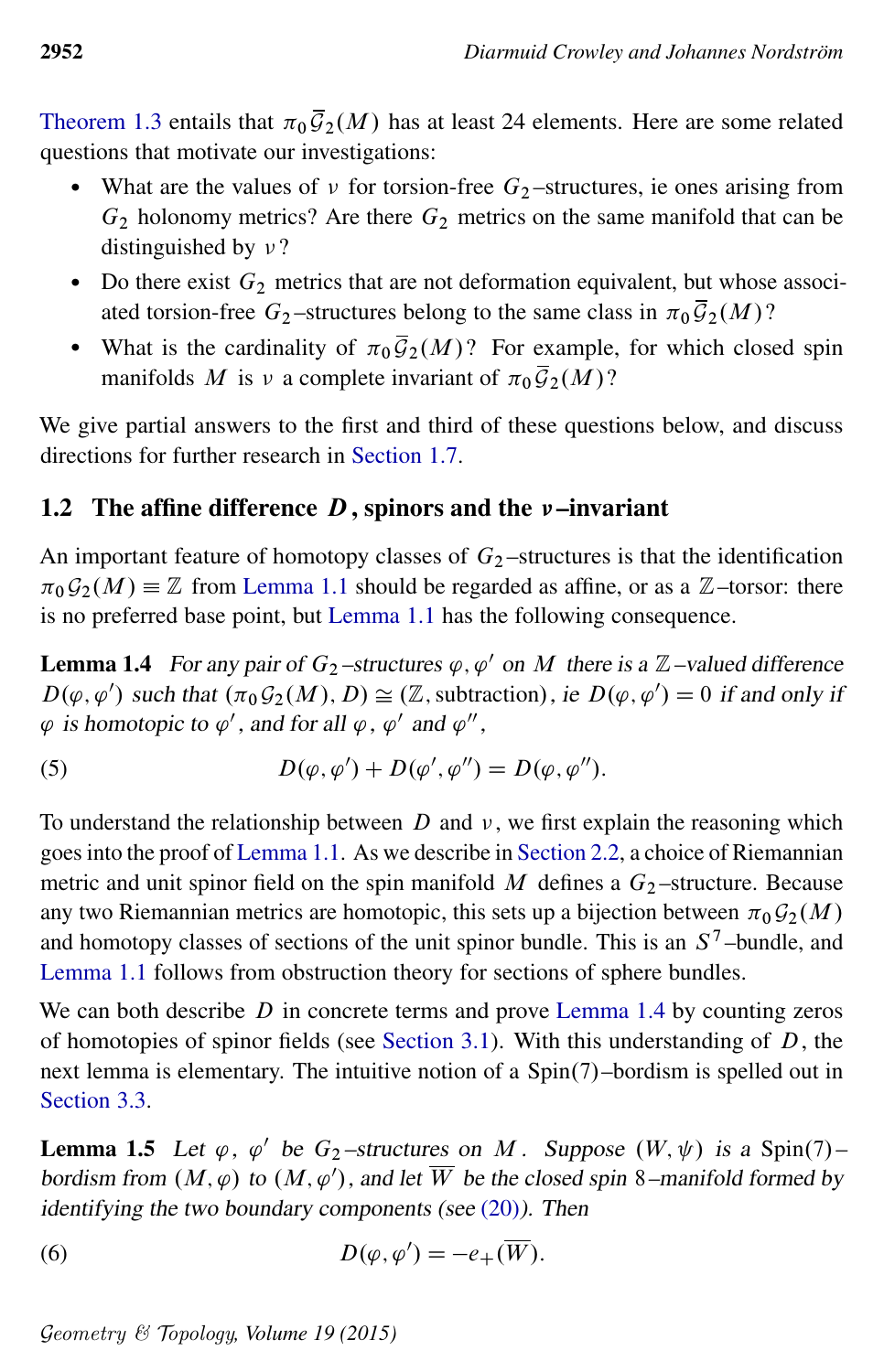Combining [Lemma 1.5](#page-3-2) with the characteristic class formula [\(1\),](#page-1-0) the mod 24 residue of  $D(\varphi, \varphi')$  can be computed from just the signature and Euler characteristic of W, which equal those of  $W$ . So while  $D$  only makes sense as an "affine" invariant, its mod 24 residue is related to the "absolute" invariant  $\nu$  (in particular,  $\nu$  is affine linear).

# <span id="page-4-1"></span>**Proposition 1.6** Let  $\varphi$  and  $\varphi'$  be  $G_2$ -structures on M. Then

(7) 
$$
\nu(\varphi') - \nu(\varphi) \equiv 2D(\varphi, \varphi') \mod 48.
$$

## 1.3 The  $\nu$ -invariant for manifolds with  $G_2$  holonomy

The exceptional Lie group  $G_2$  also occurs as an exceptional case in the classification of Riemannian holonomy groups due to Berger [\[3\]](#page-41-1). It is immediate from the definitions that a metric on a 7–manifold M has holonomy contained in  $G_2$  if and only if it is induced by a  $G_2$ -structure  $\varphi \in \Omega^3(M)$  that is parallel. The covariant derivative  $\nabla \varphi$  of  $\varphi$  with respect to the Levi-Civita connection  $\nabla$  of its induced metric can be identified with the intrinsic torsion of the  $G_2$ -structure, so metrics with holonomy in  $G_2$ correspond to torsion-free  $G_2$ -structures; see Salamon [\[31,](#page-42-2) Corollary 2.2, Section 11].

One can define a moduli space of torsion-free  $G_2$ -structures on a fixed closed  $G_2$ manifold  $M$  , which is an orbifold locally homeomorphic to finite quotients of  $H^3_{\mathrm{dR}}(M)$ . But while the local structure is well understood, little is known about the global structure. One basic question is whether the moduli space is connected, ie whether any pair of torsion-free  $G_2$ -structures are equivalent up to homotopies through torsion-free  $G_2$ -structures and diffeomorphism. If one could find examples of diffeomorphic  $G_2$ manifolds where the associated  $G_2$ -structures have different values of  $\nu$ , this would prove that the moduli space is disconnected.

Finding compact manifolds with holonomy  $G_2$  is a hard problem. The known constructions solve the nonlinear PDE  $\nabla \varphi = 0$  using gluing methods. Joyce [\[22\]](#page-42-3) found the first examples by desingularising flat orbifolds, and later Kovalev [\[24\]](#page-42-4) implemented a "twisted connected sum" construction. In [\[10\]](#page-41-2), Corti, Haskins, Nordström, and Pacini used the classification theory of closed 2–connected 7–manifolds to find examples of twisted connected sum  $G_2$ -manifolds that are diffeomorphic, but without any evidence either way as to whether the torsion-free  $G_2$ -structures are in the same component of the moduli space.

<span id="page-4-0"></span>The twisted connected sum  $G_2$ -manifolds are constructed by gluing a pair of pieces of the form  $S^1 \times V$ , where V are asymptotically cylindrical Calabi–Yau 3–folds with asymptotic ends  $\mathbb{R} \times S^1 \times K3$ . We review this construction in [Section 4.3](#page-25-0) and then compute  $\nu$  for all such  $G_2$ -structures.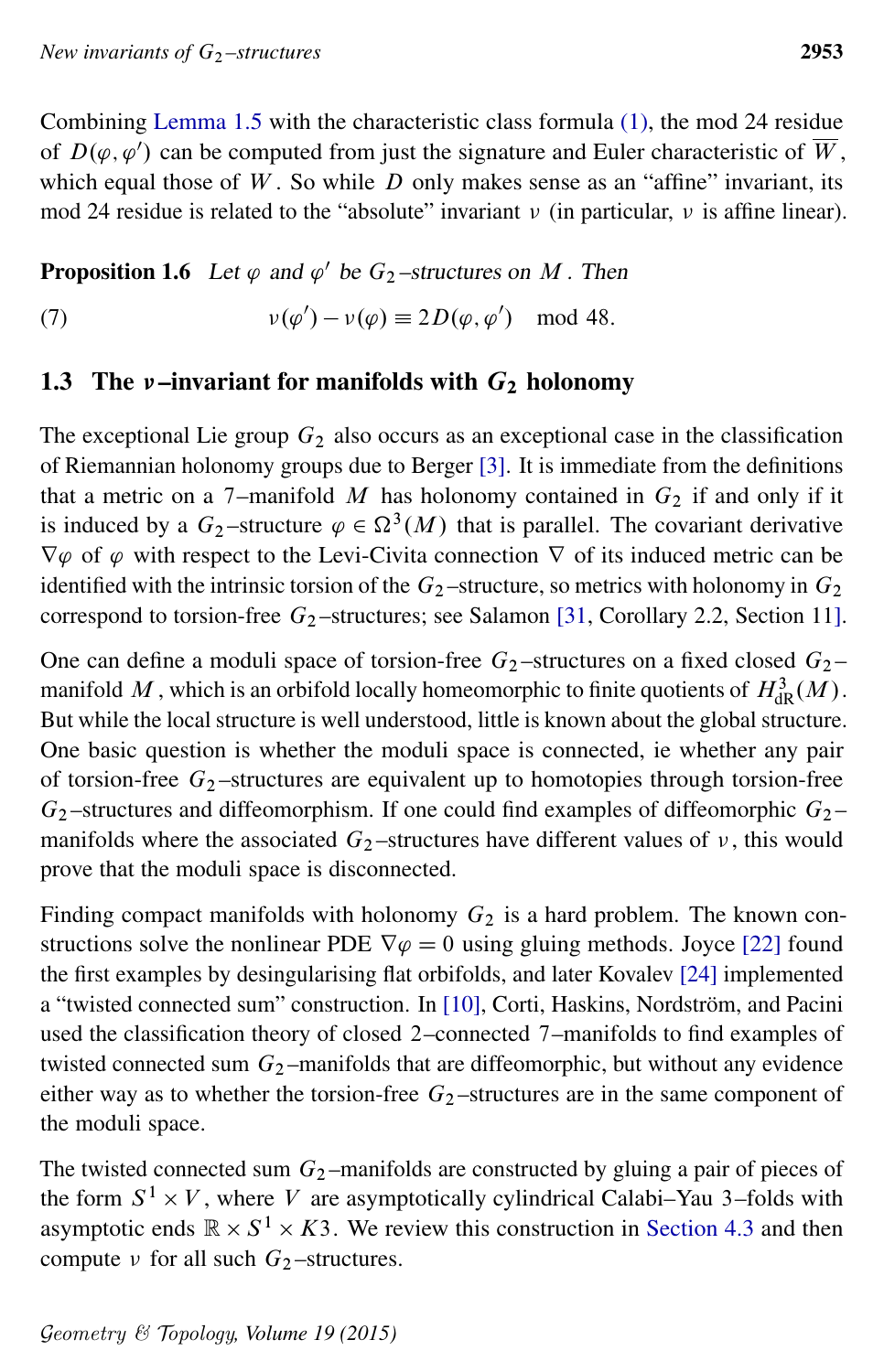**Theorem 1.7** If  $(M, \varphi)$  is a twisted connected sum, then  $v(\varphi) = 24$ .

We carry out this calculation by finding an explicit Spin(7)-bordism from a twisted connected sum  $G_2$ -structure  $\varphi$  to a  $G_2$ -structure that is a product of structures on lower-dimensional manifolds, for which  $\nu$  is easier to evaluate.

For all the explicit examples of pairs of diffeomorphic  $G_2$  –manifolds found in [\[10\]](#page-41-2), [Corollary 1.13](#page-7-1) below implies that  $\nu$  classifies the homotopy classes of  $G_2$ -structures up to diffeomorphism. Thus diffeomorphisms between these  $G_2$ -manifolds can always be chosen so that the corresponding torsion-free  $G_2$ -structures are homotopic. [Theorem 1.8](#page-5-0) implies that they are then also homotopic as coclosed  $G_2$ -structures, but the question whether they can be connected by a path of torsion-free  $G_2$ -structures, so that they are in the same component of the moduli space of  $G_2$  metrics, remains open.

[Theorem 1.7](#page-4-0) does not necessarily apply to more general gluings of asymptotically cylindrical  $G_2$ -manifolds. For example, a small number of the  $G_2$ -manifolds M constructed by Joyce [\[23,](#page-42-5) Section 12.8.4] have  $\chi_{\mathbb{O}}(M) = 1$ , so those torsion-free  $G_2$ -structures have odd  $v \neq 24$ ; yet they can be regarded at least topologically as a gluing of asymptotically cylindrical manifolds.

# 1.4 The *h*–principle for coclosed  $G_2$ –structures

We call a  $G_2$ -structure with defining 3-form  $\varphi$  *closed* if  $d\varphi = 0$  and *coclosed* if  $d^*\varphi = 0$ , where  $d^*$  is defined in terms of the metric induced by the  $G_2$ -structure. For  $\varphi$  to be torsion-free is equivalent to it being both closed and coclosed (Fernández and Gray [\[16\]](#page-41-3)). Individually, the conditions of being closed or coclosed are much more flexible than the torsion-free condition, and we show that coclosed  $G_2$ -structures satisfy the *h*–principle. Let  $\mathcal{G}_2^{cc}(M) \subset \mathcal{G}_2(M)$  be the subspace of coclosed  $G_2$ –structures.

<span id="page-5-0"></span>**Theorem 1.8** The inclusion  $\mathcal{G}_2^{cc}(M) \hookrightarrow \mathcal{G}_2(M)$  is a homotopy equivalence.

If M is an open manifold then [Theorem 1.8](#page-5-0) is a straight-forward application of Eliashberg and Mishachev [\[15,](#page-41-4) Theorem 10.2.1] (see Lê [\[27,](#page-42-6) Theorem–Remark 3.17]). h–principles are generally much harder to prove on closed manifolds, but for coclosed  $G_2$ -structures we can use a microextension trick to reduce the problem to an application of [\[15,](#page-41-4) Theorem 10.2.1] on  $M \times (-\epsilon, \epsilon)$ . (There is no apparent way to apply the same trick to closed  $G_2$ -structures, which seem closer to symplectic structures in this sense.)

One motivation for considering coclosed  $G_2$ -structures is that they are the structures induced on  $7$ –manifolds immersed in 8–manifolds with holonomy Spin $(7)$ . One can attempt to construct Spin(7) metrics on  $M \times (-\epsilon, \epsilon)$  using the "Hitchin flow" of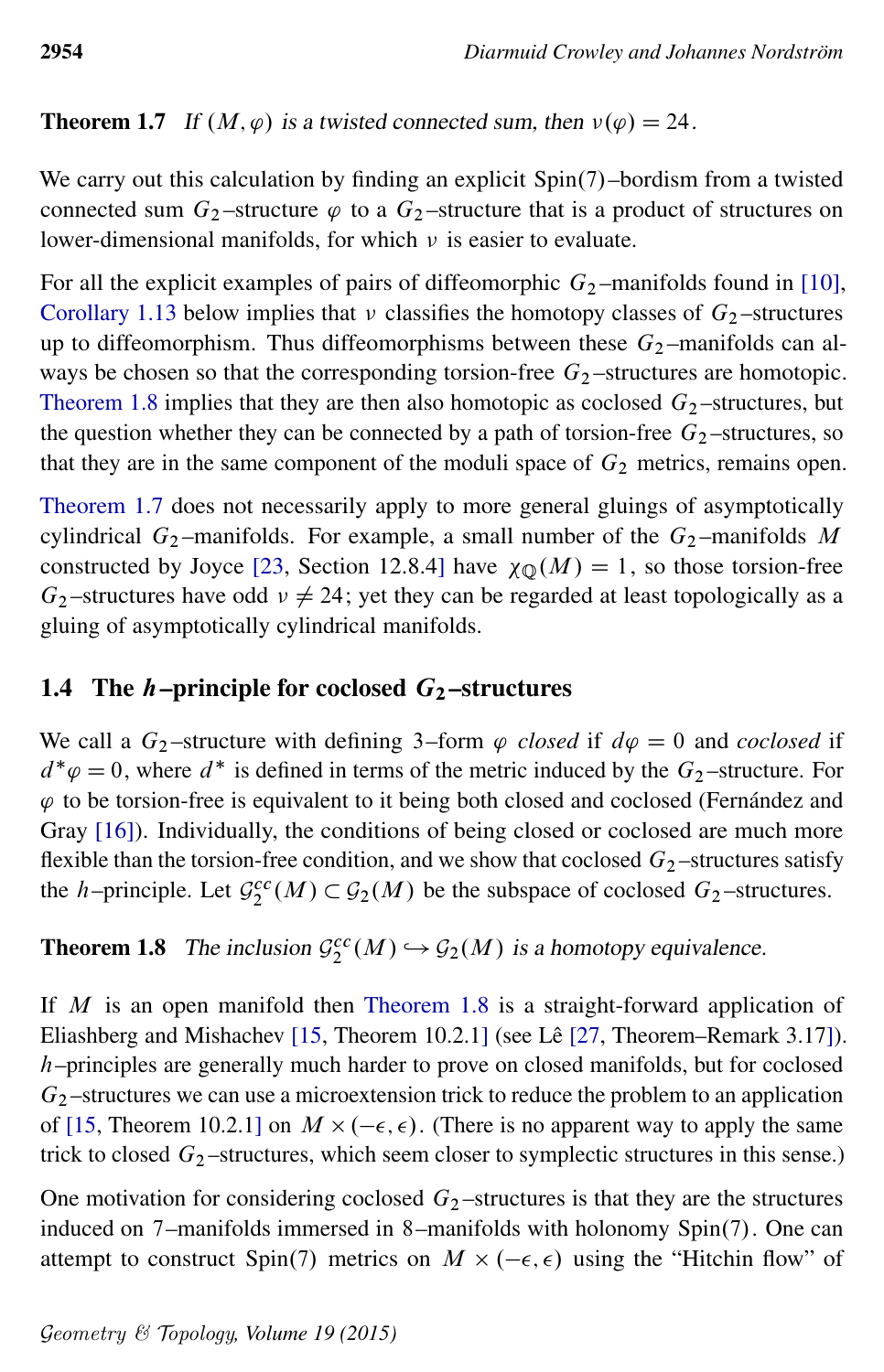coclosed  $G_2$ -structures; see Hitchin [\[21\]](#page-42-7). Bryant [\[5,](#page-41-5) Theorem 7] shows that this can be solved provided that the initial coclosed  $G<sub>2</sub>$  –structure is real analytic.

[Theorem 1.8](#page-5-0) implies that any spin 7–manifold M admits smooth coclosed  $G_2$ – structures. When  $M$  is closed, Grigorian [\[19\]](#page-42-8) proves short-time existence of solutions  $\varphi_t$  for a version of the "Laplacian coflow" of coclosed  $G_2$ -structures. Even if the initial  $G_2$ -structure  $\varphi_0$  is merely smooth, the coclosed  $G_2$ -structures  $\varphi_t$  will be real analytic for  $t > 0$  (sufficiently small so that the solution exists). We deduce:

**Corollary 1.9** For every closed spin 7–manifold M,  $M \times (-\epsilon, \epsilon)$  admits torsion-free Spin(7)–structures.

## <span id="page-6-1"></span>1.5 Counting deformation classes of  $G_2$ -structures

We can think of the set of deformation equivalence classes of  $G_2$ -structures as the quotient (isomorphic to  $\pi_0\overline{\mathcal{G}}_2(M)$ ) of  $\pi_0\mathcal{G}_2(M)$  under the action

$$
\pi_0 G_2(M) \times \text{Diff}(M) \to \pi_0 G_2(M), \quad ([\varphi], f) \mapsto [f^*\varphi].
$$

The deformation invariance of v implies that this action on  $\pi_0 \mathcal{G}_2(M) \cong \mathbb{Z}$  is by translation by multiples of 24, so that  $\pi_0 \overline{\mathcal{G}}_2(M)$  has at least 24 elements. To determine to what extent v classifies elements of  $\pi_0 \bar{\mathcal{G}}_2(M)$  we need to understand precisely which multiples of 24 are realised as translations. Combining the characteristic class formula [\(1\)](#page-1-0) with [Lemma 1.5](#page-3-2) we arrive at the following proposition.

<span id="page-6-2"></span>**Proposition 1.10** Let  $f: M \cong M$  be a spin diffeomorphism with mapping torus  $T_f$ . Then

$$
D(\varphi, f^*\varphi) = 24\widehat{A}(T_f) \in \mathbb{Z}.
$$

The possible values of  $\hat{A}(T_f)$  are closely related to the spin characteristic class  $p_M :=$  $p_1$  $\frac{p_1}{2}(M)$  (see [Section 6.1\)](#page-34-0). More precisely, the theory developed by the authors in [\[11\]](#page-41-6) identifies the two key quantities

$$
d_o(M) := \begin{cases} 0 & \text{if } p_M \text{ is torsion,} \\ \text{Max}\{s \mid s, m \in \mathbb{Z}, m^2 s \text{ divides } mp_M\} & \text{otherwise,} \end{cases}
$$

and a certain value  $r \in \{0, 1, 2\}$  that depends on the properties of the automorphisms of  $H^4(M)$  preserving  $p_M$  and the torsion linking form. If  $H^4(M)$  is torsion-free then  $d_o(M)$  is simply the greatest integer dividing  $p_M$ , and  $r = 1$  whenever  $H^4(M)$ is 2–torsion-free.  $d_o(M)$  is always even by [Lemma 6.1.](#page-34-1)

<span id="page-6-0"></span>The following theorem gives lower bounds on  $|\pi_0 \overline{\mathcal{G}}_2(M)|$ . For a fraction  $a/b$  without common factors, denote Num  $\left(\frac{a}{b}\right)=a$ .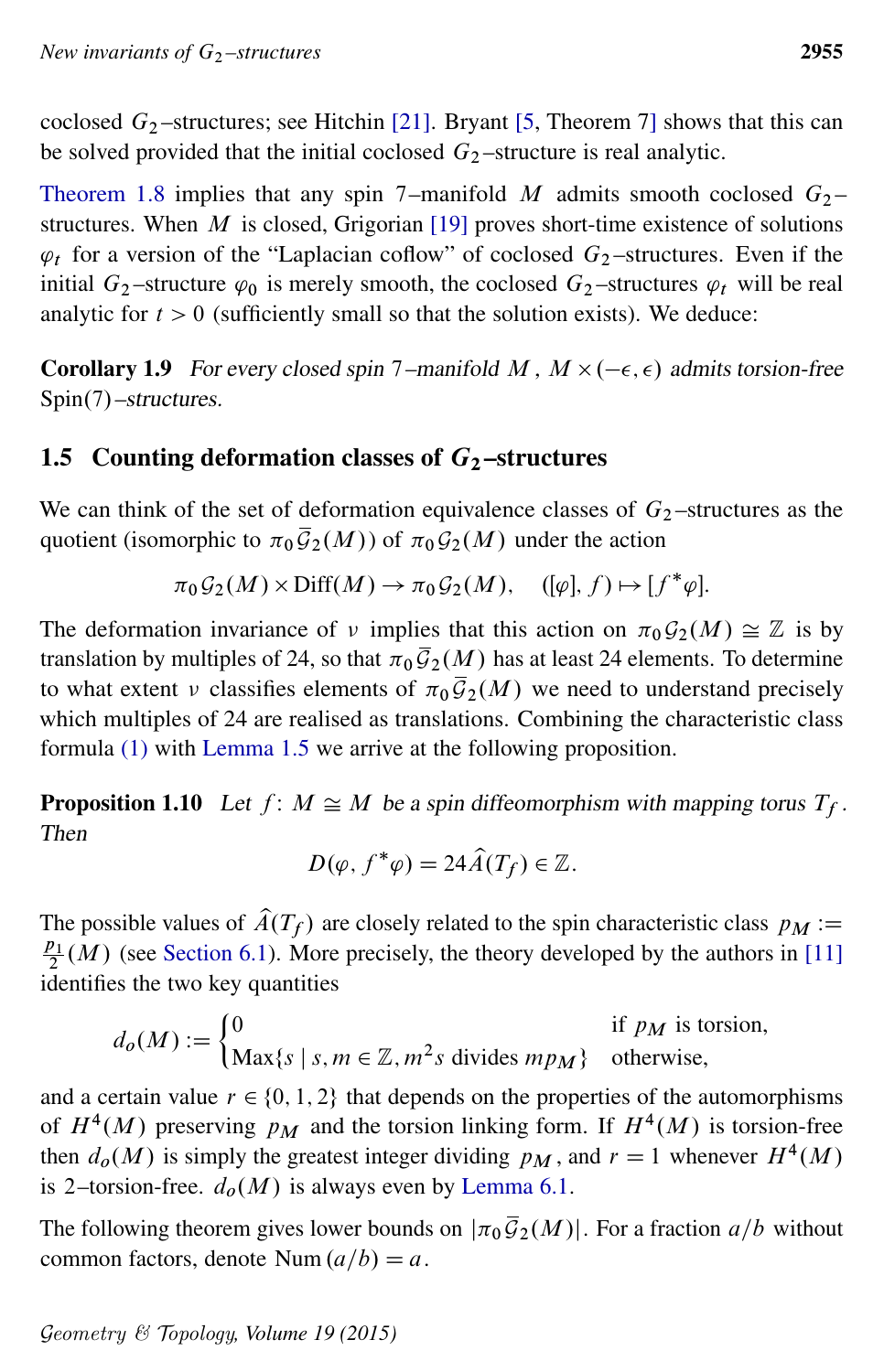**Theorem 1.11** If  $p_M = 0 \in H^4(M; \mathbb{Q})$ , then  $\pi_0 \overline{G}_2(M) \equiv \pi_0 \mathcal{G}_2(M) \equiv \mathbb{Z}$ . In general  $|\pi_0 \overline{\mathcal{G}}_2(M)| \geq 24 \cdot \text{Num}\left(\frac{2^r d_o(M)}{224}\right).$ 

So, in particular, if  $H^4(M)$  has no 2-torsion then  $|\pi_0 \bar{G}_2(M)| \ge 24 \cdot \text{Num}(\frac{d_o(M)}{112})$  $\frac{\rho(M)}{112}\big).$ 

For upper bounds on  $|\pi_0 \bar{G}_2(M)|$  we need spin diffeomorphisms  $f: M \cong M$  with  $D(\varphi, f^*\varphi) \neq 0$ . When M is 2–connected and  $p_M$  is not torsion, these are provided by [\[11\]](#page-41-6).

<span id="page-7-2"></span>**Theorem 1.12** If M is 2–connected and  $p_M \neq 0 \in H^4(M; \mathbb{Q})$ , then

<span id="page-7-3"></span>
$$
|\pi_0 \overline{\mathcal{G}}_2(M)| = 24 \cdot \text{Num}\left(\frac{2^r d_o(M)}{224}\right).
$$

Also  $|\pi_0 \overline{\mathcal{G}}_2(N \sharp M)| \leq 24 \cdot \text{Num} \left( \frac{2^r d_o(M)}{224} \right)$  $\frac{d_0(M)}{224}$ ) for any connected spin 7–manifold N.

[Theorem 1.12](#page-7-2) helps identify certain manifolds  $M$  for which  $\nu$  is a complete invariant of  $\pi_0 \overline{\mathcal{G}}_2(M)$ .

<span id="page-7-1"></span>**Corollary 1.13** If  $2^r d_o(M_0)$  divides 224 for some 2–connected  $M_0$  such that  $M \cong$  $N \sharp M_0$ , then  $|\pi_0 \bar{G}_2(M)| = 24$ . In this case two  $G_2$ -structures  $\varphi$  and  $\varphi'$  on M are deformation equivalent if and only if  $v(\varphi) = v(\varphi')$ .

#### <span id="page-7-4"></span>1.6 The  $\xi$ -invariant

We now describe a further invariant that, depending on the topology of  $M$ , can distinguish more classes of  $\pi_0 \bar{G}_2(M)$ . For the moment we restrict to the special case when  $p_M$  is rationally trivial, and postpone the full definition to [Section 6.4.](#page-39-0)

In dimension 7, the Eells–Kuiper invariant  $\mu$  [\[14,](#page-41-0) Section 6] arises from considering the following characteristic class formula: if  $X$  is a closed spin 8–manifold, then

(8) 
$$
224\widehat{A}(X) = p_X^2 - \sigma(X).
$$

If M is closed spin with  $p_M$  a torsion class and W is a spin coboundary, then  $p_W \in H^4(W; \mathbb{Q})$  is in the image of  $H^4(W, M; \mathbb{Q})$ , the cohomology relative to the boundary, and  $p_W^2 \in \mathbb{Q}$  is well defined. Then [\(8\)](#page-7-3) implies that the  $\hat{A}$ -defect

<span id="page-7-0"></span>(9) 
$$
\mu(M) := \frac{p_W^2 - \sigma(W)}{8} \in \mathbb{Q}/28\mathbb{Z}
$$

is independent of the choice of  $W$ . (This differs from the definition in [\[14\]](#page-41-0) by a factor of 28. The mod  $\mathbb Z$  residue of  $\mu(M)$  is determined by the almost-smooth structure of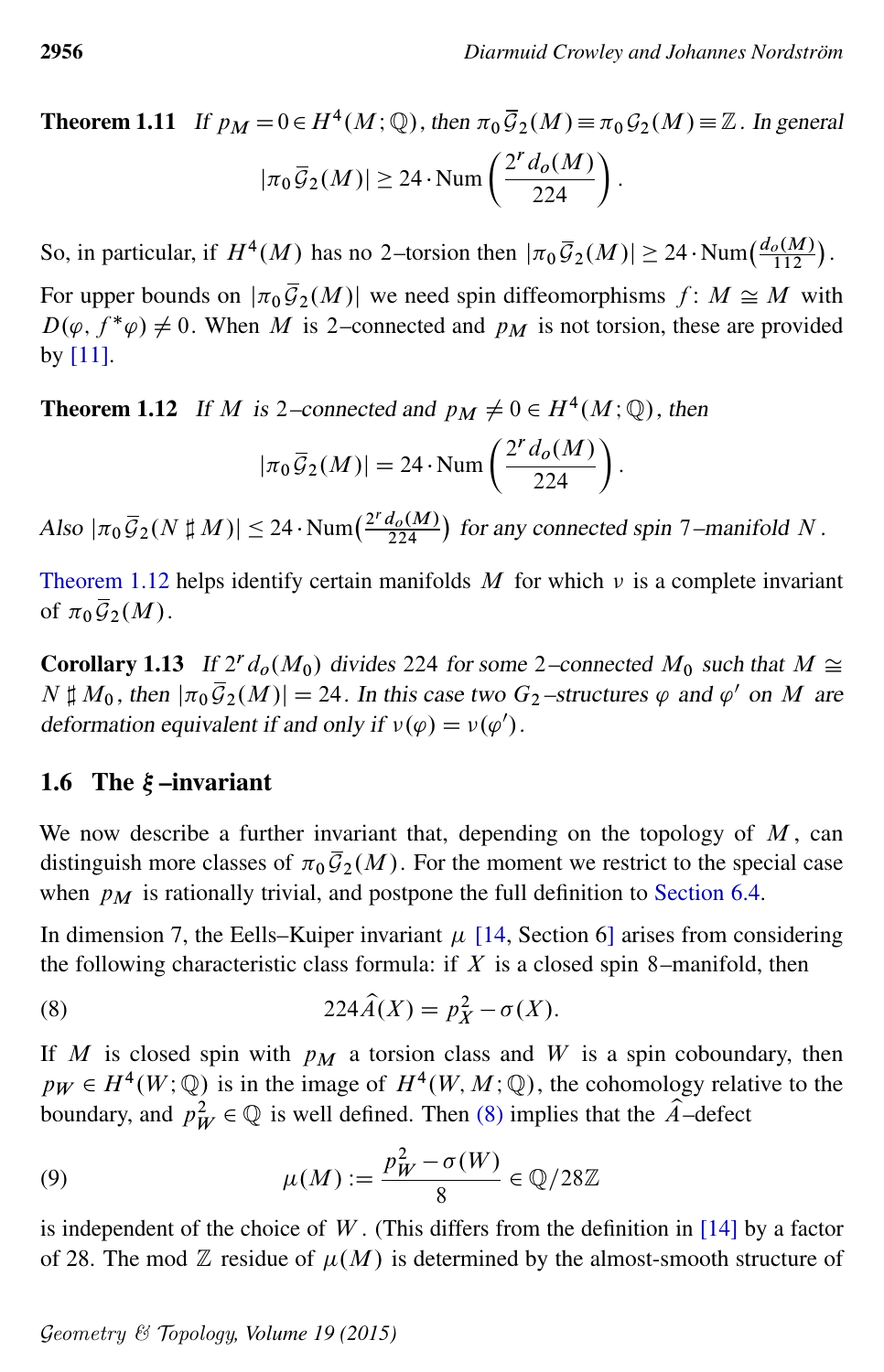M because  $p_W$  is a characteristic element for the intersection form; therefore  $\mu(M)$ can take 28 different values if the underlying almost-smooth manifold is fixed.)

If we consider a  $G_2$ -structure  $\varphi$  on a spin manifold M such that  $p_M$  is torsion, then we can in a sense cancel the ambiguities in the definitions of the  $\hat{A}$ –defects  $\nu$  and  $\mu$ to obtain a stronger invariant. A linear combination of [\(2\)](#page-1-1) and [\(8\)](#page-7-3) gives that

<span id="page-8-2"></span>
$$
7\chi(X) + \frac{3p_X^2 - 45\sigma(X)}{2} = 0
$$

for any closed  $X^8$  with Spin(7)–structure. Hence

(10) 
$$
\xi(\varphi) := 7\chi(W) + \frac{3p_W^2 - 45\sigma(W)}{2} \in \mathbb{Q}
$$

is independent of choice of  $Spin(7)$ –coboundary W. If we consider  $G_2$ –structures on a fixed smooth M with  $p_M$  torsion, then the relation

$$
\xi(\varphi) = 7\nu(\varphi) + 12\mu(M) \mod 336\mathbb{Z}
$$

means that  $v(\varphi)$  can be determined from  $\xi(\varphi)$  and  $\mu(M)$ . The  $\xi$ -invariant takes precisely the values allowed by the constraint

$$
\xi(\varphi) = 7\chi_{\mathbb{Q}}(M) + 12\mu(M) \mod 14\mathbb{Z}.
$$

Similarly to [Proposition 1.6,](#page-4-1)  $14D(\varphi, \varphi') = \xi(\varphi') - \xi(\varphi)$ , so  $\xi$  distinguishes between all elements of  $\pi_0 \mathcal{G}_2(M)$ . Since  $\xi$  is patently invariant under diffeomorphisms, this entails the claim from [Theorem 1.12](#page-7-2) that  $\pi_0 G_2(M) = \pi_0 \overline{G}_2(M)$  when  $p_M$  is torsion.

<span id="page-8-0"></span>**Example 1.14** S<sup>7</sup> has a standard G<sub>2</sub>-structure  $\varphi_{rd}$ , induced as the boundary of B<sup>8</sup> with a flat Spin(7)-structure. Clearly  $v(\varphi_{rd}) \equiv \chi(B^8) - 3\sigma(B^8) \equiv 1$ . Meanwhile  $p_{B8} = 0$ , so  $\xi(\varphi_{\rm rd}) = 7$ .

On the other hand, the flat Spin(7)–structure on the complement of  $B^8 \subset \mathbb{R}^8$  induces the  $G_2$ -structure  $-\varphi_{\rm rd}$  on  $S^7$  (with the orientation reversed). If r is a reflection of  $S^7$ then  $\hat{\varphi}_{rd} = r^*(-\varphi_{rd})$  is a different  $G_2$ -structure on  $S^7$  inducing the same orientation as  $\varphi_{\rm rd}$ . Since  $v(\hat{\varphi}_{\rm rd}) = v(-\varphi_{\rm rd}) = -v(\varphi_{\rm rd}) = -1$  (and  $\xi(\hat{\varphi}_{\rm rd}) = \xi(-\varphi_{\rm rd}) = -\xi(\varphi_{\rm rd}) = -7$ ) there can be no homotopy between  $\varphi_{\text{rd}}$  and  $\widehat{\varphi}_{\text{rd}}$ .

<span id="page-8-1"></span>**Example 1.15** The sphere  $S^7$  has a "squashed"  $G_2$ -structure  $\varphi_{sq}$  that is invariant under Sp(2) Sp(1) and nearly parallel (ie the corresponding cone metric on  $\mathbb{R} \times S^7$ has exceptional holonomy Spin(7)). This  $G_2$ -structure is the asymptotic link of the asymptotically conical  $Spin(7)$ –manifold constructed by Bryant and Salamon [\[6\]](#page-41-7) on the total space W of the positive spinor bundle of  $S<sup>4</sup>$ . This bundle is  $\mathcal{O}(-1)$  over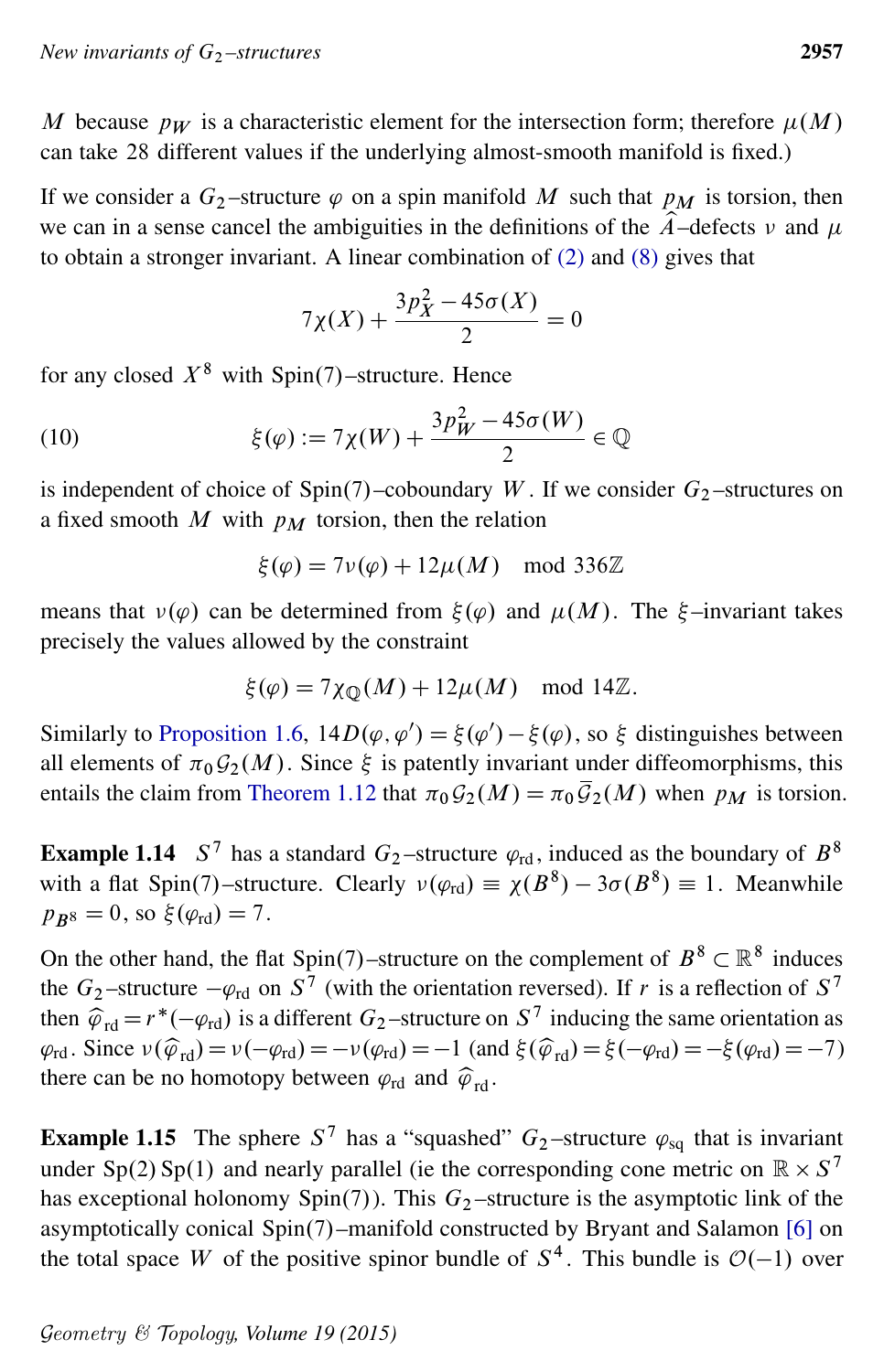$\mathbb{HP}^1$  with the orientation reversed. Since this space has  $\sigma = 1$  and  $\chi = 2$ , it follows that  $v(\varphi_{sq}) = 2 - 3 = -1$ . Further  $p_W^2 = 1$ , so  $\xi(\varphi_{sq}) = -7$ . In particular,  $\varphi_{sq}$  is homotopic to  $\hat{\varphi}_{\text{rd}}$ ; if we glue W and  $B^8$  to form  $\mathbb{HP}^2$  then we can interpolate to define a Spin(7)–structure on  $\mathbb{HP}^2$ .

The definition of  $\xi$  becomes more involved when  $p_M$  is rationally nontrivial. In general, let  $d_{\pi}$  denote the greatest integer dividing  $p_M$  modulo torsion (which is even by [Lemma 6.1\)](#page-34-1), and  $\tilde{d}_\pi := \gcd(d_\pi, 4)$ . One can then replace the  $p_W^2 \in \mathbb{Q}$  that appears in [\(10\)](#page-8-2) with a  $\mathbb{Q}/2d_{\pi}\mathbb{Z}$ -valued function on

$$
S_{d_{\pi}} := \{ k \in H^4(M) \mid p_M - d_{\pi} k \text{ is torsion} \}.
$$

Hence one can define  $\xi(\varphi)$  as a function  $S_{d_{\pi}} \to \mathbb{Q}/3d_{\pi}\mathbb{Z}$ , see [Definition 6.8.](#page-39-1) It is invariant in the sense that if  $f: M' \to M$  is a diffeomorphism, then

 $f^*: H^4(M) \to H^4(M')$ 

restricts to a bijection  $S_{d_{\pi}} \to S'_{d_{\pi}}$ , and  $\xi(f^*\varphi) \circ f^* = \xi(\varphi)$  for any  $G_2$ -structure  $\varphi$ on  $M$ .

#### Lemma 1.16

(11) 
$$
\xi(\varphi') - \xi(\varphi) = 14D(\varphi, \varphi') \mod 3\tilde{d}_{\pi}.
$$

Together with [Proposition 1.6,](#page-4-1) this means that the values of  $(\nu, \xi)$  determine  $D(\varphi, \varphi')$ modulo lcm(24, Num( $3d_{\pi}/14$ )) = 24 Num( $d_{\pi}/112$ ). However, this does not mean that the pair  $(v, \xi)$  distinguishes between 24 Num $(d_\pi/112)$  classes in  $\pi_0 \overline{\mathcal{G}}_2(M)$ , but only that it distinguishes that many classes modulo homotopies and diffeomorphisms *acting trivially on cohomology*. The reason is that for a general diffeomorphism f of M,  $\xi(\varphi) \circ f^* - \xi(\varphi)$  can be a nonzero constant in  $\mathbb{Q}/3d_{\pi}\mathbb{Z}$ . Understanding the action of f on  $\xi$  reduces to the same technical problem as for the action on  $\pi_0\mathcal{G}_2(M)$ , and we find that in general  $(\nu, \xi)$  can distinguish between 24 Num $(2^r d_o(M)/224)$ elements of  $\pi_0 \overline{\mathcal{G}}_2(M)$ , which in a sense is a more precise version of [Theorem 1.11.](#page-6-0) In particular, combining with [Theorem 1.12](#page-7-2) we find the following result.

<span id="page-9-0"></span>**Theorem 1.17** If M is 2–connected then  $(v, \xi)$  is a complete invariant of  $\pi_0 \overline{\mathcal{G}}_2(M)$ .

In combination with the diffeomorphism classification of closed 2–connected 7– manifolds from [\[11\]](#page-41-6), we obtain a classification result for 2–connected 7–manifolds with  $G_2$ -structures, stated in [Theorem 6.9.](#page-40-0)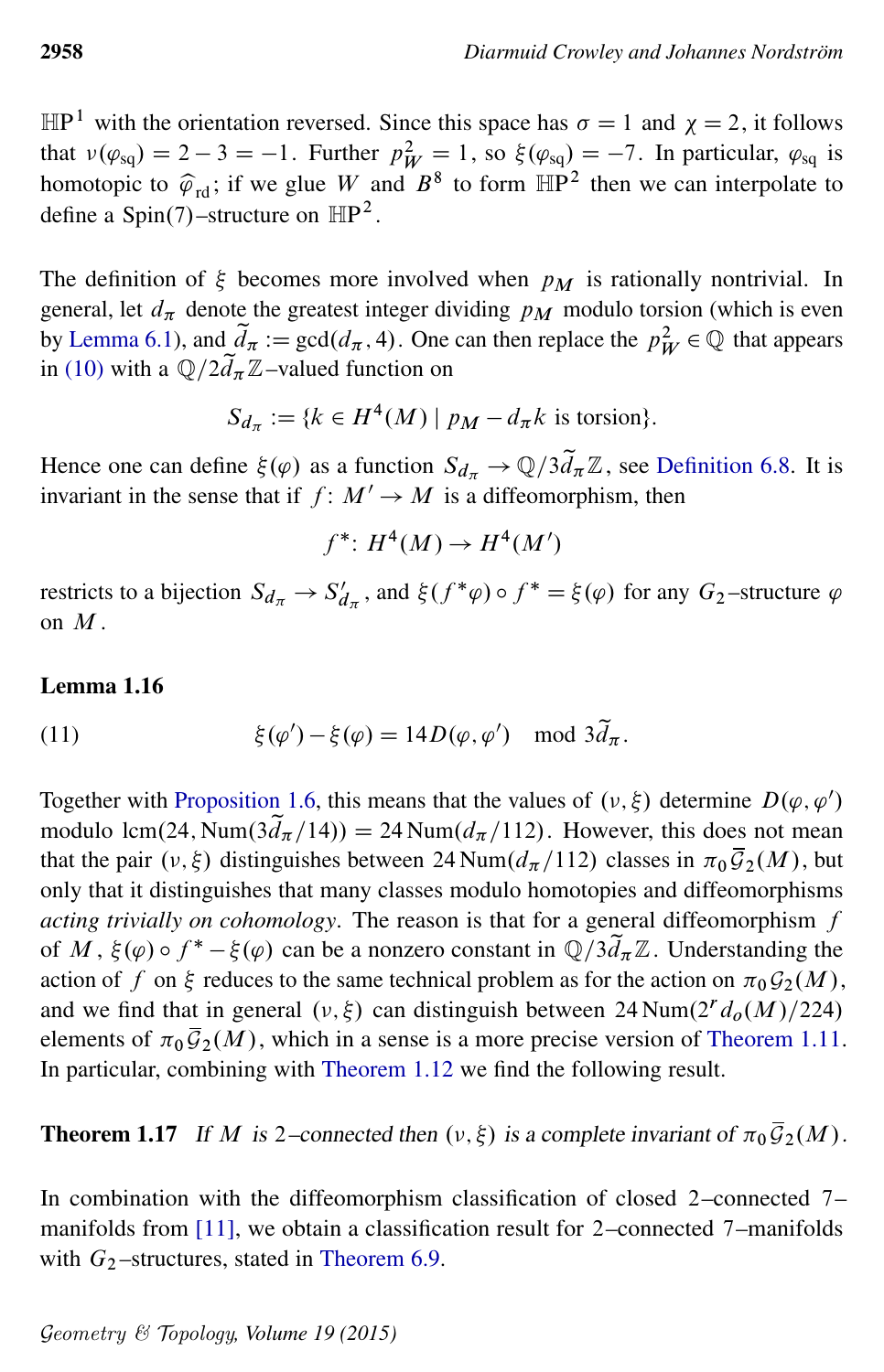# <span id="page-10-0"></span>1.7 Further problems

The main motivation for this work is to help distinguish between connected components of the moduli space of  $G_2$  metrics on a fixed M. One supply of candidates comes from 2–connected twisted connected sums, but [Theorem 1.7](#page-4-0) shows that  $\nu$  is not enough to distinguish between those. All twisted connected sum  $G_2$ -manifolds M have  $d_0(M)$ a divisor of  $d_o(K3) = 24$ , so when M is 2–connected, the only remaining chance of using the homotopy theory to distinguish between different twisted connected sums  $G_2$  metrics is when  $d_0$  is divisible by 3: by [Theorem 1.11](#page-6-0) there are in this case 3 different homotopy classes of  $G_2$ -structures with  $\nu = 24$ , and they are distinguished by  $\xi$ . A number of examples of diffeomorphic pairs of twisted connected sums with  $d_{\rho}(M) = d_{\pi}(M) = 6$  are exhibited by the authors in [\[12,](#page-41-8) Remark 5.7], but we do not currently have any way to compute  $\xi$  in this situation.

The examples of Joyce with odd  $\nu$  mentioned above can be viewed as a kind of twisted connected sums, gluing asymptotically cylindrical manifolds with holonomy a proper subgroup of  $G_2$  and cross-section  $K3 \times T^2$ , but where the torus factor is not rectangular (as for usual twisted connected sums) but hexagonal. Such "extra-twisted connected sums" provide candidates of 2–connected  $G_2$ –manifolds with fewer restrictions on the possible values of  $\nu$ , and we will return to this elsewhere.

The definition of  $\nu$  in terms of a coboundary is not always amenable to explicit computations. A common theme in differential topology is to find ways to express "extrinsic" invariants (defined in terms of a coboundary) intrinsically, eg Donnelly [\[13\]](#page-41-9) expresses the classical Eells–Kuiper invariant in terms of eta invariants. Sebastian Goette informs us that it is possible to express  $\nu$  analytically, and we plan to study this and applications to extra-twisted connected sums further in future work.

Some necessary conditions are known for a closed spin  $7$ –manifold  $M$  to admit a metric with holonomy  $G_2$  (see eg Joyce [\[23,](#page-42-5) Section 10.2]), but there is currently no conjecture as to what the right sufficient conditions would be. A refinement of this already very hard problem would be to ask: Which deformation classes of  $G_2$  – structures on M contain torsion-free  $G_2$ -structures? This is of course related to the problem of whether there is any M with torsion-free  $G_2$ -structures that are not deformation equivalent, which was one of our motivations for introducing  $\nu$ . If one attempts to find torsion-free  $G_2$ -structures as limits of a flow of  $G_2$ -structures as in Bryant and Xu [\[7\]](#page-41-10), Grigorian [\[19\]](#page-42-8), Weiß and Witt [\[33\]](#page-42-9) and Xu and Ye [\[35\]](#page-43-0), does the homotopy class of the initial  $G_2$ -structures affect the long-term behaviour of the flow?

Organisation The rest of the paper is organised as follows. In [Section 2](#page-11-1) we establish preliminary results needed to define and compute  $\nu$ . In [Section 3](#page-15-1) we define the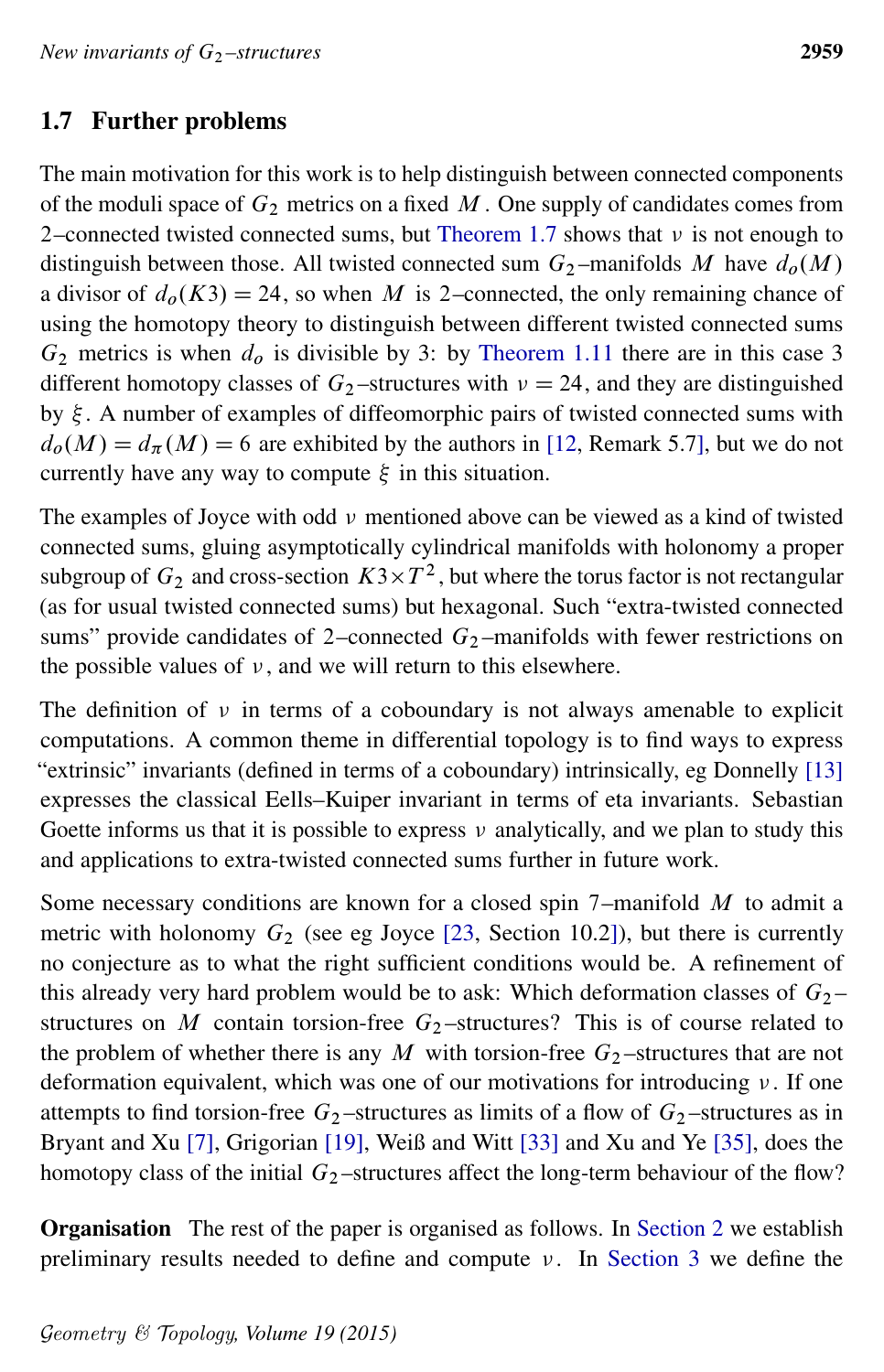affine difference  $D(\varphi, \varphi')$  and the v-invariant, establish the existence of Spin(7)– coboundaries for  $G_2$ -structures and hence prove [Theorem 1.3.](#page-2-0) We also describe examples of  $G_2$ -structures on  $S^7$  in more detail. In [Section 4](#page-21-0) we compute the  $\nu$ invariant for twisted connected sum  $G_2$ -manifolds, proving [Theorem 1.7.](#page-4-0) [Section 5](#page-31-0) establishes the h–principle for coclosed  $G_2$ –structures stated in [Theorem 1.8.](#page-5-0) In [Section 6](#page-33-0) we describe the action of spin diffeomorphisms on  $\pi_0 \mathcal{G}_2(M)$ , give the general definition of the  $\xi$ -invariant and prove the results from [Section 1.5](#page-6-1)[-1.6.](#page-7-4)

Acknowledgements JN thanks the Hausdorff Institute for Mathematics for support and excellent working conditions during a visit in autumn 2011, from which this project originates. JN acknowledges postdoctoral support from ERC Grant 247331. D C thanks the Mathematics Department at Imperial College for its hospitality and acknowledges support from EPSRC Mathematics Platform grant EP/I019111/1. D C also acknowledges the support of the Leibniz Prize of Wolfgang Lück, granted by the Deutsche Forschungsgemeinschaft.

# <span id="page-11-1"></span>2 Preliminaries

In this section we describe  $G_2$ -structures and Spin $(7)$ -structures on 7 and 8-manifolds, and their relationships to spinors. We also establish some basic facts about the characteristic classes of spin manifolds in dimensions 7 and 8.

# <span id="page-11-0"></span>2.1 The Lie groups Spin(7) and  $G_2$

We give a brief review of how Spin(7) and  $G_2$ -structures can be characterised in terms of forms. For more detail on the differential geometry of such structures, and how they can be used in the study metrics with exceptional holonomy, see eg Salamon [\[31\]](#page-42-2) or Joyce  $[23]$ . We defer the analogous discussion of SU(3) and SU(2)-structures until we use it in [Section 4.](#page-21-0)

The stabiliser in  $GL(8, \mathbb{R})$  of the 4–form

(12) 
$$
\psi_0 = dx^{1234} + dx^{1256} + dx^{1278} + dx^{1357} - dx^{1368} - dx^{1458} - dx^{1467} - dx^{2358} - dx^{2367} - dx^{2457} + dx^{2468} + dx^{3456} + dx^{3478} + dx^{5678} \in \Lambda^4(\mathbb{R}^8)^*
$$

is  $Spin(7)$  (identified with a subgroup of  $SO(8)$  by the spin representation). Here and elsewhere,  $dx^{1234}$  abbreviates  $dx^{1} \wedge dx^{2} \wedge dx^{3} \wedge dx^{4}$  etc. On an 8-dimensional manifold X, a 4–form  $\psi \in \Omega^4(X)$  which is pointwise equivalent to  $\psi_0$  defines a Spin(7)–structure, and induces a metric and orientation (the orientation form is  $\psi^2$ ).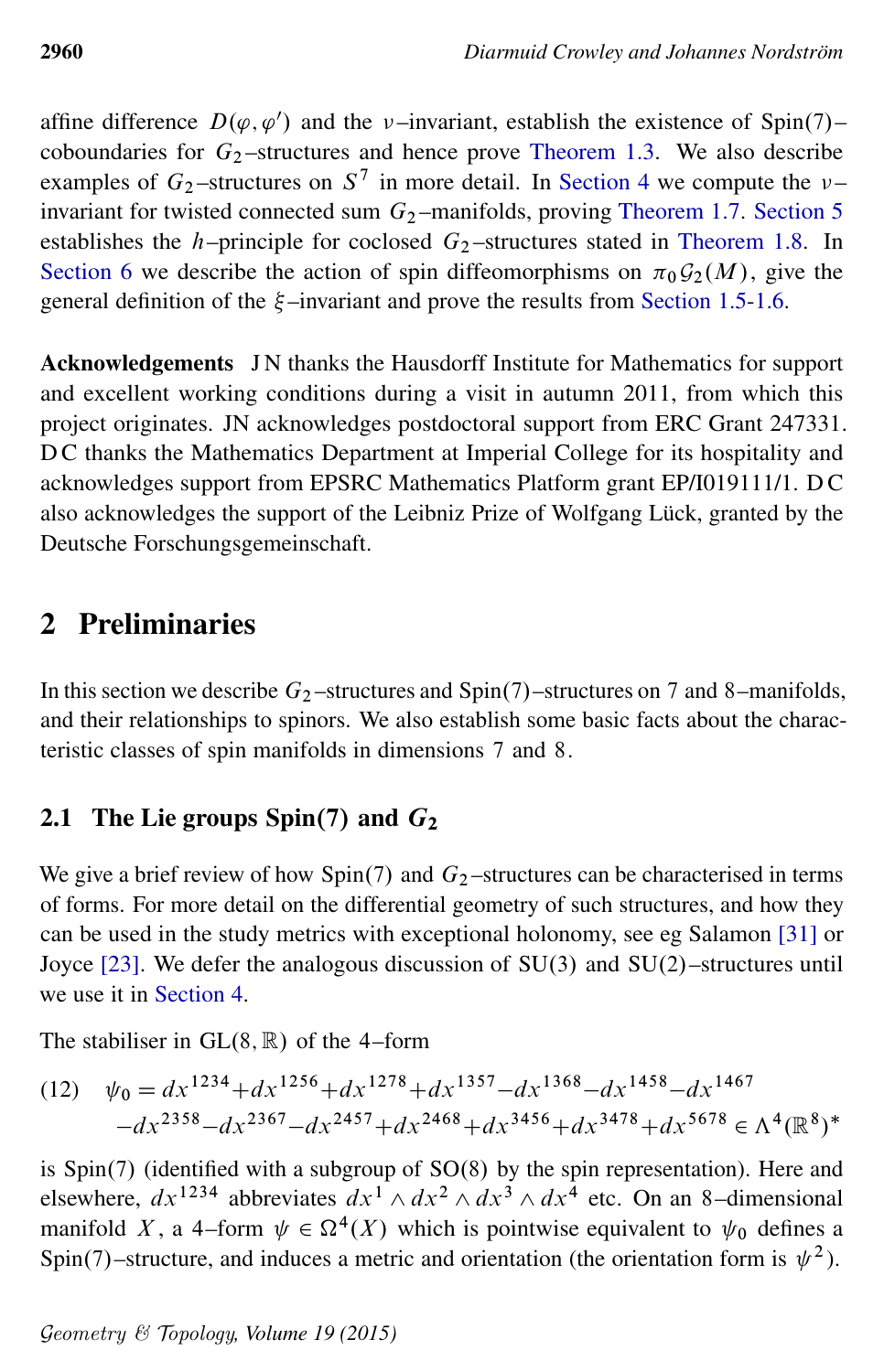The exceptional Lie group  $G_2$  can be defined as the automorphism group of  $\mathbb{O}$ , the normed division algebra of octonions. Equivalently,  $G_2$  is the stabiliser in GL $(7, \mathbb{R})$ of the 3–form

<span id="page-12-1"></span>
$$
(13) \ \varphi_0 = dx^{123} + dx^{145} + dx^{167} + dx^{246} - dx^{257} - dx^{347} - dx^{356} \in \Lambda^3(\mathbb{R}^7)^*.
$$

<span id="page-12-2"></span>On a 7-dimensional manifold M, a 3-form  $\varphi \in \Omega^3(M)$  that is pointwise equivalent to  $\varphi_0$  defines a  $G_2$ -structure, which induces a Riemannian metric and orientation. Note that

$$
(14) \t\t dt \wedge \varphi_0 + *\varphi_0 \cong \psi_0
$$

on  $\mathbb{R} \oplus \mathbb{R}^7$ , so the stabiliser in Spin(7) of a nonzero vector in  $\mathbb{R}^8$  is exactly  $G_2$ . Therefore the product of a 7-manifold with a  $G_2$ -structure and  $S^1$  or  $\mathbb R$  has a natural product Spin(7)–structure, while a Spin(7)–structure  $\psi$  on  $W^8$  induces a  $G_2$ -structure on  $\partial W$  by contracting  $\psi$  with an outward pointing normal vector field.

**Remark 2.1** If  $\varphi$  is  $G_2$ -structure on  $M^7$ , then  $-\varphi$  is a  $G_2$ -structure too, inducing the same metric and opposite orientation (because  $\varphi_0$  is equivalent to  $-\varphi_0$  under the orientation-reversing isomorphism  $-1 \in O(7)$ ). The product Spin(7)–structure  $dt \wedge \varphi + \ast \varphi$  on  $M \times [0, 1]$  induces  $\varphi$  on the boundary component  $M \times \{1\} \cong M$ , and  $-\varphi$  on  $M \times \{0\} \cong -M$ .

## <span id="page-12-0"></span>2.2  $G_2$ -structures and spinors

In this paper we are concerned with  $G_2$ -structures on a manifold  $M<sup>7</sup>$  up to homotopy. Since there is an obvious way to reverse the orientation of a  $G_2$ -structure, while any two Riemannian metrics are homotopic, we may as well consider  $G_2$ -structures compatible with a fixed orientation and metric. Because  $G_2$  is simply–connected, the inclusion  $G_2 \hookrightarrow SO(7)$  lifts to  $G_2 \hookrightarrow Spin(7)$ . Therefore a  $G_2$ -structure on M also induces a spin structure, and we focus on studying  $G_2$ -structures compatible also with a fixed spin structure. As in [Section 1,](#page-0-0) we let  $\pi_0 \mathcal{G}_2(M)$  denote the homotopy classes of  $G_2$ -structures on M with a choice of spin structure.

As we already saw,  $G_2$  is exactly the stabiliser of a nonzero vector in the spin representation  $\Delta$  of Spin(7); as a representation of  $G_2$ ,  $\Delta$  splits as the sum of a 1–dimensional trivial part and the standard  $7$ –dimensional representation. Spin $(7)$  acts transitively on the unit sphere in  $\Delta$  with stabiliser  $G_2$ , so  $\text{Spin}(7)/G_2 \cong S^7$ .

From the above, we deduce that given a spin structure on  $M$ , a compatible  $G_2$ -structure  $\varphi$  induces an isomorphism  $SM \cong \mathbb{R} \oplus TM$  for the spinor bundle  $SM$ : here  $\mathbb R$  denotes the trivial line bundle. Hence we can associate to  $\varphi$  a unit section of SM, well-defined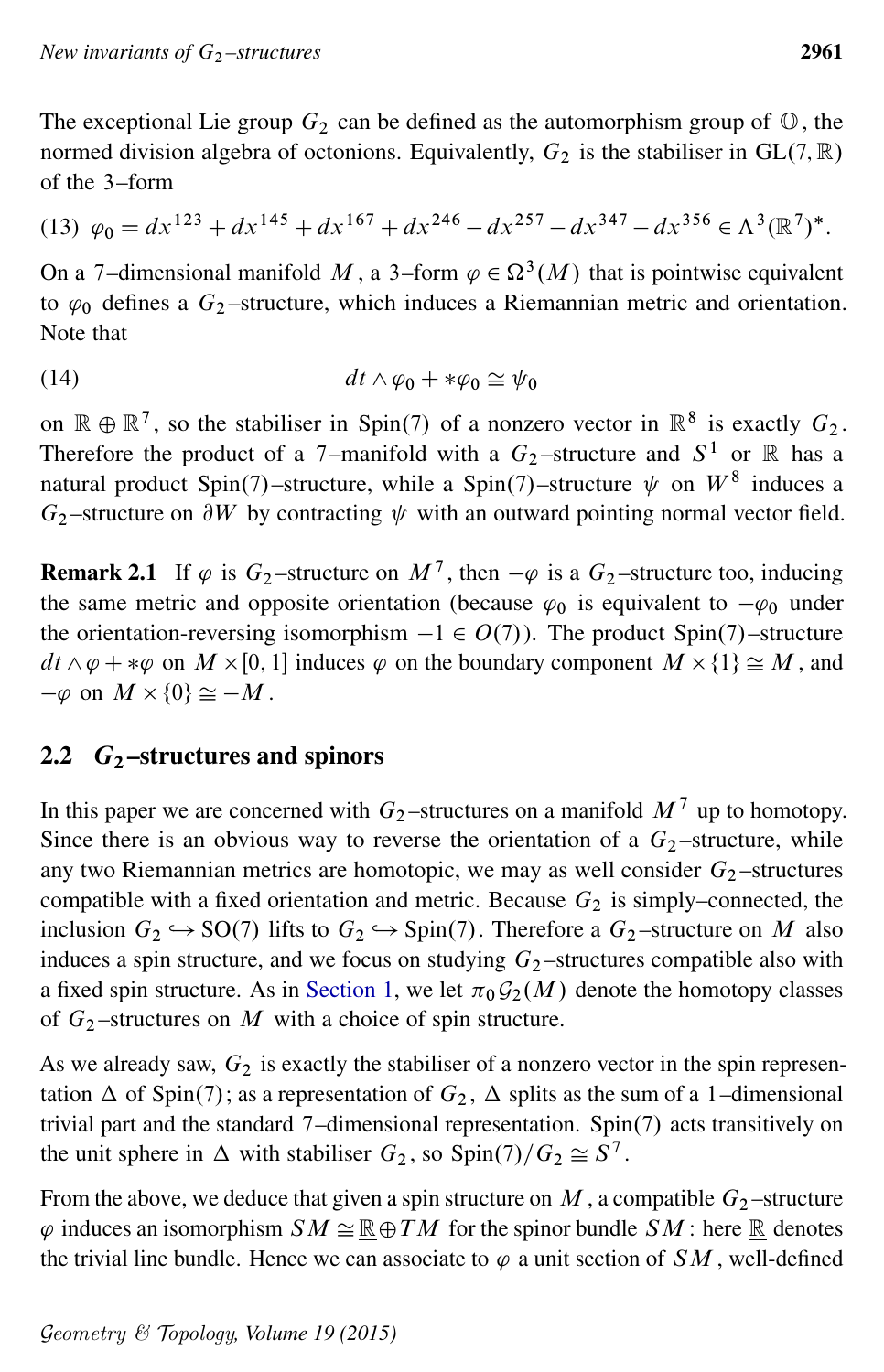up to sign. Conversely, any unit section of  $SM$  defines a compatible  $G_2$ -structure. A transverse section s of the spinor bundle  $SM$  of a spin 7–manifold has no zeros, so defines a  $G_2$ -structure; thus a 7-manifold admits  $G_2$ -structures if and only if it is spin (see Gray [\[17\]](#page-41-11) and Lawson and Michelsohn [\[26,](#page-42-10) Theorem IV.10.6]).

Note that s and  $-s$  are always homotopic, because they correspond to sections of the trivial part in a splitting  $SM \cong \mathbb{R} \oplus TM$  and the Euler class of an oriented 7– manifold vanishes. It follows that SM contains a trivial 2–plane field  $K \supset \mathbb{R}$  which accommodates a homotopy from s to  $-s$ . Therefore  $\pi_0 \mathcal{G}_2(M)$  can be identified with homotopy classes of unit sections of the spinor bundle. As stated in [Section 1,](#page-0-0) [Lemma 1.1](#page-1-2) now follows by a standard application of obstruction theory, but we will describe the bijection  $\pi_0 \mathcal{G}_2(M) \cong \mathbb{Z}$  in elementary terms in [Section 3.1.](#page-16-0)

Remark 2.2 Let us make some further comments on the signs of the spinors. Given a principal Spin(7) lift  $\tilde{F}$  of the frame bundle F of M, the principal  $G_2$ -subbundles of  $\tilde{F}$  are in bijective correspondence with sections of the associated unit spinor bundle. The  $G_2$ -subbundles corresponding to spinors s and  $-s$  have the same image in F, hence they define the same  $G_2$ -structure on M (they have the same 3–form  $\varphi$ ).

While SO(7) does not itself act on  $\Delta$ , the action of Spin(7) on  $(\Delta \setminus \{0\})/\mathbb{R}^* \cong \mathbb{R}P^7$ does descend to an action of SO(7). Therefore the orbit  $SO(7)\varphi_0$ , the set of  $G_2$  – structures on  $\mathbb{R}^7$  defining the same orientation and metric as  $\varphi_0$ , is  $SO(7)/G_2 \cong \mathbb{R}P^7$ .  $G_2$ -structures compatible with a fixed orientation and metric on M but without any constraint on the spin structure therefore correspond to sections of an  $\mathbb{R}P^7$  bundle. If  $M$  is not spin then this bundle has no sections. Given a spin structure, the unit sphere bundle in the associated spinor bundle is an  $S^7$  lift of the  $\mathbb{R}P^7$ -bundle, and two  $G_2$ -structures induce the same spin structure if they can both be lifted to the same  $S^7$ bundle.

## 2.3 Spin $(7)$ –structures and characteristic classes of Spin $(8)$ –bundles

<span id="page-13-0"></span>The spin representation of  $Spin(7)$  is faithful, so defines an inclusion homomorphism  $Spin(7) \hookrightarrow SO(8)$ , which has a lift  $i_{\Delta}$ : Spin $(7) \hookrightarrow Spin(8)$ . The restriction of the positive half-spin representation  $\Delta^+$  of Spin(8) to Spin(7) is a sum of a trivial rank 1 part and the 7–dimensional vector representation (factoring through Spin(7)  $\rightarrow$  SO(7)). Therefore  $i_{\Delta}$ (Spin(7))  $\subset$  Spin(8) can be characterised as the stabiliser of a unit positive spinor  $s_0 \in \Delta^+$ , and Spin(7)–structures on a spin 8–manifold are equivalent to unit positive spinor fields (up to sign, in the same sense as  $G_2$ -structures). Hence there is an obvious obstruction to the existence of  $Spin(7)$ –structures on an 8–manifold X: it must be spin, and the Euler class in  $H^{8}(X)$  of the positive half-spinor bundle on X must vanish.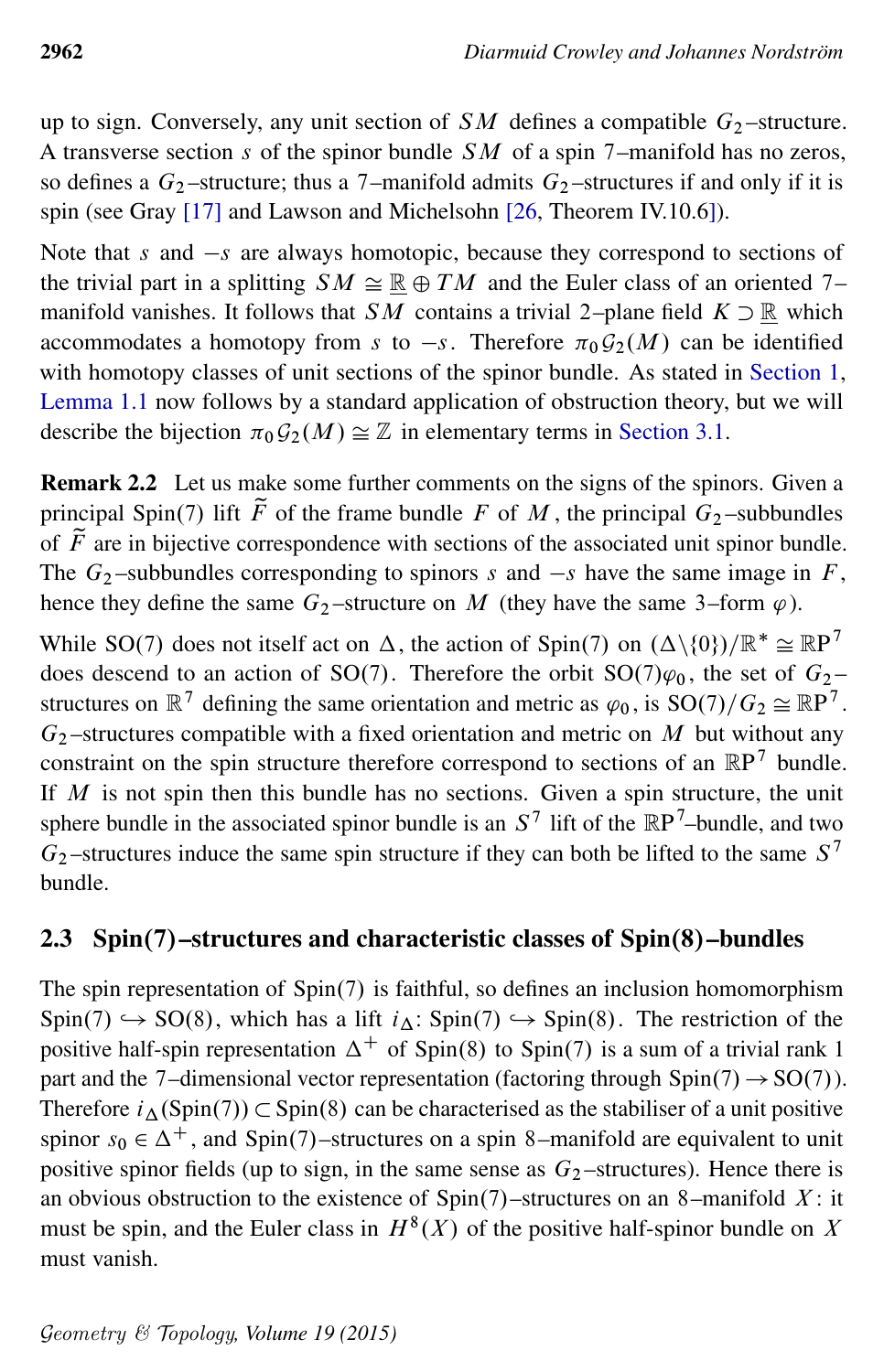**Remark 2.3** One can of course also define an embedding  $i_0$ : Spin $(7) \rightarrow$  Spin $(8)$  as the stabiliser of the coordinate vector  $e_8$  in the vector representation  $\mathbb{R}^8$  of Spin(8). The restrictions to this copy of Spin(7) of the half-spin representation  $\Delta^{\pm}$  of Spin(8) are both isomorphic to the spin representation of Spin(7). Therefore, if  $W^8$  is a spin manifold then the restrictions of the half-spinor bundles  $S^{\pm}W$  to  $\partial W$  are naturally isomorphic to the spinor bundle  $S(\partial W)$ .

In particular, a positive spinor field on  $W^8$  can be restricted to a spinor field on  $\partial W$ , so the restriction of a Spin(7)–structure on W to a  $G_2$ –structure on  $\partial W$  can be described in terms of the spinorial picture. Of course, this gives exactly the same result as if we describe the restriction in terms of differential forms. This is because the image of the composition of the inclusions

$$
G_2 \hookrightarrow \text{Spin}(7) \stackrel{i_0}{\hookrightarrow} \text{Spin}(8)
$$

is equally well described as the stabiliser in Spin(8) of  $(s_0, e^8) \in \Delta^+ \times \mathbb{R}^8$  and as the lift of the stabiliser in GL( $\mathbb{R}, 8$ ) of  $(\psi_0, e_8) \in \Lambda^4 \mathbb{R}^8 \times \mathbb{R}^8$ .

Let us describe briefly our conventions for orientations on the half-spin representations of Spin(8). For each fixed nonzero  $v \in \mathbb{R}^8$ , the Clifford multiplication  $\mathbb{R}^8 \times \Delta^{\pm} \to \Delta^{\mp}$ defines orientation-preserving isomorphisms  $c_v^{\pm}$ :  $\Delta^{\pm} \to \Delta^{\mp}$ . A feature of the "triality" in dimension 8 is that the map  $\hat{c}_{s\pm}$ :  $\mathbb{R}^8 \to \Delta^{\mp}$  induced by Clifford multiplication with a fixed nonzero spinor  $s_{\pm} \in \Delta^{\pm}$  is an isomorphism too. The Clifford relations imply that, for  $s_+ = v s_-,$ 

<span id="page-14-0"></span>
$$
c_v^+ \circ \widehat{c}_{s_-} = \widehat{c}_{s_+} \circ r_v \colon \mathbb{R}^8 \to \Delta^-,
$$

where  $r_v: \mathbb{R}^8 \to \mathbb{R}^8$  is reflection in the hyperplane orthogonal to v. Thus  $\hat{c}_{s_+}$  and  $\hat{c}_{s_-}$ have opposite orientability. Our convention is that  $\hat{c}_{s-}$  is orientation-preserving, while  $\widehat{c}_{s+}$  is not.

More explicitly,  $\mathbb{R}^8$ ,  $\Delta^+$  and  $\Delta^-$  can each be identified with the octonions  $\mathbb O$  so that the Clifford multiplication  $\mathbb{R}^8 \times \Delta^- \to \Delta^+$  corresponds to the octonionic multiplication  $(x, y) \mapsto xy$ ; see Baez [\[2,](#page-41-12) page 162 above (5)]. Then, to satisfy the Clifford relations,  $\mathbb{R}^8 \times \Delta^+ \to \Delta^-$  must correspond to  $(x, y) \mapsto -\overline{x}y$ , where  $\overline{x}$  is the octonion conjugate of  $x$ . This map is orientation-reversing on the first factor.

Let X be a spin 8–manifold,  $e \in H^8(X)$  the Euler class of  $TX$ , and  $e_{\pm} \in H^8(X)$ the Euler classes of the half-spinor bundles  $S^{\pm}X$ . More generally, for any principal Spin(8)–bundle on any X, let  $e, e_{+}$  denote the Euler classes of the vector bundles associated to the vector and half-spin representations of  $Spin(8)$ . With our orientation conventions, the nondegeneracy of the Clifford product implies

(15) 
$$
e_+ = e + e_-.
$$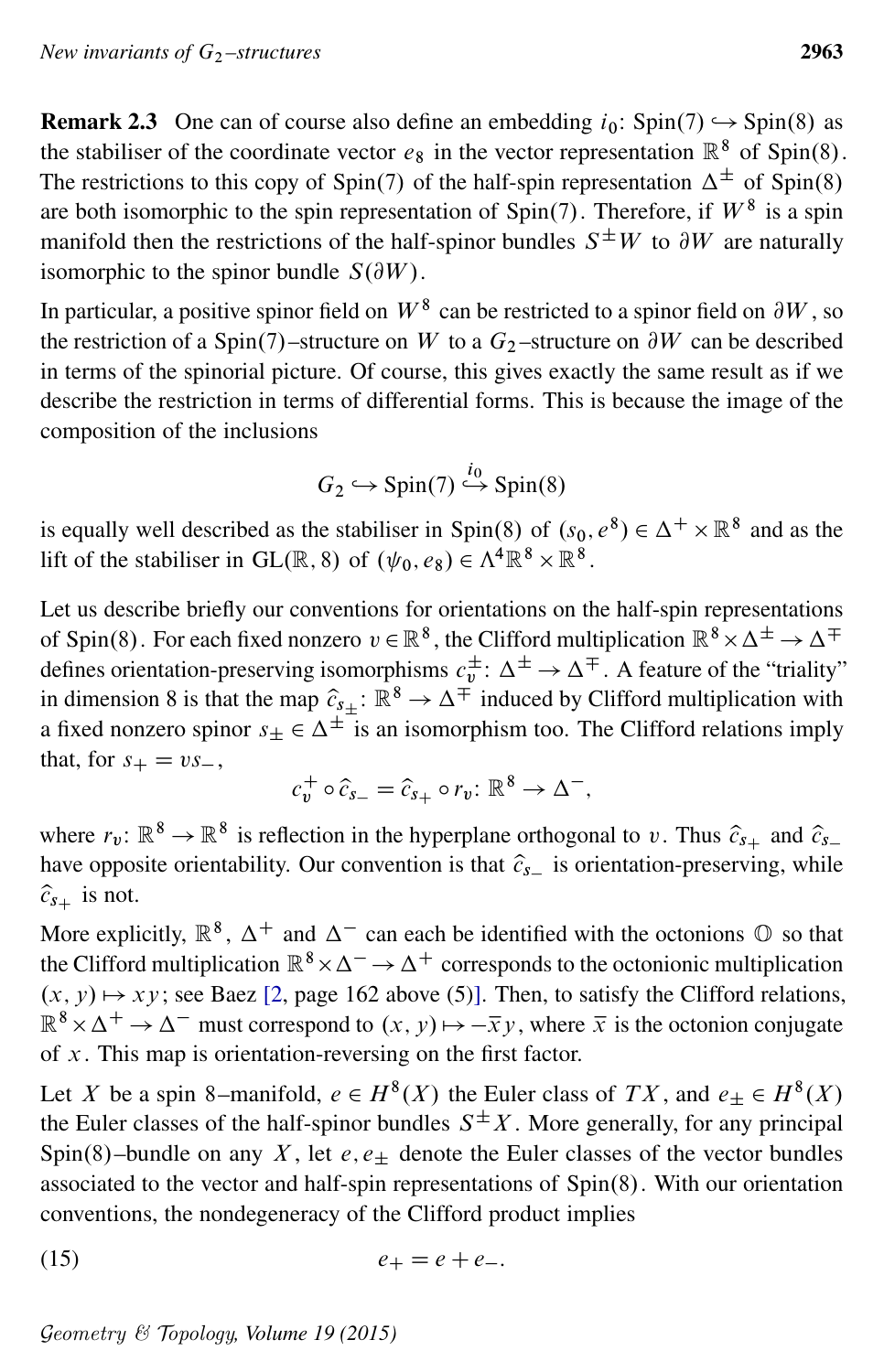<span id="page-15-2"></span>The following statement can be found for instance in Gray and Green [\[18,](#page-42-11) page 89].

**Proposition 2.4** For any principal  $Spin(8)$ -bundle

<span id="page-15-3"></span>
$$
e_{\pm} = \frac{1}{16}(p_1^2 - 4p_2 \pm 8e).
$$

In degree 8, the  $\hat{A}$  and L genera are given by

(16) 
$$
45 \cdot 2^7 \hat{A} = 7p_1^2 - 4p_2,
$$

$$
45L = 7p_2 - p_1^2,
$$

so [Proposition 2.4](#page-15-2) can be rewritten as  $e_{\pm} = 24\hat{A} + \frac{1}{2}(\pm e - 3L)$ . If X is closed and orientable then the integral of the L genus of  $TX$  is the signature of X by the Hirzebruch signature theorem, while the integral of the Euler class is just the ordinary Euler characteristic.

#### <span id="page-15-0"></span>**Corollary 2.5** If X is a closed spin 8–manifold then

$$
e_{\pm}(X) = 24\widehat{A}(X) + \frac{\pm \chi(X) - 3\sigma(X)}{2}.
$$

Remark 2.6 Modulo torsion, the group of integral characteristic classes of a principal Spin(8)–bundle in dimension 8 is generated by  $p_1^2$ ,  $p_2$  and e, so we could prove [Corollary 2.5](#page-15-0) (and hence [Proposition 2.4\)](#page-15-2) by checking that the formula holds for the following spin 8–manifolds.

- $S^8$ :  $\chi = 2$ ,  $\hat{A} = \sigma = 0$ ,  $e_{\pm} = \pm 1$ .
- $K3 \times K3$ :  $\chi = 24^2$ ,  $\sigma = (-16)^2$ .  $\hat{A} = 4$  because the holonomy is SU(2)×SU(2). Because this also defines a Spin(7)–structure (see [\(22\)\)](#page-22-0),  $e_+ = 0$  and  $e_- = -\chi$ .
- $\mathbb{HP}^2$ :  $\chi = 3$ ,  $\sigma = 1$ .  $\hat{A} = 0$  by the Lichnerowicz formula since there is a metric with positive scalar curvature.  $e_{-} = -\chi$  because  $S^{-}X \cong -TX$  for any spin 8–manifold X with Sp(2) Sp(1)–structure. This structure also splits  $S^+X$  into a sum of a rank 5 and a rank 3 part, so  $e_+ = 0$ . (Alternatively, we can identify a quaternionic line subbundle of  $T \mathbb{H}P^2$ , like that spanned by the projection of the vector field  $(q_1, q_2, q_3) \mapsto (0, q_1, q_2)$  on  $\mathbb{H}^3$ , with a nonvanishing section of the rank-5 part of  $S^+X$ .)

# <span id="page-15-1"></span>3 The *v*-invariant

In this section we study the set  $\pi_0 \mathcal{G}_2(M)$  of homotopy classes of  $G_2$ -structures on a closed spin 7–manifold  $M$ , and prove the basic properties of the invariants  $D$  and  $\nu$ . We conclude the section with some concrete examples.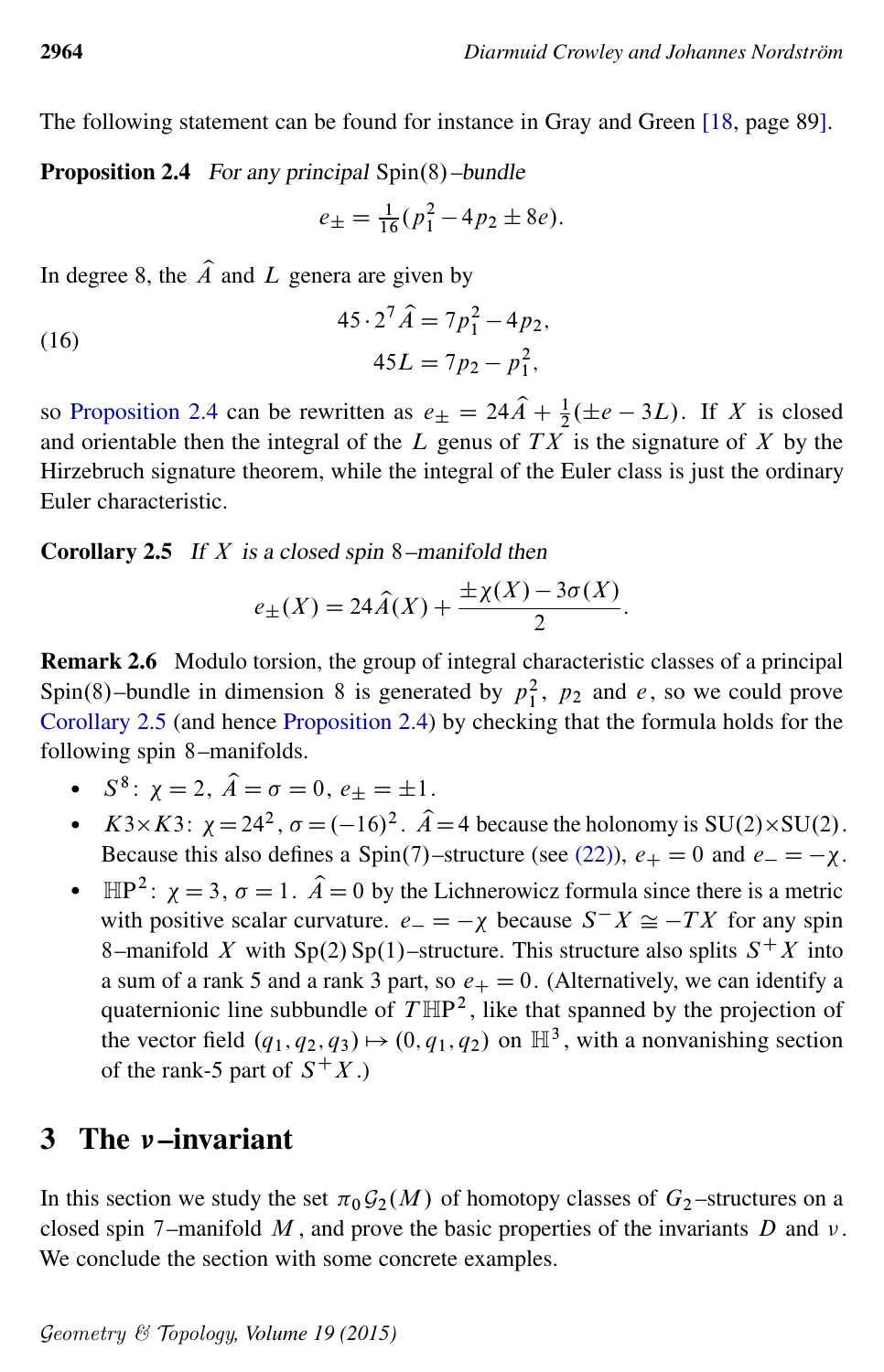## <span id="page-16-0"></span>3.1 The affine difference

Let M be a closed connected spin 7–manifold, and  $\varphi, \varphi'$  a pair of  $G_2$ –structures on M. We describe how to define the difference  $D(\varphi, \varphi') \in \mathbb{Z}$  from [Lemma 1.4.](#page-3-1)

A homotopy of  $G_2$ -structures is equivalent to a path of nonvanishing spinor fields. Any path of spinor fields on  $M$  can be identified with a positive spinor field  $s$  on  $M \times [0, 1]$ . We can always find s such that the restrictions to  $M \times \{1\}$  and  $M \times \{0\}$ are the nonvanishing spinor fields corresponding to  $\varphi$  and  $-\varphi'$ , respectively. Then the pull-back by s of the Thom class of the positive spinor bundle defines a relative Euler class in  $H^{8}(W, M)$ , independent of the choice of s, and we define  $D(\varphi, \varphi')$  to be its integral  $n_+(M\times[0,1], \varphi, \varphi')$ . If we take s to have transverse zeroes then we can interpret this geometrically as the intersection number of the graph of s with the zero section.

The affine relation [\(5\)](#page-3-3) is immediate from this definition. If  $n_+(M \times [0, 1], \varphi, \varphi') = 0$ , then s can be chosen to be nonvanishing, so  $\varphi$  and  $\varphi'$  are homotopic if and only if  $D(\varphi, \varphi') = 0$ . Given  $\varphi$  we can construct  $\varphi'$  such that  $D(\varphi, \varphi') = 1$  by modifying the defining spinor of  $\varphi$  in a 7-disc  $B^7$ : in a local trivialisation we change it from a constant map  $B^7 \rightarrow S^7$  to a degree 1 map. Thus D can take any integer value, so D really corresponds to the difference function under a bijection  $\mathbb{Z} \cong \pi_0 \mathcal{G}_2(M)$ , completing the proof of [Lemma 1.4.](#page-3-1)

To compute  $D(\varphi, \varphi')$ , we can consider more general spin 8–manifolds W with boundary  $M \sqcup -M$ . Generalising the above, let  $n_+(W, \varphi, \varphi')$  be the intersection number with the zero section of a positive spinor whose restriction to the two boundary components correspond to  $\varphi$  and  $-\varphi'$ . Form a closed spin 8–manifold W by gluing the M piece of the boundary of W to the  $-M$  piece. We can define a continuous positive spinor field on W by modifying the spinor field from W in an  $M \times [0, 1]$ neighbourhood of the former boundary, to interpolate between  $\varphi'$  on  $M \times \{1\}$  and  $-\varphi$ on  $M \times \{0\}$ . Its intersection number with the zero section is  $n_{+}(W, \varphi, \varphi') - D(\varphi, \varphi')$ , so we can compute  $D$  as

<span id="page-16-1"></span>(17) 
$$
D(\varphi, \varphi') = n_+(W, \varphi, \varphi') - e_+(\overline{W}).
$$

## 3.2 The definition of  $\nu$

Let M be a closed spin 7–manifold (not necessarily connected) with  $G_2$ –structure  $\varphi$ , and W a compact spin 8–manifold with  $\partial W = M$ . Such W always exist since the bordism group  $\Omega_7^{\text{Spin}}$  is trivial [\[29\]](#page-42-12). The restrictions of the half-spinor bundles  $S^{\pm}W$  of W to M are isomorphic to the spinor bundle on M [\(Remark 2.3\)](#page-13-0), and the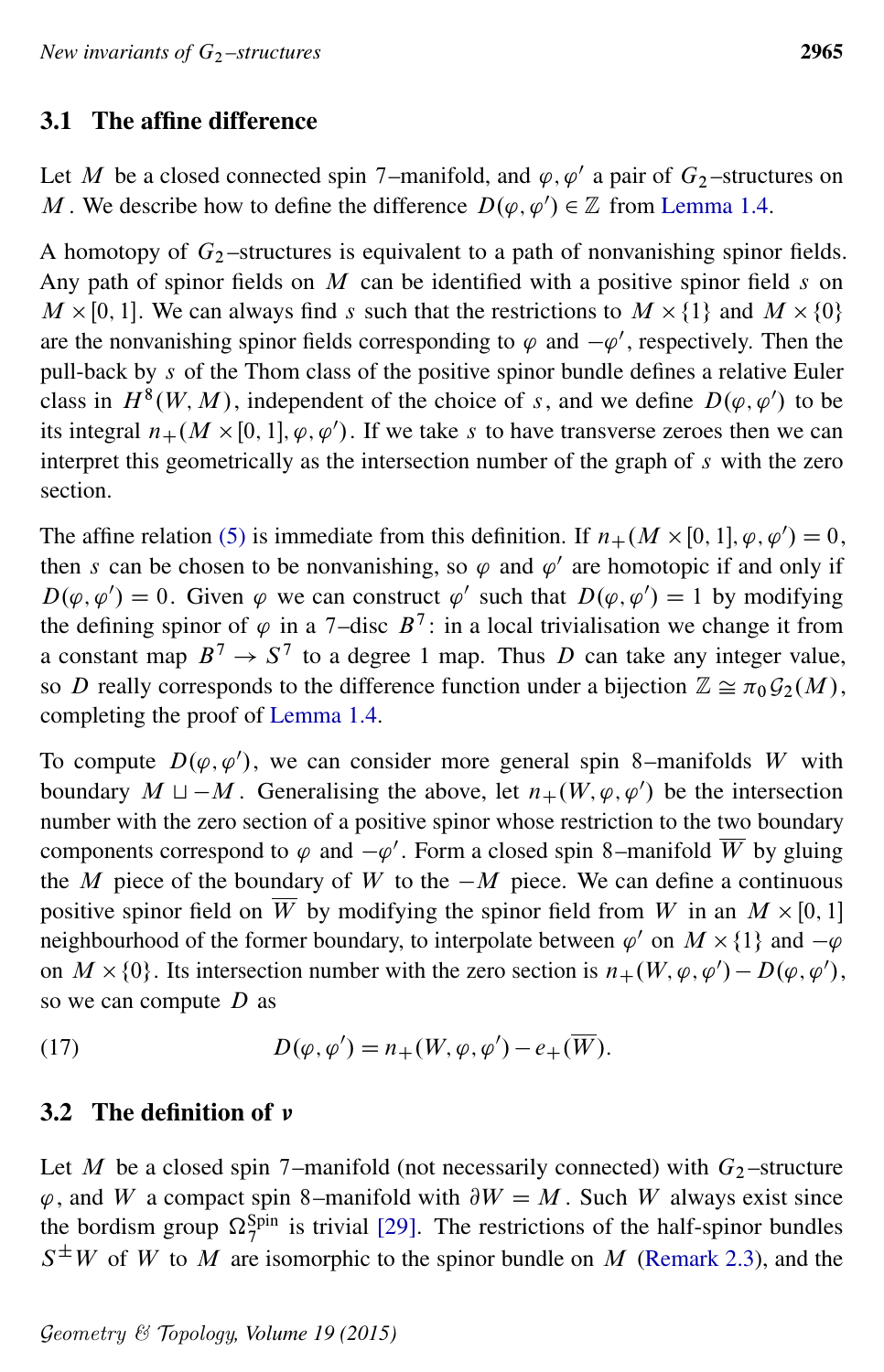composition  $S^+W_M \to S^-W_M$  of these isomorphisms is Clifford multiplication by a unit normal vector field to the boundary. Let  $n+(W, \varphi)$  be the intersection number with the zero section of a section of  $S^{\pm}W$  whose restriction to M is the nonvanishing spinor field defining  $\varphi$ . Let

(18) 
$$
\overline{\nu}(W,\varphi) := -2n_+(W,\varphi) + \chi(W) - 3\sigma(W) \in \mathbb{Z}.
$$

Reversing the orientations,  $-W$  is a spin 8–manifold whose boundary  $-M$  is equipped with a  $G_2$ -structure  $-\varphi$ .

<span id="page-17-4"></span>**Lemma 3.1** Let W be a compact spin 8–manifold, and  $\varphi$  a  $G_2$ –structure on  $M = \partial W$ .

- <span id="page-17-0"></span>(i) If  $\varphi'$  is another  $G_2$ -structure on M then  $\overline{\nu}(W, \varphi') - \overline{\nu}(W, \varphi) = 2D(\varphi, \varphi')$ .
- <span id="page-17-1"></span>(ii)  $\overline{\nu}(W, \varphi) \equiv \chi_{\mathbb{O}}(M) \text{ mod } 2.$
- <span id="page-17-2"></span>(iii)  $\overline{v}(-W, -\varphi) = -\overline{v}(W, \varphi)$ .
- <span id="page-17-3"></span>(iv) If W' is another compact spin 8–manifold with  $\partial W' = M$  then the closed spin 8–manifold  $X = W \cup_{\text{Id}_M} (-W')$  has

$$
48\widehat{A}(X) = \overline{\nu}(W', \varphi) - \overline{\nu}(W, \varphi).
$$

**Proof** [\(i\)](#page-17-0) Clearly  $n_+(W, \varphi) = n_+(M \times I, \varphi, \varphi') + n_+(W, \varphi').$ 

[\(ii\)](#page-17-1) For  $W^{4n}$  any compact oriented manifold with boundary,  $\sigma(W)$  is by definition the signature the intersection form, a nondegenerate symmetric form on the image  $H_0^{2n}(W)$  of  $H^{2n}(W, M) \to H^{2n}(W)$ . In particular,  $\sigma(W) \equiv \dim H_0^{2n}(W) \mod 2$ . Writing

$$
\chi(W) = \sum_{i=0}^{2n-1} b_i(W) + \sum_{i=0}^{2n} b_{4n-i}(W)
$$

and using  $b_{4n-i}(W) = b_i(W, M)$  and the definition that  $\chi_{\mathbb{Q}}(W) = \sum_{i=0}^{2n-1} b_i(\partial W)$ mod 2, the exactness of the sequence

$$
0 \to H^0(W, M) \to H^0(W) \to \cdots \to H^{2n-1}(\partial W) \to H^{2n}(W, M) \to H_0^{2n}(W) \to 0
$$

<span id="page-17-5"></span>implies

(19) 
$$
\sigma(W) + \chi(W) \equiv \chi_{\mathbb{Q}}(\partial W) \mod 2.
$$

[\(iii\)](#page-17-2) Let v be a vector field on W that is a unit outward-pointing normal field along  $M$ , and  $s \in \Gamma(S^+W)$  a spinor field whose restriction to M induces  $\varphi$ . Then the restriction of the Clifford product  $v \cdot s \in \Gamma(S^{-}W)$  also induces  $\varphi$ . By the Poincaré–Hopf index theorem, the number of zeros of v is  $\chi(W)$ , so  $n-(W, \varphi) = n+(W, \varphi) - \chi(W)$  (these signs are compatible with [\(15\)\)](#page-14-0).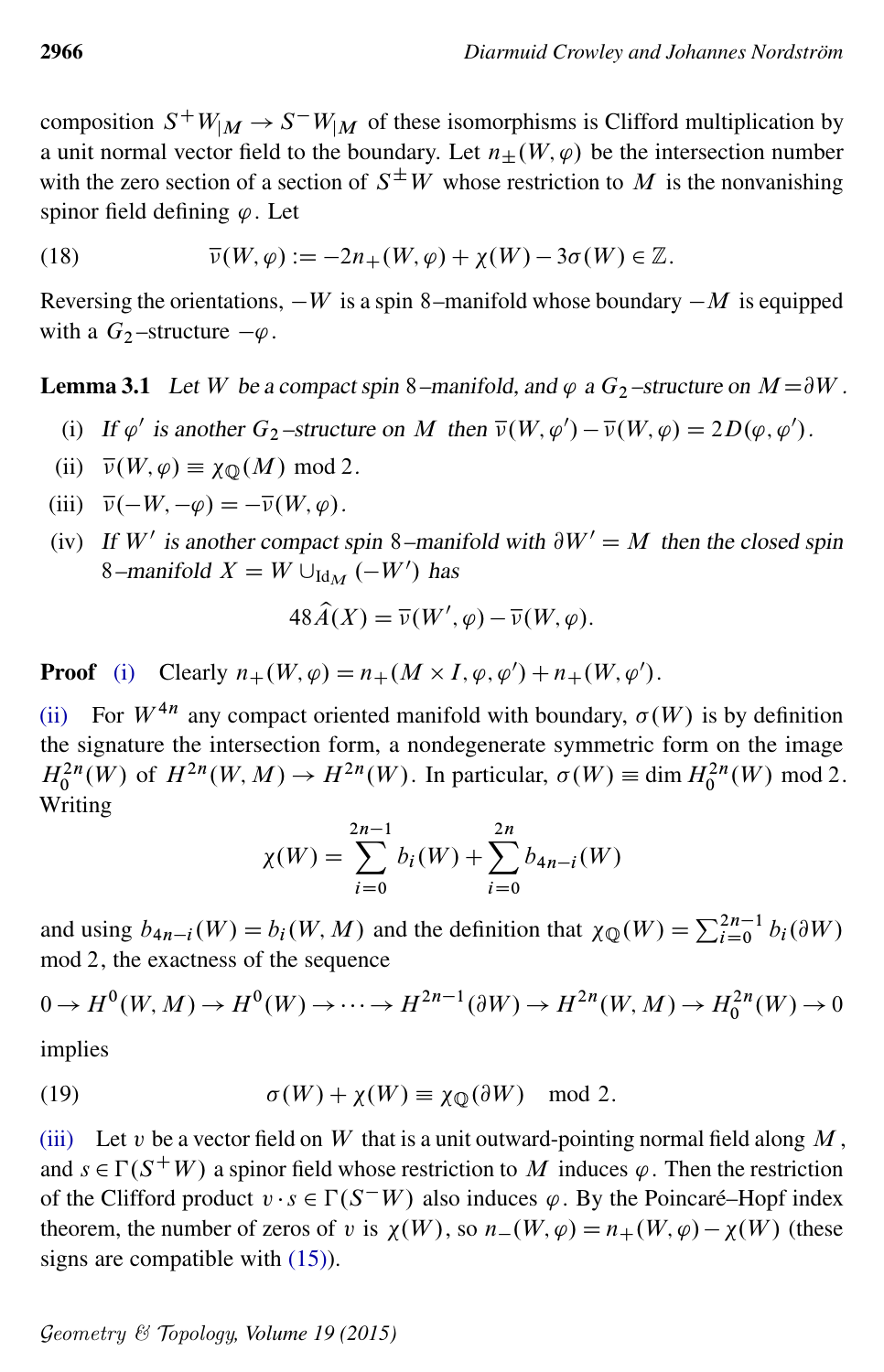Reversing the orientations swaps sections of  $S^+W$  and  $S^-W$ , and reverses the signs assigned to the zeros, so  $n_+(-W, -\varphi) = -n_-(W, \varphi)$ . It also reverses the signature, but preserves the Euler characteristic. Thus

$$
\overline{\nu}(-W, -\varphi) = 2n_{-}(W, \varphi) + \chi(W) + 3\sigma(W)
$$
  
= 2n\_{+}(W, \varphi) - 2\chi(W) + \chi(W) + 3\sigma(W) = -\overline{\nu}(W, \varphi).

[\(iv\)](#page-17-3)  $\sigma(W) + \sigma(-W') = \sigma(X)$  by Novikov additivity [\[1,](#page-41-13) 7.1],  $\chi(W) + \chi(-W') =$  $\chi(X)$  because  $\chi(M) = 0$ , and X has a transverse positive spinor field whose intersection number with the zero section is  $n_+(W, \varphi) + n_+(-W', -\varphi)$ . Hence

$$
\overline{\nu}(W', \varphi) - \overline{\nu}(W, \varphi) = -\overline{\nu}(-W', -\varphi) - \overline{\nu}(W, \varphi) = 2e_+(X) - \chi(X) + 3\sigma(X) = 48\widehat{A}(X)
$$
  
by Corollary 2.5.

by [Corollary 2.5.](#page-15-0)

<span id="page-18-2"></span>**Corollary 3.2**  $v(\varphi) := \overline{v}(W, \varphi)$  mod 48  $\in \mathbb{Z}_{48}$  is independent of the choice of W, and for all  $\varphi$  and  $\varphi'$ ,

$$
\nu(\varphi') - \nu(\varphi) \equiv 2D(\varphi, \varphi') \mod 48.
$$

This gives the majority of the proofs of [Theorem 1.3](#page-2-0) and [Proposition 1.6.](#page-4-1) To complete the proofs it remains only to show the existence of  $Spin(7)$ –coboundaries, since [Definition 1.2](#page-2-1) is phrased in terms of those. We show the existence of the required  $Spin(7)$ –coboundaries in the following subsection.

## <span id="page-18-0"></span>3.3 Spin $(7)$ –bordisms

Let  $\varphi$ ,  $\varphi'$  be  $G_2$ -structures on closed 7-manifolds M, M'. A Spin(7)-bordism from  $(M, \varphi)$  to  $(M', \varphi')$  is a compact 8–manifold with boundary  $M \sqcup -M'$  and a Spin(7)–structure  $\psi$  inducing the respective  $G_2$ –structures on the boundary. More formally, we require that  $\partial W = f(M) \sqcup f'(M')$  for embeddings  $f: M \hookrightarrow \partial W$ ,  $f' : M' \hookrightarrow \partial W$  that pull back the contraction of  $\psi$  with the outward normal field to  $\varphi$  and  $-\varphi'$ , respectively. If  $M = M'$  then we can form a closed spin 8–manifold by identifying the boundary components,

<span id="page-18-1"></span>(20) 
$$
\overline{W} := W/(f' \circ f^{-1}).
$$

Clearly, there is a topologically trivial  $Spin(7)$ –bordism W (ie there is a diffeomorphism  $W \cong M \times [0, 1]$ , but it does not have to preserve the Spin(7)-structure) from  $\varphi$ to  $\varphi'$  if and only if they are deformation equivalent, ie  $f^*\varphi'$  is homotopic to  $\varphi$  for some diffeomorphism  $f: M \cong M$ .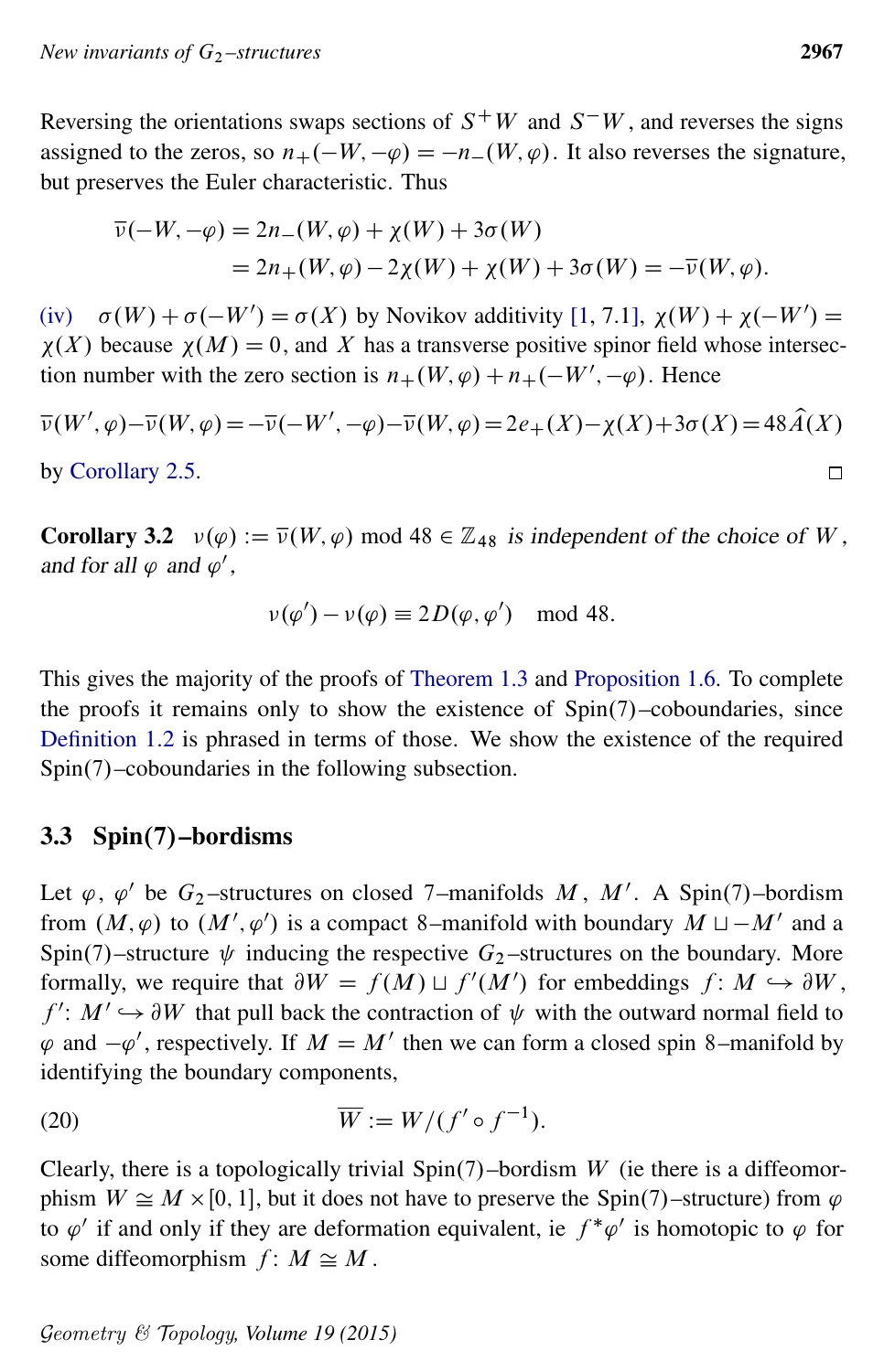**Remark 3.3** If  $(W, \psi, f, f')$  is a Spin(7)-bordism from  $(M, \varphi)$  to  $(M', \varphi')$  then  $(W, \psi, f', f)$  is Spin(7)–bordism from  $(-M', -\varphi')$  to  $(-M, -\varphi)$ . However, it does not follow in general that  $-W$  has a Spin(7)–structure making it a Spin(7)–bordism from  $(M', \varphi')$  to  $(M, \varphi)$  (because the orientation of a Spin(7)–structure cannot be reversed). In particular, if W is a Spin(7)–coboundary for  $(M, \varphi)$ , then  $-W$  is not necessarily a Spin(7)–coboundary for  $(-M, -\varphi)$ , unless  $\chi(W) = 0$ , see proof of [Lemma 3.1](#page-17-4)[\(iii\).](#page-17-2)

The Spin $(7)$ –structure  $\psi$  induces a nonvanishing positive spinor field s on W. By [Remark 2.3](#page-13-0) the restriction of s to  $\partial W$  is the spinor defining the  $G_2$ -structures  $\varphi$ and  $-\varphi'$ , so  $n_+(W, \varphi, \varphi') = 0$ . In particular, when  $\varphi$  and  $\varphi'$  are  $G_2$ -structures on the same manifold  $M = M'$ , [Lemma 1.5](#page-3-2) follows from [\(17\).](#page-16-1) Similarly, if W is a Spin(7)–coboundary for  $(M, \varphi)$  then  $\overline{\nu}(W, \varphi) = \chi(W) - 3\sigma(W)$ , so [Corollary 3.2](#page-18-2) and [Lemma 3.4\(](#page-19-0)ii) imply [Theorem 1.3.](#page-2-0)

- <span id="page-19-0"></span>**Lemma 3.4** (i) For a connected compact spin 8–manifold W with connected boundary M, there is a unique homotopy class of  $G_2$ -structures on M that bound  $Spin(7)$  –structures on W.
	- (ii) Any  $G_2$ -structure has a Spin(7) coboundary (that is, any two  $G_2$ -structures are  $Spin(7)$ –bordant).

<span id="page-19-1"></span>**Proof** If  $W$  is connected with nonempty boundary then there is no obstruction to defining a nonvanishing positive spinor field on W, so there is some  $G_2$ -structure  $\varphi$ on M that bounds a Spin(7)–structure on W. If  $\varphi'$  is another  $G_2$ –structure bounding a Spin(7)–structure on W, consider an arbitrary spin filling  $W'$  of  $-M$ , and let  $-\varphi''$ be a  $G_2$ -structure on  $-M$  that bounds a Spin(7)-structure on W'. Then  $W \sqcup W'$ admits two Spin(7)–structures that define bordisms from  $\varphi$  and  $\varphi'$ , respectively, to  $\varphi''$ . Hence

$$
D(\varphi, \varphi') = D(\varphi, \varphi'') - D(\varphi', \varphi'') = 0,
$$

and  $\varphi$  and  $\varphi'$  must be homotopic.

For [\(ii\),](#page-19-1) take any spin filling W of M, and let  $\varphi$  be a  $G_2$ -structure on M that bounds a Spin(7)–structure. In order to find a Spin(7)–coboundary for some other  $\varphi'$  with  $D(\varphi, \varphi') = \pm k$ , we use that if X and X' are closed spin 8–manifolds then, since  $\hat{A}$  and  $\sigma$  are bordism-invariants, and in particular additive under connected sums, [Corollary 2.5](#page-15-0) implies that

$$
e_{+}(X \sharp X') = e_{+}(X) + e_{+}(X') - 1.
$$

(We could also see that for any pair of positive spinor fields  $s, s'$  on  $X, X'$  one can define a spinor field on  $X \sharp X'$  that equals s and s' outside the connecting neck, and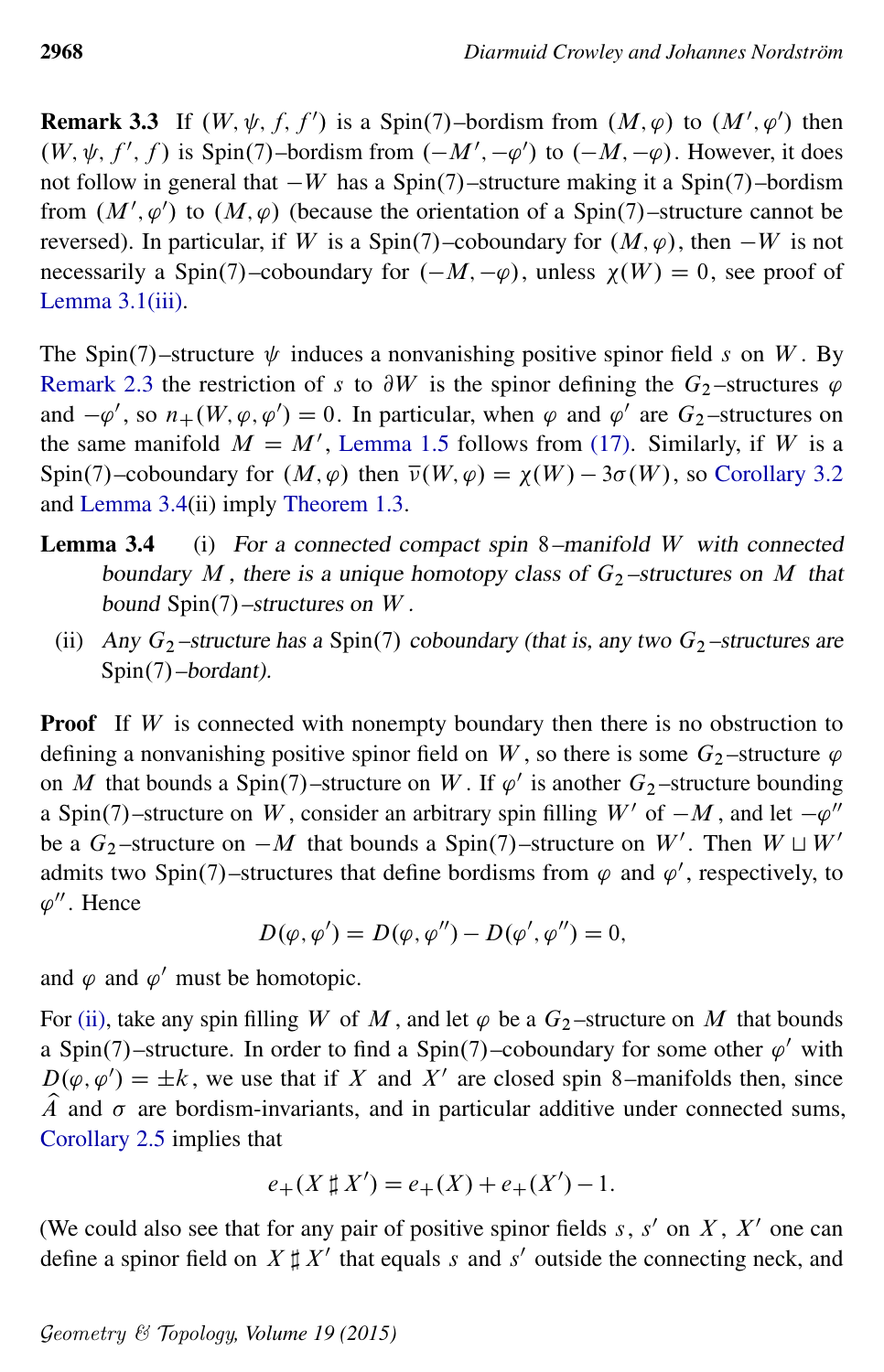with a single zero on the neck.) Therefore  $\varphi'$  will bound a Spin(7)-structure on W' the connected sum of W with k copies of a manifold with  $e_+ = 2$  or 0, eg  $S^4 \times S^4$ or  $T^8$ .  $\Box$ 

# 3.4 Examples of  $G_2$ -structures on  $S^7$

To make the discussion more concrete, we elaborate on some examples on  $S^7$ , where D can be described in the following direct way. The spinor bundle of  $S^7$  can be trivialised by identifying it with the restriction of the positive half-spinor bundle on  $B^8$ , thus up to homotopy, a  $G_2$ -structure  $\varphi$  on  $S^7$  can be identified with a map f from  $S^7$  to the unit sphere in  $\Delta^+$ . The difference D between two  $G_2$ -structures on  $S^7$  equals the difference of the degrees of the corresponding maps  $S^7 \rightarrow S^7$ :  $D(\varphi, \varphi') = \deg f - \deg f'.$ 

Example 3.5 We first illustrate how this description works for the standard round  $G_2$ -structure  $\varphi_{\rm rd}$  and its reverse  $\widehat{\varphi}_{\rm rd}$ , which we already understand from [Example 1.14.](#page-8-0) By definition,  $\varphi_{rd}$  corresponds to a constant map  $f_{rd}$ :  $x \mapsto s_0$ . The  $G_2$ -structure  $\varphi_{rd}$ is invariant under the action of Spin(7), and so is  $f_{rd}$ , in the sense that  $f_{rd}(gx) = s_0$  =  $gs_0 = gf_{\text{rd}}(x)$  for any  $g \in Spin(7)$ .

Let r be a reflection of  $S^7$ , and  $\hat{\varphi}_{\text{rd}} = r^*(-\varphi_{\text{rd}})$  as before. Then  $\hat{\varphi}_{\text{rd}}$  is invariant under the action of the conjugate subgroup  $r \text{Spin}(7)$  $r \subset \text{Spin}(8)$ . If  $x_0 \in S^7$  is a vector orthogonal to the hyperplane of the reflection, then  $\varphi_{rd}$  and  $\hat{\varphi}_{rd}$  take the same value at  $x_0$ . Thus  $f_{\text{rd}}(x_0) = s_0$ , and  $f_{\text{rd}}(rgrx_0) = (rgr)s_0$  for any  $g \in \text{Spin}(7)$ . The outer automorphism on Spin(8) of conjugating by  $r$  swaps the positive and negative spin representations via Clifford multiplication by  $x_0$ , so  $(rgr)s_0 = x_0 \cdot (g(x_0 \cdot s_0))$  $x_0$  ·  $(g(x_0)$  ·  $s_0)$  for  $g \in$  Spin(7). Hence  $\hat{f}_{rd}$ :  $S^7 \rightarrow S^7$  equals the orientation-preserving diffeomorphism  $c_{x_0} \circ \hat{c}_{s_0} \circ (-r)$ , and  $D(\hat{\varphi}_{rd}, \varphi_{rd}) = \deg f_{rd} - \deg f_{rd} = 1$ .

**Example 3.6** Consider the octonionic left-multiplication parallelism on  $S^7$ , ie the trivialisation of  $TS^7$  obtained by considering  $u \in S^7$  as a unit octonion and defining  $L_u$ : Im  $\mathbb{O} \cong T_u S^7$  as left multiplication by u. Its associated  $G_2$ -structure  $\varphi_{\mathbb{O}}$  has  $\varphi_{\mathbb{O}}(u) = L_u \varphi_0$  for a fixed  $G_2$ -structure  $\varphi_0$ . The associated map  $f_{\mathbb{O}}: S^7 \to S^7$  is  $u \mapsto \tilde{L}_u s_0$ , where  $S^7 \to \text{Spin}(8)$ ,  $u \mapsto \tilde{L}_u$  is the continuous lift of  $S^7 \to \text{SO}(8)$ ,  $u \mapsto L_u$  (with  $L_1 = \text{Id}$ ) which acts on  $s_0 \in \Delta^+$ .

Here is one way to understand  $\tilde{L}_u$ . The Moufang identity  $u(xy)u = (ux)(yu)$  holds for any  $u, x, y \in \mathbb{O}$  [\[20,](#page-42-13) Lemma A.16(c)], so  $(L_u, R_u, L_u \circ R_u) \in SO(8)^3$  preserves the Cayley multiplication. As mentioned before, the Cayley multiplication on O can be identified with Clifford multiplication  $\mathbb{R}^8 \times \Delta^- \to \Delta^+$ , whose stabiliser in the group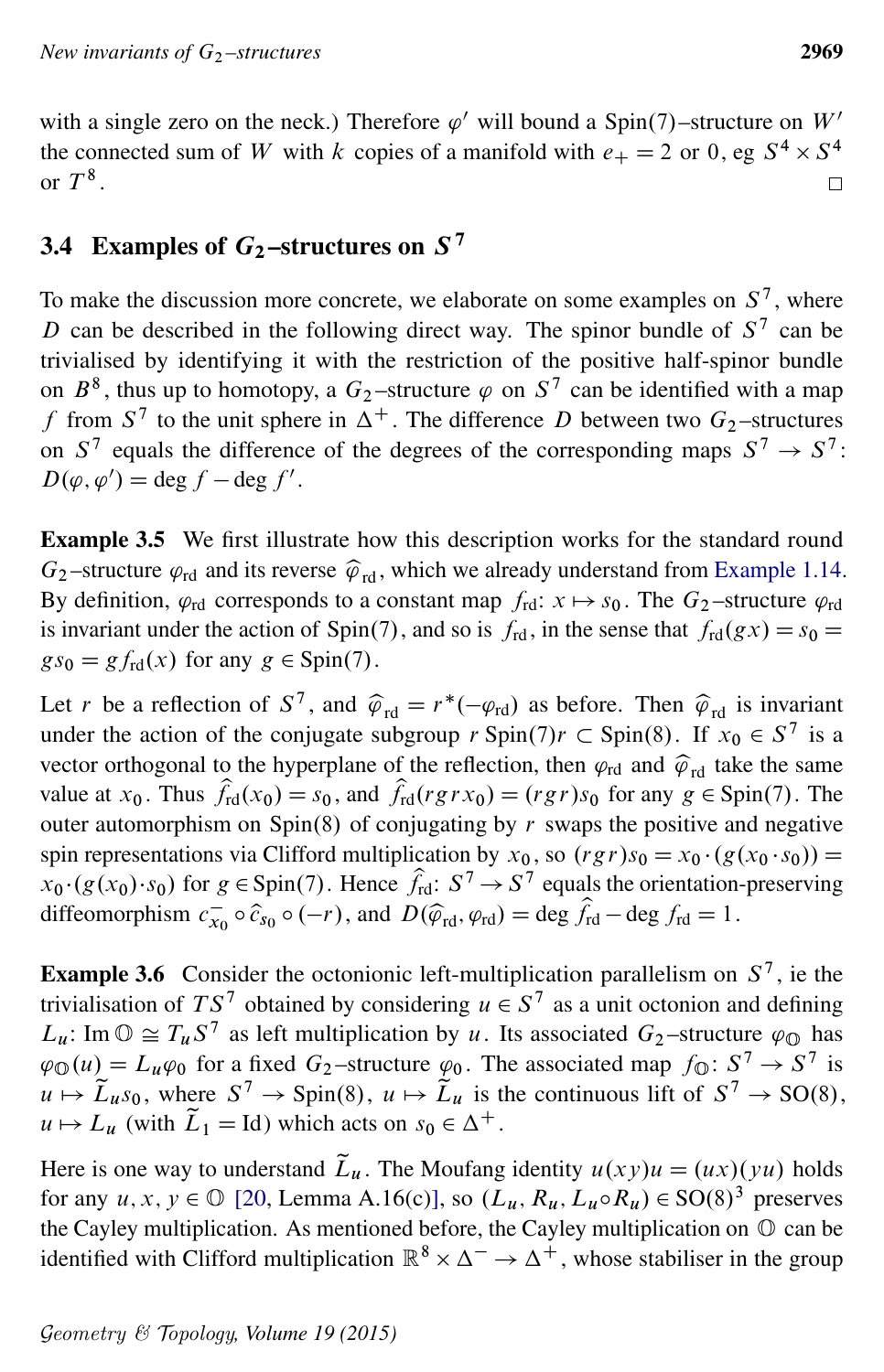$SO(\mathbb{R}^8) \times SO(\Delta^-) \times SO(\Delta^+)$  is precisely Spin(8) [\[2,](#page-41-12) (5)]. Hence a copy of  $S^7$  in Spin(8) whose action on  $\mathbb{R}^8$  is by  $L_u$  must act on  $\Delta^+$  by  $L_u \circ R_u$ . If we choose the identification  $\Delta^+ \cong \mathbb{O}$  so that  $s_0$  corresponds to 1, then  $f_{\mathbb{O}}(u) = \widetilde{L}_u s_0$  corresponds to  $u^2$ , so deg  $f_{\mathbb{Q}} = 2$ . Hence  $D(\varphi_{\mathbb{Q}}, \varphi_{\text{rd}}) = 2$ , and  $v(\varphi_{\mathbb{Q}}) = -3$ .

<span id="page-21-1"></span>**Example 3.7** The  $G_2$ -structure  $\varphi_{\text{rd}}$  is invariant under the order-4 diffeomorphism given by scalar multiplication by i on  $S^7 \subset \mathbb{C}^4$  (since  $i \text{Id} \in SU(4) \subset Spin(7)$ ) so descends to a  $G_2$ -structure  $\varphi_{\text{rd}}/\mathbb{Z}_4$  on the quotient  $S^7/\mathbb{Z}_4$ . This is the boundary of the unit disc bundle of  $O(-4)$  on  $\mathbb{C}P^3$  (the canonical bundle of  $\mathbb{C}P^3$ ), which has an SU(4)–structure restricting to  $\varphi_{rd}/\mathbb{Z}_4$  (indeed, the total space admits a Calabi–Yau metric asymptotic to  $\mathbb{C}^4/\mathbb{Z}_4$ ; see Calabi [\[9,](#page-41-14) Section 4]). The self-intersection number of a hyperplane in the zero section is  $-4$ , so  $\sigma = -1$ , and  $\nu(\varphi_{\text{rd}}/\mathbb{Z}_4) = 4 + 3 = 7$ .

**Remark 3.8** While [Example 3.7](#page-21-1) illustrates that  $\nu$  itself is not multiplicative under covers, if  $\varphi$  and  $\varphi'$  are  $G_2$ -structures on the same closed spin 7-manifold M and  $p: M \to M$  is a degree k covering map then  $D(p^*\varphi, p^*\varphi') = kD(\varphi, \varphi')$ .

**Remark 3.9** The fact that  $\varphi_{\text{rd}}$  and  $\widehat{\varphi}_{\text{rd}}$  are both invariant under the antipodal map on  $S^7$  is not incompatible with  $D(\varphi_{\text{rd}}, \widehat{\varphi}_{\text{rd}})$  being odd, because the  $G_2$ -structures<br>that define an  $\mathbb{R}P^7 - S^7 \cdot \square$  induce different only attractures. The estimates of Spin(7) they define on  $\mathbb{R}P^7 = S^7/\pm 1$  induce different spin structures. The actions of Spin(7) and the conjugate r Spin(7)r on  $\mathbb{R}P^7$  can both be lifted to the spinor bundle. Since  $-1$  acts trivially on  $\mathbb{R}P^7$ , its image under either lift will be  $\pm$ Id, and the two spin structures can be distinguished by which of the two lifts acts as  $+Id$ .

Similarly,  $\varphi_{rd}$  defines the same spin structure on  $\mathbb{R}P^7$  as the octonionic left multiplication parallelism of  $\mathbb{R}P^7$ , but not the right multiplication one. This is related to the fact that  $Spin(7)$  can be described as the subgroup of  $SO(8)$  generated by left multiplication by unit imaginary octonions, while the subgroup generated by right multiplications is a conjugate of  $Spin(7)$  by a reflection.

# <span id="page-21-0"></span>4 v of twisted connected sum  $G_2$ -manifolds

Our motivation for introducing the invariant  $\nu$  is to give a tool for studying the homotopy classes of  $G_2$ -structures. We now show how the definition of  $\nu$  in terms of Spin(7)–bordisms allows us to compute it for the large class of "twisted connected sum" manifolds with holonomy  $G_2$ . Before describing the twisted connected sums, we explain how to compute  $\nu$  of  $G_2$ -structures defined as products of structures on lower-dimensional manifolds. This is then used in the proof of [Theorem 1.7,](#page-4-0) that the torsion-free  $G_2$ -structures of twisted connected sum  $G_2$ -manifolds always have  $\nu = 24.$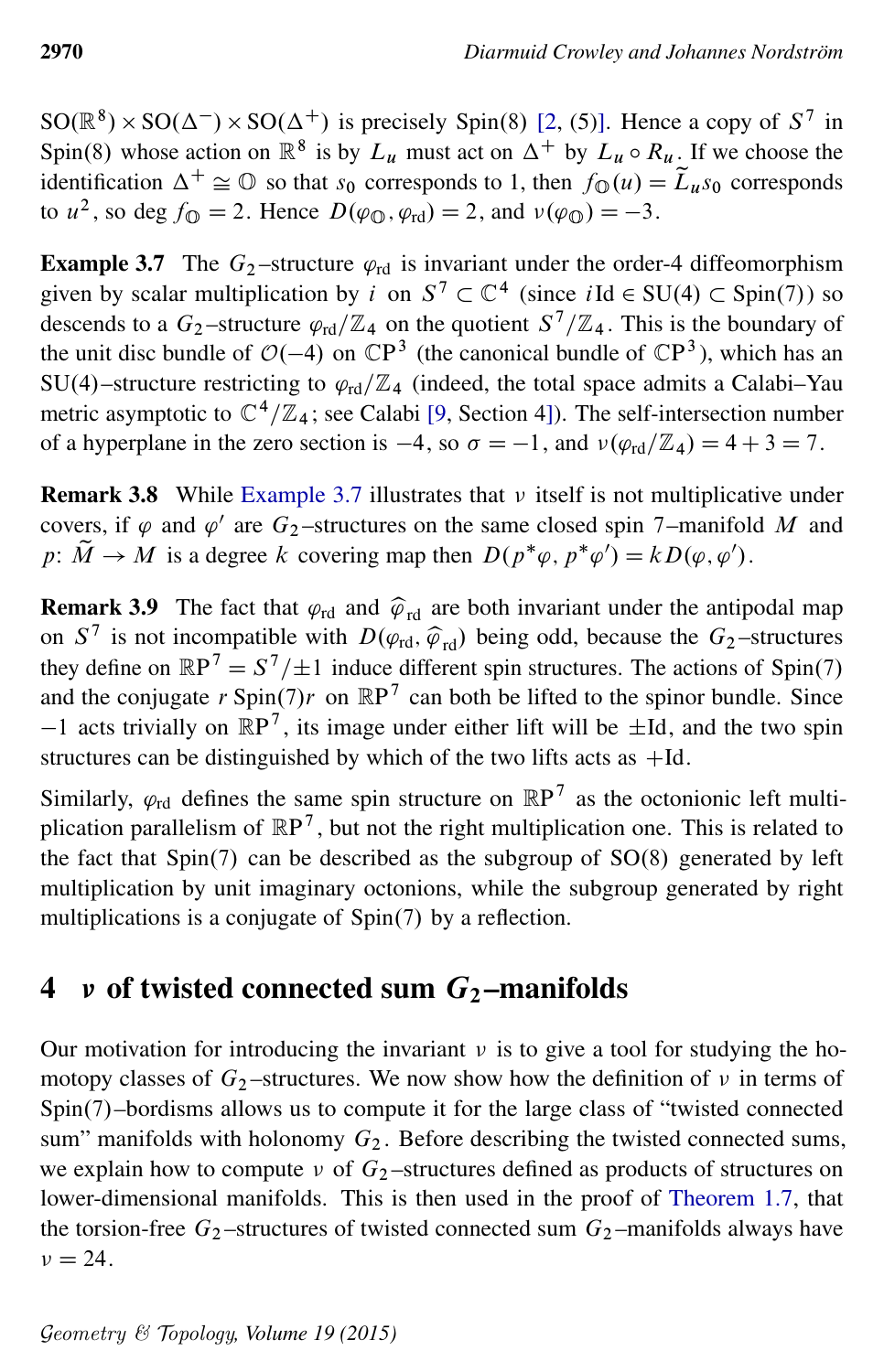### 4.1  $SU(3)$  and  $SU(2)$ -structures

Let us first describe  $SU(3)$  and  $SU(2)$ –structures in terms of forms, along the lines of [Section 2.1.](#page-11-0)

Let  $z^k = x^{2k-1} + i x^{2k}$  be complex coordinates on  $\mathbb{R}^6$ . Then the stabiliser in GL(6,  $\mathbb{R}$ ) of the pair of forms

$$
\Omega_0 = dz^1 \wedge dz^2 \wedge dz^3 \in \Lambda^3(\mathbb{R}^6)^* \otimes \mathbb{C},
$$
  

$$
\omega_0 = \frac{i}{2}(dz^1 \wedge d\overline{z}^1 + dz^2 \wedge d\overline{z}^2 + dz^3 \wedge d\overline{z}^3) \in \Lambda^2(\mathbb{R}^6)^*,
$$

is SU(3). An SU(3)–structure  $(\Omega, \omega)$  on a 6–manifold induces a Riemannian metric, almost complex structure and orientation (the volume form is  $-\frac{i}{8}\Omega \wedge \overline{\Omega} = \frac{1}{6}\omega^3$ ). On  $\mathbb{R} \oplus \mathbb{R}^6$ ,

(21) 
$$
dt \wedge \omega_0 + \text{Re}\,\Omega_0 \cong \varphi_0,
$$

and SU(3) is exactly the stabiliser in  $G_2$  of a nonzero vector in  $\mathbb{R}^7$ . The product of a 6-manifold with SU(3)-structure and  $S^1$  or  $\mathbb R$  has a product  $G_2$ -structure, while the boundary of a 7–manifold with  $G_2$ –structure has an induced SU(3)–structure.

The stabiliser in  $GL(4, \mathbb{R})$  of the triple of forms

$$
\omega_0^I = dx^{12} + dx^{34}
$$
,  $\omega_0^J = dx^{13} - dx^{24}$ ,  $\omega_0^K = dx^{14} + dx^{23} \in \Lambda^2(\mathbb{R}^4)^*$ 

is  $SU(2)$ . The stabiliser in  $SU(2)$  of a nonzero vector is clearly trivial, and the boundary of a 4–manifold W with SU(2)–structure  $(\omega^I, \omega^J, \omega^K)$  has a natural coframe defined by contracting each of the three 2–forms with an outward pointing normal vector field.

If  $e^1$ ,  $e^2$ ,  $e^3$  is a coframe on  $\mathbb{R}^3$  then

$$
e^{123} + e^1 \wedge \omega_0^I + e^2 \wedge \omega_0^J + e^3 \wedge \omega_0^K \cong \varphi_0
$$

on  $\mathbb{R}^3 \oplus \mathbb{R}^4$ . Therefore the product of a parallelised 3–manifold and a 4–manifold with SU(2)-structure has a natural product  $G_2$ -structure. Similarly, if we let  $\omega_1^I$ ,  $\omega_1^J$ ,  $\omega_1^K$  denote an equivalent triple of 2-forms on a second copy of  $\mathbb{R}^4$ , and vol<sub>0</sub> =  $\frac{1}{2}(\omega_0^I)^2$ etc, then

<span id="page-22-0"></span>(22) 
$$
\text{vol}_0 + \omega_0^I \wedge \omega_1^I + \omega_0^J \wedge \omega_1^J + \omega_0^K \wedge \omega_1^K + \text{vol}_1 \cong \psi_0
$$

on  $\mathbb{R}^4 \oplus \mathbb{R}^4$ , so the product of two 4–manifolds  $W_0$ ,  $W_1$  with SU(2)–structures has a natural product Spin(7)–structure. If  $W_0$  is closed while  $\partial W_1$  is nonempty, clearly the  $G_2$ -structure induced on  $\partial(W_0 \times W_1)$  by this Spin(7)-structure equals the product of  $\omega_0^{\bullet}$  with the coframe on  $\partial W_1$  induced by  $\omega_1^{\bullet}$ .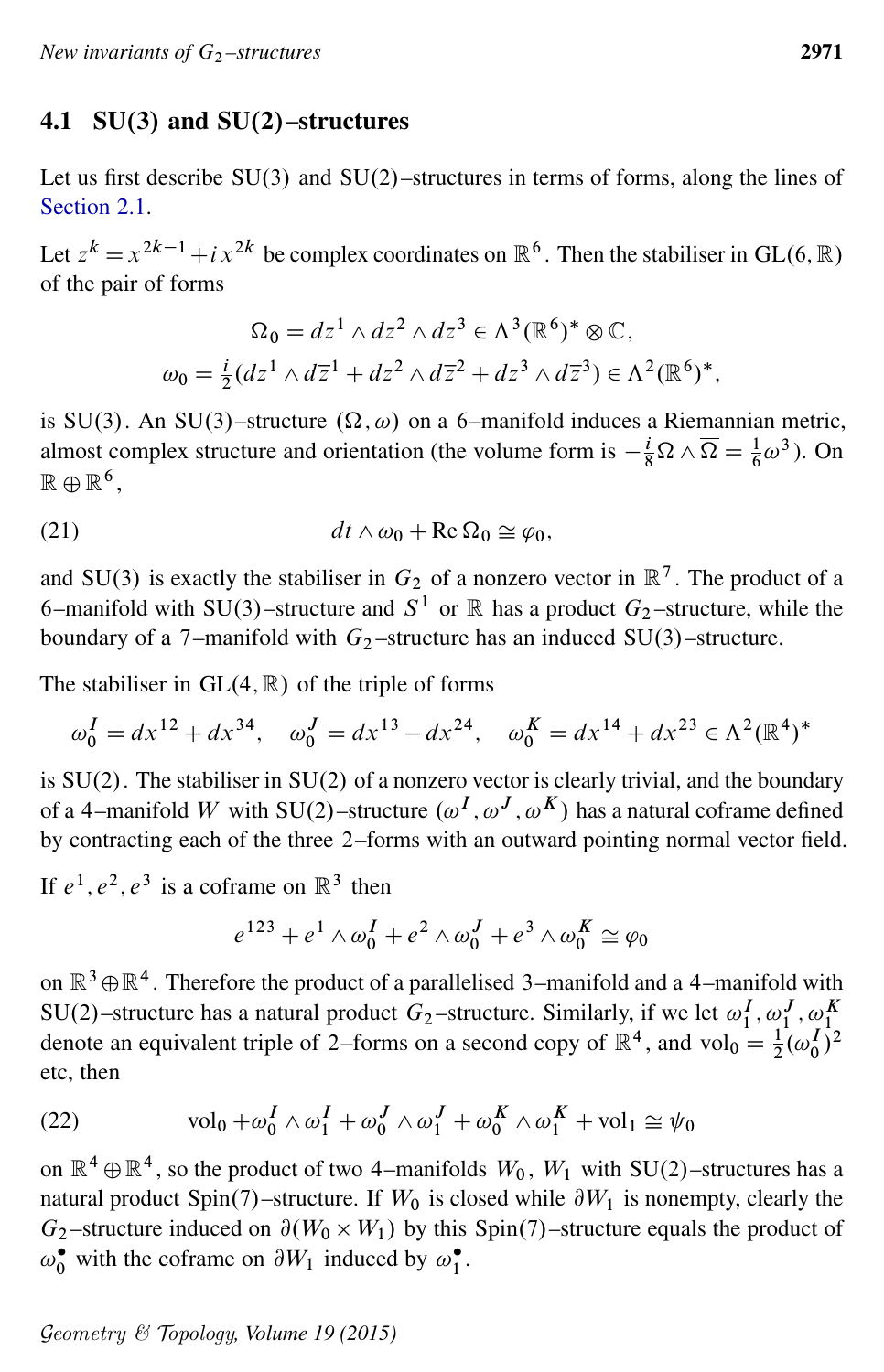## 4.2 Product  $G_2$ -structures and spinors

Above we described two types of product  $G_2$ -structures. In order to compute  $\nu$  of such products, we shall need to describe  $SU(3)$  and  $SU(2)$  in terms of spinors.

The half-spin representations  $\Delta^{\pm}$  of Spin(6)  $\cong$  SU(4) are the standard 4–dimensional representation of SU(4) and its dual. The inclusion  $SU(3) \hookrightarrow SO(6)$  lifts to the obvious inclusion  $SU(3) \hookrightarrow SU(4)$ , so the stabiliser of a nonzero element in  $\Delta^+$  is exactly SU(3). Hence, analogously to [Section 2.2,](#page-12-0) SU(3)-structures on a 6-manifold N compatible with a fixed spin structure and metric can be defined by positive unit spinor fields (which always exist and any two are homotopic since the real rank of  $S^+N$ is 8).

If N is the boundary of a spin 7–manifold  $M$ , then the half-spinor bundles on N are both isomorphic, as real vector bundles, to the restriction of the spinor bundle from M. Analogously to [Remark 2.3,](#page-13-0) the restrictions of  $G<sub>2</sub>$ -structures on M to  $SU(3)$ –structures on N can be described equivalently in terms of differential forms or spinors. As there is no obstruction to extending a nonvanishing section of a rank 8 bundle on  $M$  from the boundary to the interior, it follows that any  $SU(3)$ –structure on N is induced as the boundary of a  $G_2$ -structure on M.

**Lemma 4.1** If N is a 6-manifold with an SU(3)-structure  $(\Omega, \omega)$ , then the product  $G_2$ -structure  $\varphi = d\theta \wedge \omega + \text{Re } \Omega$  on  $S^1 \times N$  has  $v(\varphi) = 0$ .

**Proof** Any spin 6–manifold N bounds some spin 7–manifold  $M$ , as the bordism group  $\Omega_6^{\text{Spin}}$  is trivial [\[29\]](#page-42-12). Then any product  $G_2$ -structure  $\varphi$  on  $S^1 \times N$  bounds a product Spin(7)–structure on  $S^1 \times M$ . The  $S^1$  factor makes

$$
\sigma(S^1 \times M) = \chi(S^1 \times M) = 0,
$$

so  $v(\varphi) = 0$ .

Now we consider dimensions 3 and 4. Before looking at the spinors we prove a topological lemma.

<span id="page-23-0"></span>**Lemma 4.2** For any compact spin 4–manifold W with boundary  $Y$ ,

$$
\chi(W) \equiv \chi_2(Y) \mod 2,
$$

where  $\chi_2(Y)$  is the mod 2 semicharacteristic  $\sum_{i=0}^1 \dim H^i(Y; \mathbb{Z}_2)$ .

Geometry & Topology*, Volume 19 (2015)*

 $\Box$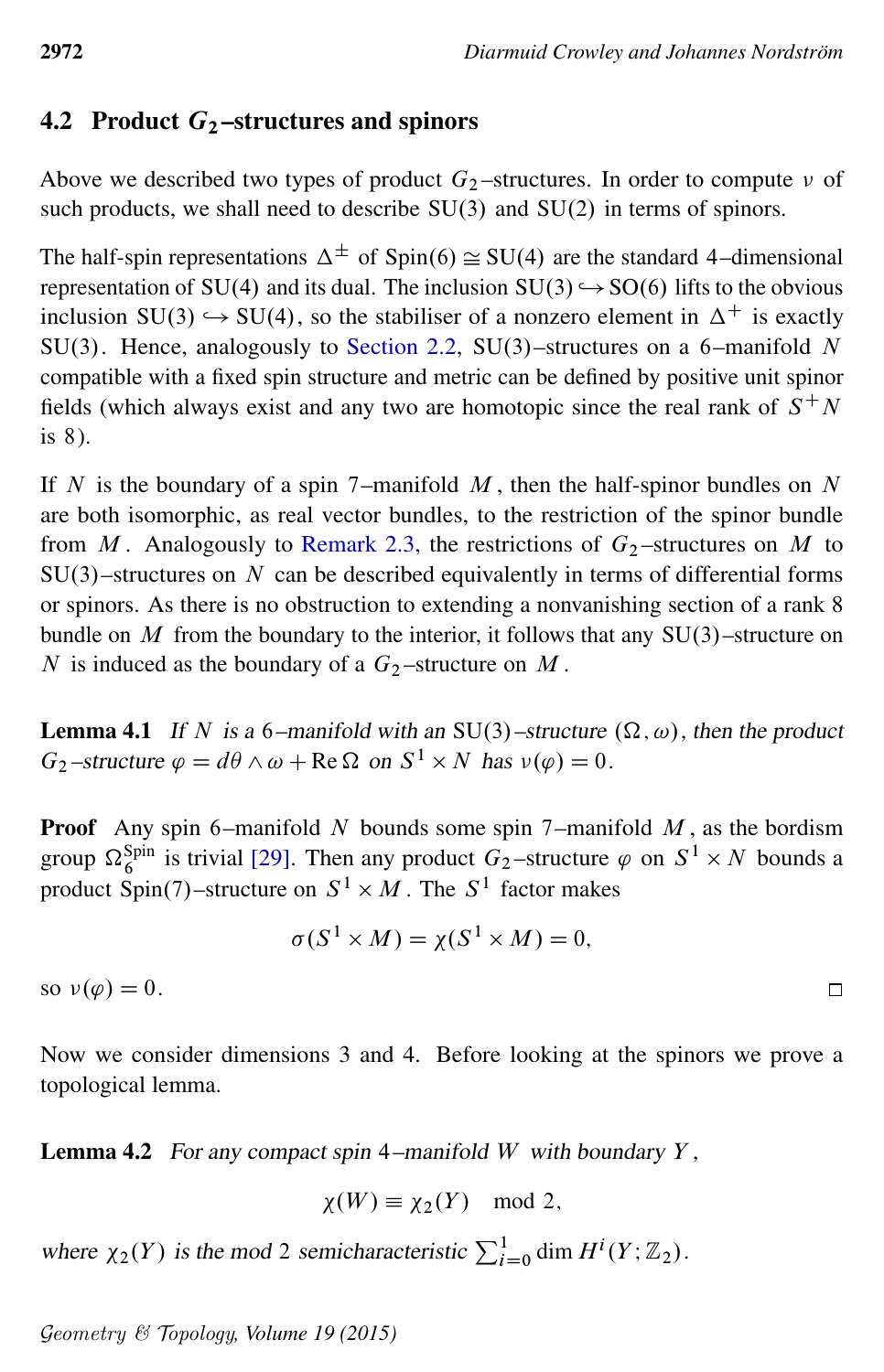**Proof** Repeating the argument in the proof of [\(19\)](#page-17-5) with  $\mathbb{Z}_2$ -coefficients instead of Q–coefficients shows that there is a mod 2 identity

$$
\chi(W) \equiv \dim H_0^2(W; \mathbb{Z}_2) + \chi_2(Y) \mod 2,
$$

where  $H_0^2(W; \mathbb{Z}_2)$  is the image of  $H^2(W, Y; \mathbb{Z}_2) \to H^2(W; \mathbb{Z}_2)$ . The intersection form of W defines a nonsingular bilinear form over  $\mathbb{Z}_2$  on  $H_0^2(W; \mathbb{Z}_2)$ . This injects as an orthogonal summand into the mod 2 intersection form of the manifold  $X :=$  $W \cup_{\text{Id}_Y} -W$ . Since X is a closed spin 4–manifold, its intersection form is even, and hence the form on  $H_0^2(W; \mathbb{Z}_2)$  is too. By [\[30,](#page-42-14) Chapter III, Lemma 1.1] the rank of every nonsingular even bilinear form over  $\mathbb{Z}_2$  is even, which completes the proof.  $\Box$ 

The spin representations of  $Spin(4) \cong SU(2) \times SU(2)$  are the standard 2-dimensional complex representations of the two factors. Therefore the stabiliser of a nonzero positive spinor is one of the  $SU(2)$  factors, and a unit spinor field on a spin 4–manifold defines an  $SU(2)$ -structure.

The spin representation of Spin(3)  $\cong$  SU(2) is again the standard representation of  $SU(2)$ . The stabiliser of a nonzero spinor is trivial, so a unit spinor field defines a parallelism, ie a trivialisation of the tangent bundle. For a spin 4–manifold with boundary  $Y$ , the restriction of either the positive or negative spinor bundle to  $Y$  is isomorphic to the spinor bundle of Y. The analogue in dimension 4 of [Corollary 2.5](#page-15-0) is that

<span id="page-24-0"></span>(23) 
$$
e_{\pm}(X) = \frac{3}{4}\sigma(X) \pm \frac{1}{2}\chi(X)
$$

for any closed spin 4–manifold X (it suffices to check for  $X = S<sup>4</sup>$  and K3). Recall Rokhlin's theorem that  $\sigma(X)$  is divisible by 16.

<span id="page-24-1"></span>**Lemma 4.3** Let X be a closed 4–manifold with an SU(2)–structure  $(\omega^I, \omega^J, \omega^K)$ and Y a closed 3–manifold with a coframe field  $(e^1, e^2, e^3)$ . Then

$$
\nu(\varphi) = 24\chi_2(Y)\frac{\sigma(X)}{16} \mod 48
$$

for the product  $G_2$ -structure  $\varphi = e^1 \wedge e^2 \wedge e^3 + e^1 \wedge \omega^I + e^2 \wedge \omega^J + e^3 \wedge \omega^K$  on  $Y \times X$ .

**Proof** Pick a spin coboundary W of Y. Let  $n_{+}(W, \pi)$  be the intersection number with the zero section of a positive spinor field on  $W$  whose restriction to  $Y$  is the defining spinor field of the parallelism  $\pi$  equivalent to the coframe field. We can apply connected sums with  $T^4$  or  $S^2 \times S^2$  to make  $n_+(W, \pi) = 0$  (this is the same argument as in [Lemma 3.4\)](#page-19-0), so we can assume that  $\pi$  bounds an SU(2)–structure on W.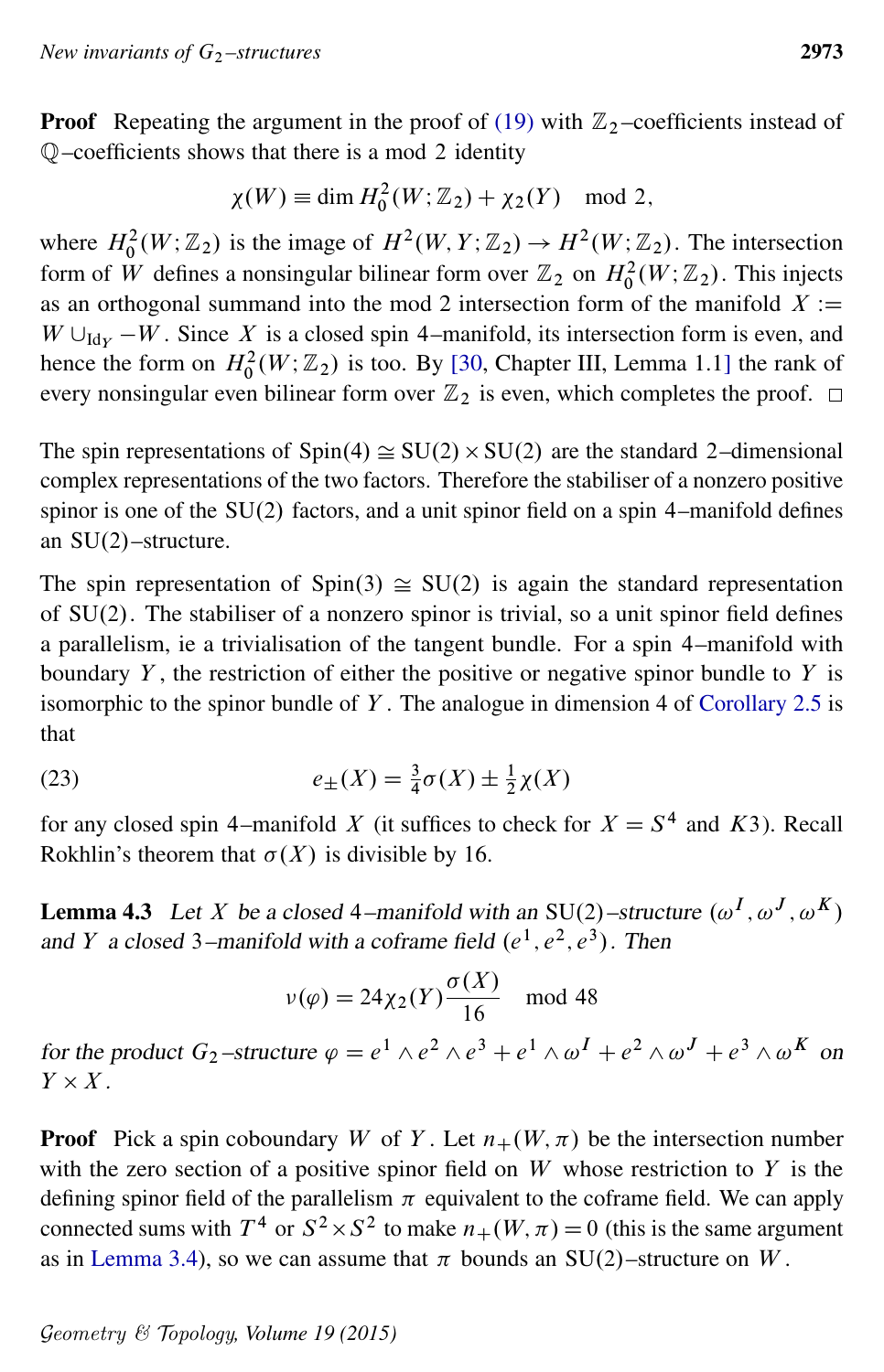If X has an SU(2)-structure then  $e_+(X) = 0$ , so [\(23\)](#page-24-0) implies  $\chi(X) = -\frac{3}{2}$  $rac{3}{2}\sigma(X).$  $W \times X$  is a Spin(7)–coboundary for  $\varphi$  so, applying [Lemma 4.2](#page-23-0) in the final step,

$$
\nu(\varphi) = \chi(W \times X) - 3\sigma(W \times X) = (-24\chi(W) - 48\sigma(W)) \frac{\sigma(X)}{16}
$$

$$
= 24\chi_2(Y) \frac{\sigma(X)}{16} \mod 48. \square
$$

#### <span id="page-25-0"></span>4.3 Twisted connected sums

Now we sketch the basics of the twisted connected sum construction, ignoring many details that are required to justify that the resulting  $G_2$ -structures are torsion-free (see [\[24;](#page-42-4) [10\]](#page-41-2)). The construction starts from a pair of asymptotically cylindrical Calabi–Yau 3–folds  $V_{\pm}$ . We can think of these as a pair of (usually simply connected) 6–manifolds with boundary  $S^1 \times \Sigma_{\pm}$ , for  $\Sigma_{\pm}$  a K3 surface. They are equipped with SU(3)– structures  $(\omega_{\pm}, \Omega_{\pm})$  such that on a collar neighbourhood  $C_{\pm} \cong [0, 1) \times \partial V_{\pm}$  of the boundary

(24) 
$$
\omega_{\pm} = dt \wedge du + \omega_{\pm}^{I},
$$

$$
\Omega_{\pm} = (du - i dt) \wedge (\omega_{\pm}^{J} + i \omega_{\pm}^{K}),
$$

where u is the S<sup>1</sup>-coordinate, t is the collar coordinate and  $(\omega_+^I, \omega_+^J, \omega_+^K)$  is an  $SU(2)$ -structure on  $\Sigma_{\pm}$ . The construction assumes that there is a diffeomorphism  $f: \Sigma_+ \rightarrow \Sigma_-$  such that

$$
f^*\omega_-^I=\omega_+^J, \quad f^*\omega_-^J=\omega_+^I \quad \text{and} \quad f^*\omega_-^K=-\omega_+^K.
$$

Now define  $G_2$ -structures on  $S^1 \times V_{\pm}$  by

$$
\varphi_{\pm} = dv \wedge \omega_{\pm} + \text{Re}\,\Omega_{\pm},
$$

where v denotes the  $S^1$ -coordinate, and a diffeomorphism

$$
F: \partial(S^1 \times V_+) \cong S^1 \times S^1 \times \Sigma_+ \to S^1 \times S^1 \times \Sigma_- \cong \partial(S^1 \times V_-),
$$
  

$$
(v, u, x) \mapsto (u, v, f(x)).
$$

In the collar neighbourhoods  $C_{\pm}$ 

$$
\varphi_{\pm} = dv \wedge dt \wedge du + dv \wedge \omega_{\pm}^{I} + du \wedge \omega_{\pm}^{J} + dt \wedge \omega_{\pm}^{K},
$$

so  $\varphi_+$  and  $\varphi_-$  patch up to a well-defined  $G_2$ -structure  $\varphi$  on the closed manifold

(25) 
$$
M = (S^1 \times V_+) \cup_F (S^1 \times V_-).
$$

One arranges that this  $G_2$ -structure can be perturbed to a torsion-free one. Because F swaps the circle factors at the boundary, M is simply–connected if  $V_+$  and  $V_-$  are.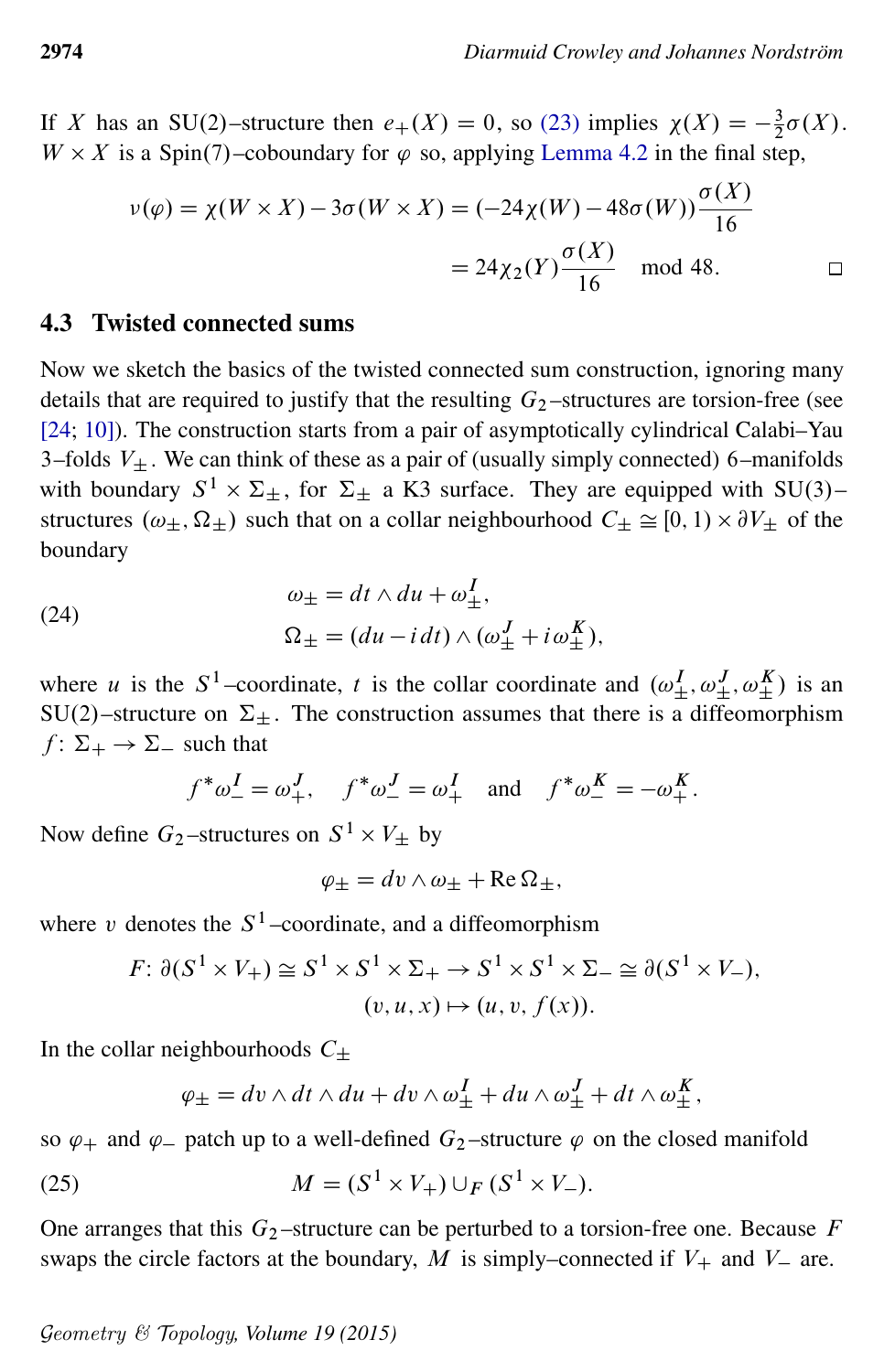#### 4.4 A Spin $(7)$ –bordism

We now proceed with the proof of [Theorem 1.7,](#page-4-0) that the twisted connected sum  $G_2$ -structures defined above always have  $\nu = 24$ . Consider the diffeomorphism

$$
\widetilde{F} = \text{Id} \times -\text{Id} \times f \colon S^1 \times S^1 \times \Sigma_+ \to S^1 \times S^1 \times \Sigma_-,
$$

and the "untwisted connected sum"  $\widetilde{M} = (S^1 \times V_+) \cup_{\widetilde{F}} (S^1 \times V_-)$ . Then  $\widetilde{M} = S^1 \times N$ , where  $N = V_+ \cup_{-\text{Id} \times f} V_-\rightleftharpoons V_+$ . Let r denote the right angle rotation  $(v, u) \mapsto (u, -v)$ of  $S^1 \times S^1$  and  $g := F \circ \tilde{F}^{-1}$ , and let  $T_r$  and  $T_g$  denote their mapping tori. Then  $g = r \times \text{Id}_{\Sigma}$ , so  $T_g \cong T_r \times \Sigma$ .

To compute  $v(\varphi)$  of the twisted connected sum  $G_2$ -structure  $\varphi$  on M and prove [Theorem 1.7](#page-4-0) we will construct a Spin(7)–bordism W to product  $G_2$ –structures on  $\tilde{M} \sqcup T_{\varrho}$ . Let

$$
B_{\pm} = \{ (y - \frac{1}{2})^2 + t^2 < \frac{1}{16} \} \subset I \times S^1 \times C_{\pm},
$$
\n
$$
W_{\pm} = I \times S^1 \times V_{\pm} \setminus B_{\pm},
$$

where y denotes the I-coordinate, and t the collar coordinate on  $C_{\pm} \subset V_{\pm}$  as before.  $\partial W_{\pm}$  is a union of five pieces, meeting in edges at  $\{y\}\times S^1\times S^1\times S^1\times \{0\}$  for  $y=0, \frac{1}{4}$  $\frac{1}{4}$ ,  $\frac{3}{4}$  $rac{3}{4}$  and 1: a "top" and "bottom" piece each diffeomorphic to  $S^1 \times V_{\pm}$ , [0,  $\frac{1}{4}$ ]  $\frac{1}{4}$ ] ×  $S^1$  ×  $S^1$  ×  $\Sigma_{\pm}$ and  $\left[\frac{3}{4}\right]$  $\frac{3}{4}$ , 1 ×  $S^1 \times S^1 \times \Sigma_{\pm}$ , and  $E_{\pm} := \{ (y - \frac{1}{2})$  $(\frac{1}{2})^2 + t^2 = \frac{1}{4} \} \subset I \times S^1 \times C_{\pm}.$ 

We form a "keyhole" bordism W by gluing some of these pieces: identify  $[0, \frac{1}{4}]$  $\frac{1}{4}$   $\times$  $S^1 \times S^1 \times \Sigma_{\pm}$  via Id  $\times \tilde{F}$ , and  $\left[\frac{3}{4}, 1\right] \times S^1 \times S^1 \times \Sigma_{\pm}$  via Id  $\times F$ . Then  $\partial W$  is a  $\frac{3}{4}$ , 1 ×  $S^1 \times S^1 \times \Sigma_{\pm}$  via Id × F. Then  $\partial W$  is a disjoint union  $M \sqcup \tilde{M} \sqcup T_g$ , where M is formed by gluing the top pieces of  $\partial W_+$ and  $\partial W_-$  and  $\tilde{M}$  by gluing the bottom pieces, while the keyhole boundary component  $E_+ \cup E_-$  can be identified with the mapping torus  $T_g$ .

It is easy to compute that  $H_1(T_r) \cong \mathbb{Z} \times \mathbb{Z}_2$ , so  $\chi_2(T_r) \equiv 1$ . Since  $\sigma(\Sigma) = -16$ , [Lemma 4.3](#page-24-1) implies that any product  $G_2$ -structure on  $T_r \times \Sigma$  has  $\nu = 24$ , while a product  $G_2$ -structure on  $\tilde{M}$  has  $\nu = 0$ . To complete the calculation of  $\nu(\varphi)$  it remains to show that  $W$  does indeed admit a suitable  $Spin(7)$ –structure, and to compute the topological invariants of the  $Spin(7)$ -bordism W.

**Lemma 4.4**  $\chi(W) = 0$  and  $\sigma(W) = -16$ .

**Proof** For the Euler characteristic, we use the usual inclusion-exclusion formula. The spaces  $W_+$ ,  $W_-$  and  $W_+ \cap W_-$  all contain  $S^1$  factors, so

$$
\chi(W) = \chi(W_+) + \chi(W_-) - \chi(W_+ \cap W_-) = 0.
$$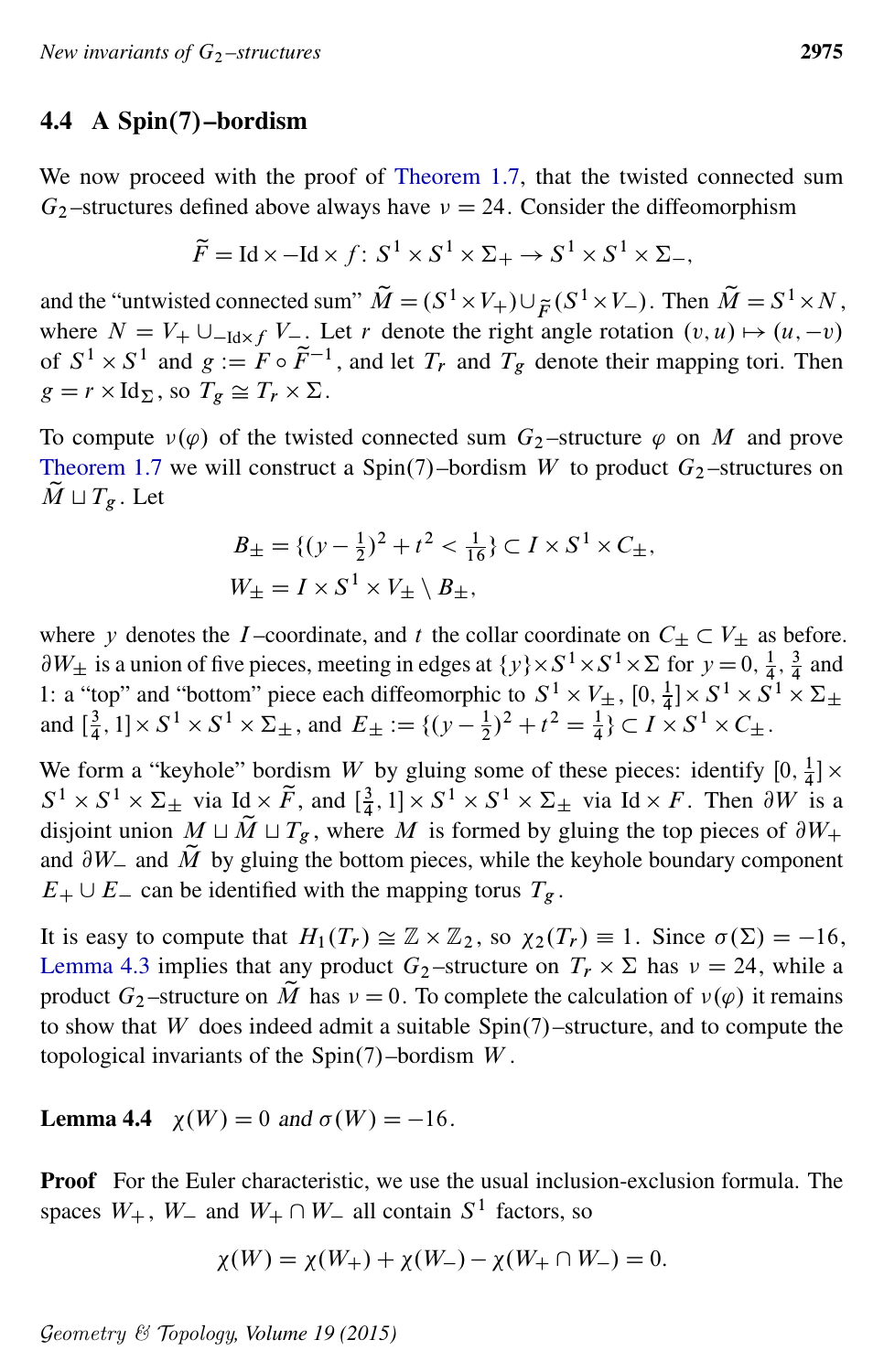For the signature, we must apply Wall's signature formula  $[32]$  because W is formed by gluing  $W_+$  and  $W_-$  along only parts of boundary components. The piece of the boundaries of  $W_+$  and  $W_-$  that we glue is  $X_0 = ([0, \frac{1}{4})$  $\frac{1}{4}$ ]  $\sqcup$   $\left[\frac{3}{4}\right]$  $(\frac{3}{4}, 1]) \times T^2 \times \Sigma$ . Let  $Z = \partial X_0 = \{0, \frac{1}{4}\}$  $\frac{1}{4}$ ,  $\frac{3}{4}$  $\frac{3}{4}$ , 1} ×  $T^2$  ×  $\Sigma$  (the edges of  $\partial W_{\pm}$ ), and

$$
X_{\pm} := \partial(W_{\pm}) \setminus X_0 = (\{0, 1\} \times S^1 \times V_{\pm}) \sqcup E_{\pm},
$$

where  $E_{\pm}$  are the keyhole pieces as defined above.

Throughout this proof we will use real coefficients for all cohomology groups. We need to identify the images A, B and C in  $H^3(Z)$  of  $H^3(X_0)$ ,  $H^3(X_+)$  and  $H^3(X_-)$ , respectively; each is a Lagrangian subspace with respect to the intersection form  $(\cdot, \cdot)$ on  $H^3(Z)$ . The vector space  $K = A \cap (B + C) / ((A \cap B) + (A \cap C))$  admits the following natural nondegenerate symmetric bilinear form  $q$ : if  $a, a' \in A \cap (B + C)$ (representing  $[a], [a'] \in K$ ) and  $a' = b' + c'$ ,  $b' \in B$ ,  $c' \in C$ , then we set

$$
q([a],[a']) := -(a,b').
$$

Since  $W_+$  both have signature 0, the signature formula [\[32,](#page-42-15) Theorem, page 271] implies that the signature of W equals the signature of  $(K, q)$ .

We can identify  $Z_y := \{y\} \times T^2 \times \Sigma$  with  $S^1 \times \partial V_+$ . On  $Z_y$ , let v denote the coordinate on the  $S^1$  factor from  $S^1 \times V_+$ , and u the coordinate on the  $S^1$  factor in  $\partial V_+$ . Let  $\theta_+ = [dv]$  and  $\theta_- = [du] \in H^1(Z_y)$ . If  $w \in H^4(\Sigma)$  is positive then  $\theta_+ \wedge \theta_- \wedge w \in H^6(Z_y)$  is positive with respect to the orientation on  $Z_y$  given by the identification with  $S^1 \times \partial V_+$ . The orientation on Z that we should use to define its intersection form in the application of the signature formula is that induced as the boundary of  $X_+$ , ie

<span id="page-27-0"></span>
$$
Z = Z_1 \sqcup -Z_{\frac{3}{4}} \sqcup Z_{\frac{1}{4}} \sqcup -Z_0.
$$

Since the K3 surface  $\Sigma$  has no cohomology in odd degrees, the vector space  $H^3(Z)$ decomposes as the sum of 8 copies of  $L := H^2(\Sigma)$ : we let  $L_{y\pm}$  denote the image of  $L \to H^3(Z_y)$ ,  $\ell \mapsto \theta_{\pm} \wedge \ell$ . (This means for example that if  $\alpha_{\pm} \in H^2(V_{\pm})$  then the restriction of  $\left[dv\right] \wedge \alpha_{\pm} \in H^3(W_{\pm})$  to  $Z_y$  lies in  $L_{y+}$  for  $y = 0, \frac{1}{4}$  $\frac{1}{4}$ , and in  $L_{y\pm}$ for  $y = \frac{3}{4}$ , 1.) For  $h \in H^3(Z)$ , let  $h_{y\pm} \in L$  denote the  $L_{y\pm}$  component under this isomorphism. Then the intersection form on  $H^3(Z)$  is given in terms of the inner product  $\langle \cdot, \cdot \rangle$  on L by

(26) 
$$
(h, h') = \langle h_{1+}, h'_{1-}\rangle - \langle h_{1-}, h'_{1+}\rangle - \langle h_{\frac{3}{4}+}, h'_{\frac{3}{4}-}\rangle + \langle h_{\frac{3}{4}-}, h'_{\frac{3}{4}+}\rangle + \langle h_{\frac{1}{4}+}, h'_{\frac{1}{4}-}\rangle - \langle h_{\frac{1}{4}-}, h'_{\frac{1}{4}+}\rangle - \langle h_{0+}, h'_{0-}\rangle + \langle h_{0-}, h'_{0+}\rangle.
$$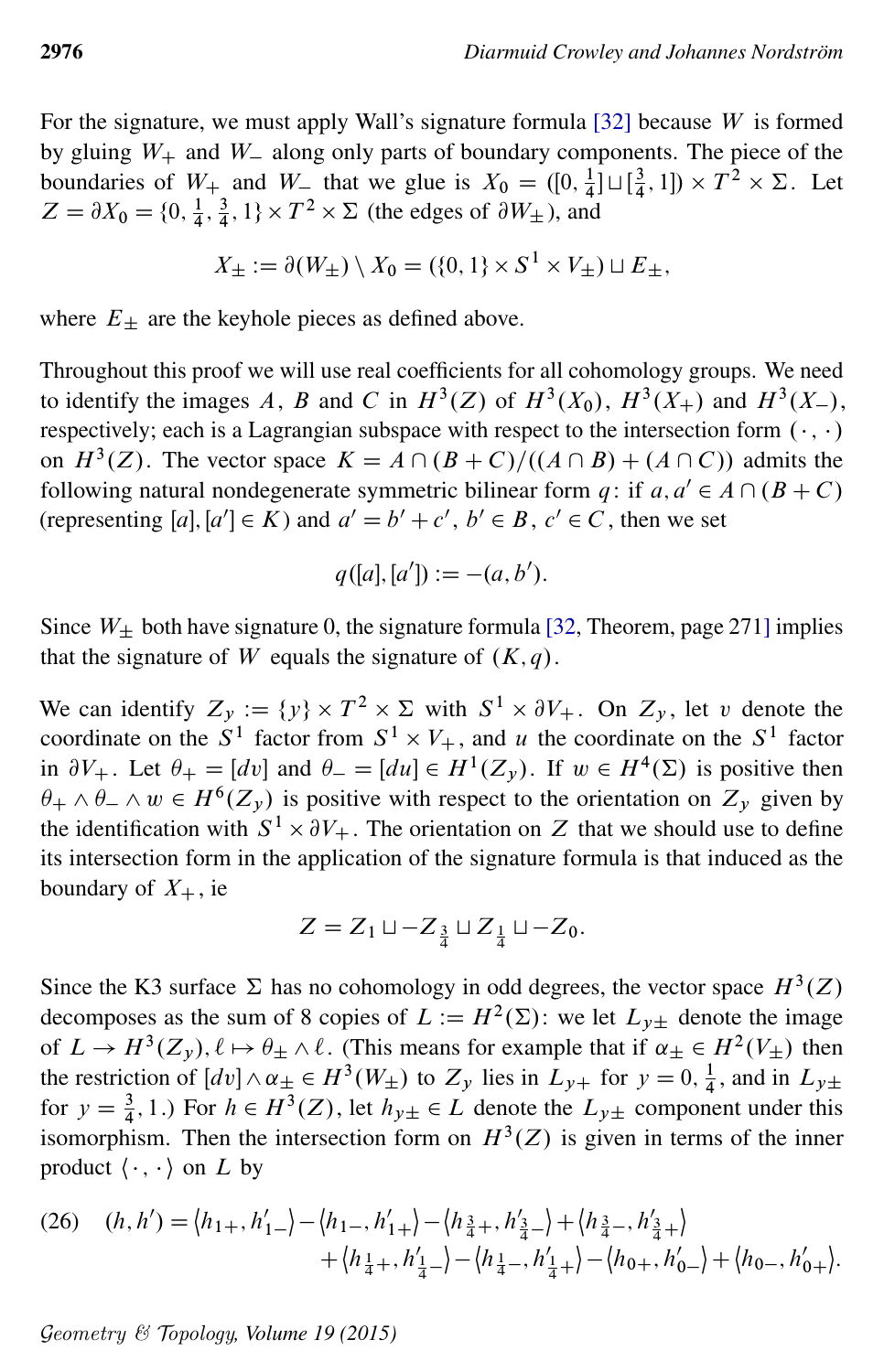Let  $N_{\pm}$  denote the image of  $H^2(V_{\pm})$  in  $H^2(\Sigma) \cong L$ , and  $T_{\pm} \subset L$  the orthogonal complement. By the long exact sequence of the pair  $(V_+, S^1 \times \Sigma_+)$  and Poincaré– Lefschetz duality, the image of  $H^3(V_+)$  in  $H^3(S^1 \times \Sigma)$  is the annihilator of the image of  $H^2(V_+)$  under the intersection pairing, which equals  $[du] \wedge T_+$ . We find that

<span id="page-28-0"></span>(27) 
$$
A = \{h \in H^3(Z) \mid h_{0\pm} = h_{\frac{1}{4}\pm}, h_{\frac{3}{4}\pm} = h_{1\pm}\},
$$

$$
B = \{h \in H^3(Z) \mid h_{0+}, h_{1+} \in N_+, h_{0-}, h_{1-} \in T_+, h_{\frac{1}{4}\pm} = h_{\frac{3}{4}\pm}\},
$$

$$
C = \{h \in H^3(Z) \mid h_{0+}, h_{1-} \in N_-, h_{0-}, h_{1+} \in T_-, h_{\frac{1}{4}\pm} = \pm h_{\frac{3}{4}\mp}\}.
$$

Given an element of K represented by  $a = b + c$ , we can certainly find some  $h \in A \cap B$ with  $h_{1\pm} = b_{1\pm}$ . Replacing a by  $a - h$ , we may assume without loss of generality that  $b_{1+} = 0$ . Similarly we can assume  $c_{1+} = 0$ , and then  $a_{1+} = 0$  too. Setting

$$
n := a_{0+}
$$
,  $t := a_{0-}$ ,  $n_+ := b_{0+}$ ,  $t_+ := b_{0-}$ ,  $n_- := c_{0+}$  and  $t_- := c_{0-}$ ,

the remaining components are determined by  $(27)$ . Thus we find that any element of K can be represented by  $a = b + c$  such that

$$
a = \begin{pmatrix} 0 & 0 \\ 0 & 0 \\ n & t \\ n & t \end{pmatrix}, \quad b = \begin{pmatrix} 0 & 0 \\ \frac{1}{2}(n+t) & \frac{1}{2}(-n+t) \\ \frac{1}{2}(n+t) & \frac{1}{2}(-n+t) \\ n_{+} & t_{+} \end{pmatrix}, \quad c = \begin{pmatrix} 0 & 0 \\ \frac{1}{2}(-n-t) & \frac{1}{2}(n-t) \\ \frac{1}{2}(n-t) & \frac{1}{2}(n+t) \\ n_{-} & t_{-} \end{pmatrix}
$$

(where the top left matrix entry corresponds to the  $1+$  component etc), and

<span id="page-28-1"></span>
$$
n_{\pm} \in N_{\pm}
$$
,  $t_{\pm} \in T_{\pm}$ ,  $n = n_{+} + n_{-}$ ,  $t = t_{+} + t_{-}$ .

Representing a pair of classes  $[a], [a'] \in K$  by elements of that form, applying [\(26\)](#page-27-0) and rearranging gives

(28) 
$$
2q([a],[a']) = -2(a,b') = -\langle n, -n'+t' \rangle + \langle t, n'+t' \rangle + \langle n, 2t'_{+} \rangle - \langle t, 2n'_{+} \rangle
$$

$$
= \langle n, n' \rangle + \langle t, t' \rangle + \langle n, t'_{+} - t'_{-} \rangle + \langle t, -n'_{+} + n'_{-} \rangle.
$$

Now consider

$$
K_0 = \{ [a] \in K \mid n \in N_+ \cap N_-, t \in T_+ + T_- \},
$$
  

$$
K_{\pm} = \{ [a] \in K \mid n = t \in N_{\pm} \cap (T_+ + T_-) \}.
$$

If we use [\(28\)](#page-28-1) to evaluate the product of two elements of  $K_0$ , then the cross terms  $\langle n, t' \rangle$  etc vanish, and  $q([a], [a']) = \langle n, n' \rangle + \langle t, t' \rangle = \langle n + t, n' + t' \rangle$ . Hence  $K_0$  is isometric to L, so it has signature  $-16$ .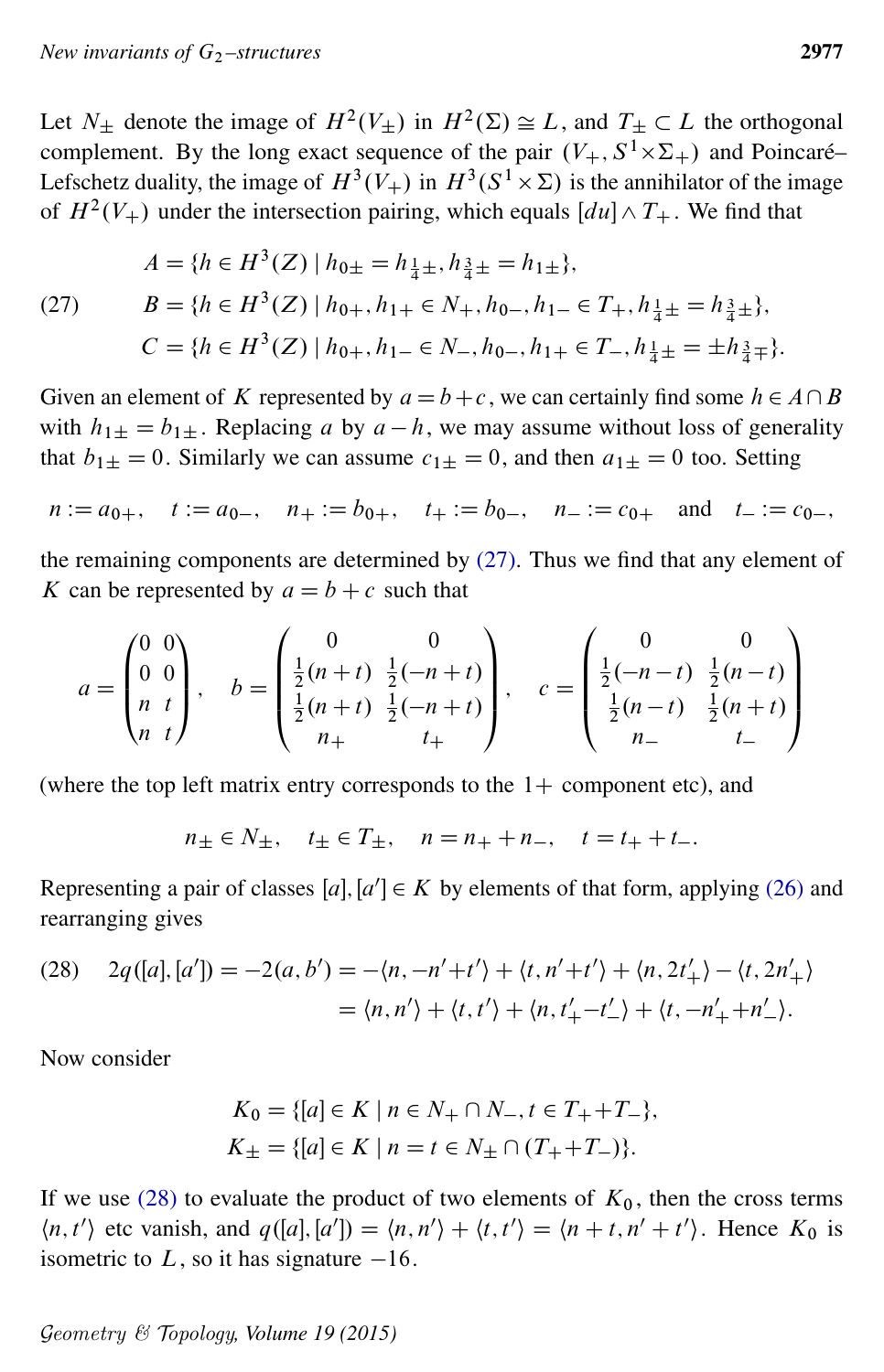If  $[a] \in K_+$ , then the RHS of [\(28\)](#page-28-1) reduces to  $2\langle t, n' \rangle$ , which vanishes if  $[a'] \in K_0 + K_+$ . Similarly  $K_{-}$  is orthogonal to  $K_{0} + K_{-}$ . This implies in particular that  $K_{+}$  and  $K_{-}$ are transverse, and since  $K_+ \oplus K_-$  is a sum of isotropic spaces it has signature 0.

Finally, note that  $K_+ \oplus K_-$  is a complement to  $K_0$  in  $K$ : given  $(n, t) \in (N_+ + N_-) \times$  $(T_{+} + T_{-})$  we can certainly subtract an element of  $N_{+} \cap N_{-}$  from n to ensure that  $n \in T_+ + T_-$ , and then an element of  $T_+ + T_-$  from t to ensure  $n = t$ . Hence the orthogonal complement to  $K_0$  is precisely  $K_+ \oplus K_-$ , and

$$
\sigma(W) = \sigma(K) = \sigma(K_0) + \sigma(K_+ \oplus K_-) = -16. \qquad \qquad \Box
$$

To finish the proof of [Theorem 1.7,](#page-4-0) we need to exhibit a  $Spin(7)$ –structure on W with the right restrictions to the boundary components: the restriction to  $M$  should be the twisted connected sum  $G_2$ -structure  $\varphi$ , while the restrictions to  $\widetilde{M} = S^1 \times N$  and  $T_g = T_r \times \Sigma$  should be product  $G_2$ -structures. We can define an SU(3)-structure on N as follows. Let  $V'_{-}$  be the complement of the collar neighbourhood  $C_{-} \subset V_{-}$ . On  $C_$ , set

$$
\omega' = dt \wedge du + c_{\rho}\omega_-^I + s_{\rho}\omega_-^J,
$$
  

$$
\Omega' = (du - i dt) \wedge (c_{\rho}\omega_-^J - s_{\rho}\omega_-^I + i \omega_-^K),
$$

where  $c_{\rho} = \cos \rho$ ,  $s_{\rho} = \sin \rho$  for a smooth function  $\rho$  supported on  $C_{-}$ , such that  $\rho = \pi/2$  on  $\partial V_-$ . Take  $\tilde{\omega}$  to be  $\omega_+$  on  $V_+$ ,  $\omega'$  on  $C_-$ , and  $\omega_-$  on  $V'_-$ , and define  $\tilde{\Omega}$  analogously. Then  $(\tilde{\omega}, \tilde{\Omega})$  is a well-defined SU(3)–structure on N, and  $\tilde{\varphi}$  =  $d\theta \wedge \tilde{\omega} + \text{Re }\tilde{\Omega}$  is a product  $G_2$ -structure on  $\tilde{M}$ . Next we define the Spin(7)–structure  $\psi$  on W. Let y be the I coordinate on each half. First, define  $\rho$  on  $I \times C_{-}$  to be  $\pi/2$  on a neighbourhood of [0,  $\frac{1}{4}$  $\frac{1}{4}$   $\times$   $\partial V$  and have compact support in [0,  $\frac{1}{2}$ ]  $(\frac{1}{2}) \times C_{-}$ (see [Figure 1\)](#page-30-0), and use this to define forms  $\tilde{\omega}$  and  $\Omega$  on  $I \times V_-$ . Since dy is a global covector field on  $W_0$ , defining a Spin $(7)$ –structure is equivalent to defining a  $G_2$ -structure on each slice  $y =$  const. Take this to be  $\varphi_+ = d\theta \wedge \omega_+ + \text{Re}\,\Omega_+$  on  $\{y\} \times S^1 \times V_+$ , and  $d\theta \wedge \tilde{\omega} + \text{Re}\,\Omega_{\infty}$  on  $\{y\} \times S^1 \times V_-$ . Then the restriction of  $\psi$  to the boundary components M and  $\tilde{M}$  are  $\varphi$  and  $-\tilde{\varphi}$  respectively, as desired.

Finally we show that the restriction of  $\psi$  to the "keyhole" boundary component  $T_g = E_+ \cup E_-$  is a product  $G_2$ -structure too. We first outline the argument, starting from  $E_{\pm} \cong [0, \pm \pi] \times S^1 \times S^1 \times \Sigma_{\pm}$  (the first factor corresponding to one half of the circle  $\{(y-\frac{1}{2})\}$  $(\frac{1}{2})^2 + t^2 = \frac{1}{16}$  being embedded as a product inside  $I \times C_{\pm}$ . The restriction of  $\psi$  to  $I \times C_{\pm}$  is a product of two SU(2)–structures, so the induced  $G_2$ –structure on  $E_{\pm}$  is a product of a coframe field on  $[0, \pm \pi] \times S^1 \times S^1$  and an SU(2)-structure on  $\Sigma$ . The coframes on the two copies of  $[0, \pm \pi] \times S^1 \times S^1$  patch up to a coframe on their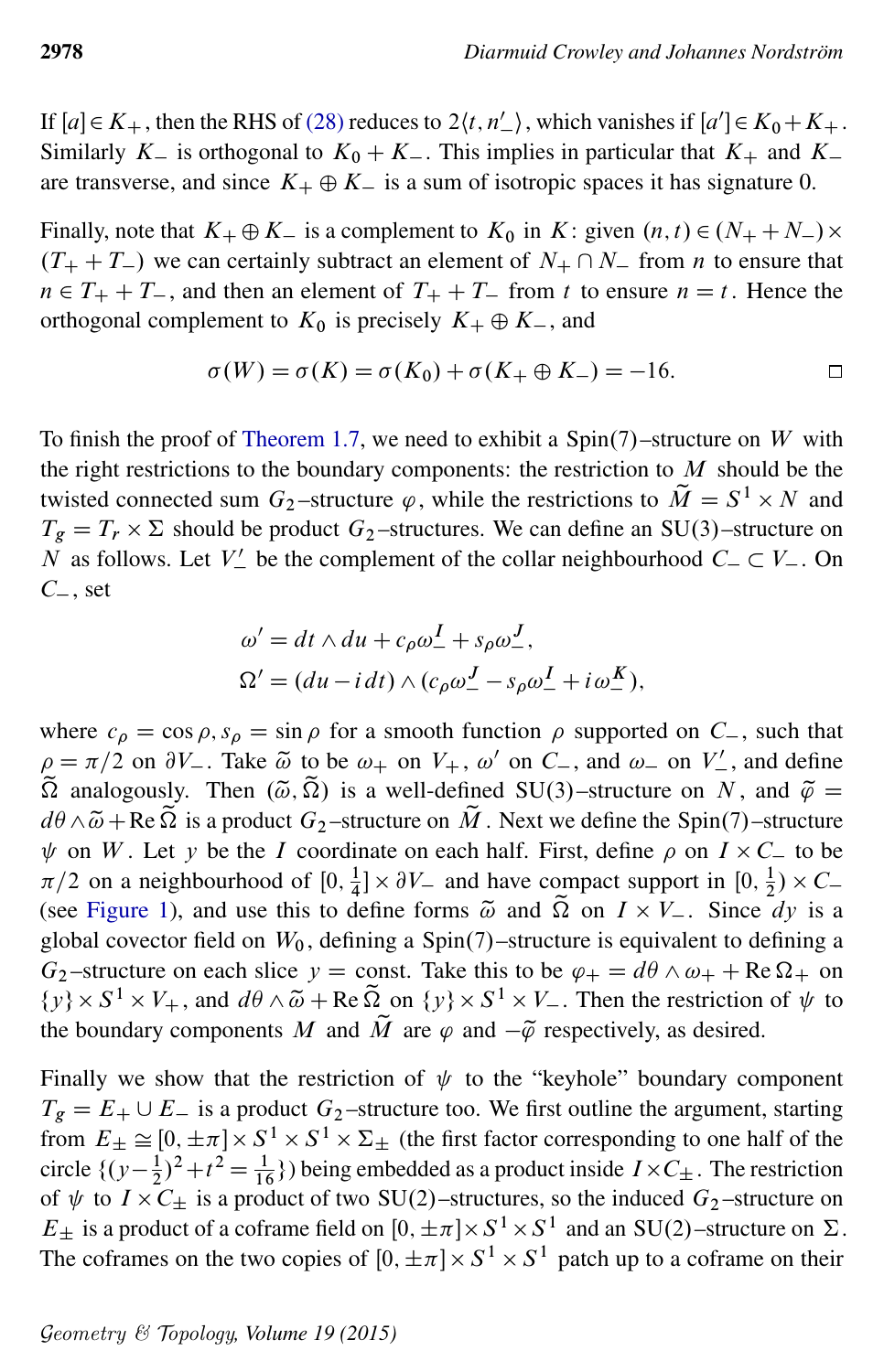<span id="page-30-0"></span>

<span id="page-30-1"></span>Figure 1: The "keyhole" bordism W

union  $T_r$ , and the  $G_2$ -structure on  $T_g$  is the product of that with an SU(2)-structure on  $\Sigma$ .

In order to fill in the details of this sketch we need to write down the structures explicitly, which is rather cumbersome. To make the notation slightly more manageable we will use a complex form as a shorthand for an ordered pair of real forms, so that an  $SU(2)$ –structure can be defined by one complex and one real 2–form, or a coframe field on a 3–manifold by one complex and one real 1–form. Also, we identify both  $\Sigma_+$  and  $\Sigma_-$  with a standard K3 surface  $\Sigma$ , so that f corresponds to Id<sub> $\Sigma$ </sub>. Setting  $y = -\frac{1}{2}$  $\frac{1}{2}c_{\alpha} + \frac{1}{2}$ ,  $t = \frac{1}{2}s_{\alpha}$  for  $\alpha \in [0, \pi]$  lets us identify  $E_+ \subset I \times C_+$  with  $[0, \pi] \times S^1 \times S^1 \times \overline{\Sigma}$ . On  $\overline{I} \times C_+$ ,  $\psi$  is the product of the SU(2)-structure

(29) 
$$
((dy - i dt) \wedge (dv + idu), dy \wedge dt - dv \wedge du)
$$

on  $I \times [0, 1) \times S^1 \times S^1$  and  $(\omega_+^I + i\omega_+^J, \omega_+^K)$  on  $\Sigma$ . The induced  $G_2$ -structure on  $E_+$  is given by contraction with the normal vector field  $c_{\alpha} \frac{\partial}{\partial x}$  $rac{\partial}{\partial y} - s_{\alpha} \frac{\partial}{\partial y}$  $\frac{\partial}{\partial t}$ . The result is the product of the same SU(2)–structure on  $\Sigma$  with the coframe field  $(e^{i\alpha}(dv + i du), \frac{1}{2}d\alpha)$  on  $[0, \pi] \times S^1 \times S^1$ .

Similarly, for  $\alpha \in [\pi, 2\pi]$  we set  $y = -\frac{1}{2}$  $\frac{1}{2}c_{\alpha} + \frac{1}{2}, t = -\frac{1}{2}$  $\frac{1}{2} s_{\alpha}$  to identify  $[\pi, 2\pi] \times$  $S^1 \times S^1 \times \Sigma^- \cong E^-$ . On  $I \times C^-$ , the restriction of  $\psi$  is given by the product of [\(29\)](#page-30-1) on  $I \times [0, 1) \times S^1 \times S^1$  and  $(e^{-i\rho}(\omega_-^I + i\omega_-^J), \omega_-^K)$  on the tangent space to the  $\Sigma$  factor. Contracting with the normal vector field  $c_{\alpha} \frac{\partial}{\partial y} + s_{\alpha} \frac{\partial}{\partial y}$  $\frac{\partial}{\partial t}$  gives the coframe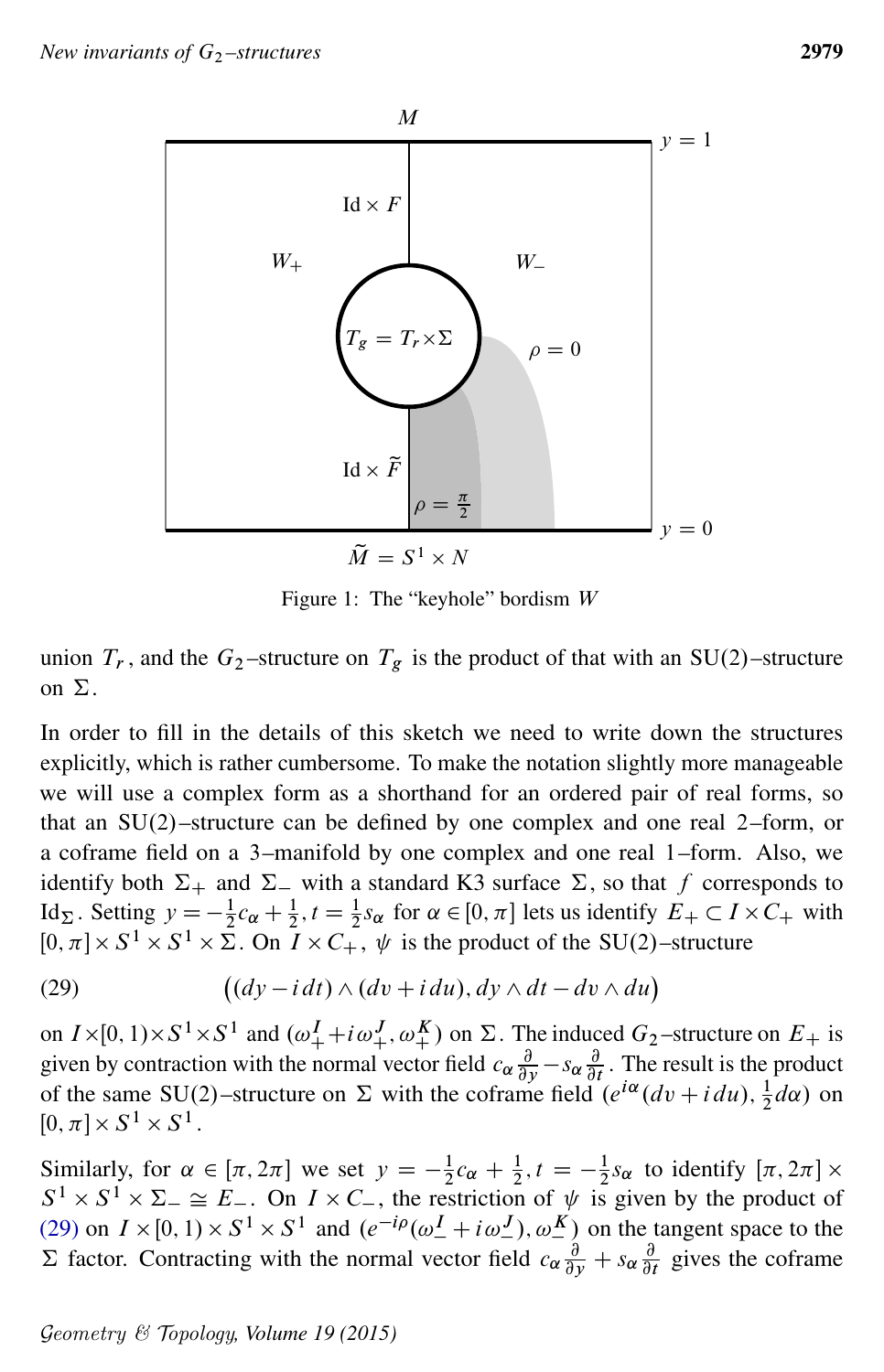$$
(e^{-i\alpha}(dv + idu), -\frac{1}{2}d\alpha) \text{ on } [\pi, 2\pi] \times S^1 \times S^1. \text{ Now, as product } G_2-\text{structures},
$$
  
\n
$$
(e^{-i\alpha}(dv + idu), -\frac{1}{2}d\alpha) \cdot (e^{-i\rho}(\omega_-^I + i\omega_-^J), \omega_-^K)
$$
  
\n
$$
= (e^{i(\rho-\alpha)}(dv + idu), -\frac{1}{2}d\alpha) \cdot (\omega_-^I + i\omega_-^J, \omega_-^K)
$$
  
\n
$$
= (e^{i(\alpha-\rho)}(du + idv), \frac{1}{2}d\alpha) \cdot (\omega_+^I + i\omega_+^J, \omega_+^K).
$$

 $T_g$  is formed by gluing the boundaries of  $[0, \pi] \times S^1 \times S^1 \times \Sigma$  and  $[\pi, 2\pi] \times S^1 \times S^1 \times \Sigma$ using  $(\pi, v, u, x) \mapsto (\pi, u, v, x)$  and  $(0, v, u, x) \mapsto (2\pi, v, -u, x)$ . These maps preserve the SU(2)-structure on the  $\Sigma$  factor, and match up the coframes  $(e^{i\alpha}(dv + i du), \frac{1}{2}d\alpha)$ and  $(e^{i(\alpha - \rho)}(du + i dv), \frac{1}{2}d\alpha)$  to a well-defined coframe on  $T_r$  (since  $\rho = 0$  at  $\alpha = \pi$ ) and  $\rho = \pi/2$  at  $\alpha = 0$ ,  $2\pi$ ). Thus the  $G_2$ -structure on  $T_g = T_r \times \Sigma$  is a product, completing the proof of [Theorem 1.7.](#page-4-0)  $\Box$ 

#### 4.5 Orbifold resolutions

For some of Joyce's examples of compact  $G_2$ -manifolds constructed by resolving flat orbifolds, the torsion-free  $G_2$ -structures are homotopic to twisted connected sum  $G_2$ -structures, and thus have  $\nu = 24$ . It is proved in [\[25\]](#page-42-16) that in some cases there is even a connecting path of torsion-free  $G_2$ -structures, but that is irrelevant for the calculation of  $\nu$ .

We have no general technique for computing  $\nu$  of orbifold resolution  $G_2$ -manifolds. We note, however, that a small number of examples have  $b_2(M) + b_3(M)$  even, eg Joyce [\[23,](#page-42-5) Section 12.8.4]. Those  $G_2$ -manifolds have  $\chi_{\mathbb{Q}}(M)$ -and hence  $\nu$ -odd.

## <span id="page-31-0"></span>5 The *h*–principle for coclosed  $G_2$ –structures

We now prove [Theorem 1.8,](#page-5-0) that coclosed  $G_2$ -structures satisfy the h–principle. We first set up some notation, continuing from [Section 2.1.](#page-11-0)

#### 5.1 Positive 4–forms

For a vector space V of dimension 7, let  $\Lambda^3_+ V^*$  and  $\Lambda^4_+ V^*$  denote the space of forms equivalent to  $\varphi_0$  (as defined in [\(13\)\)](#page-12-1) and  $*\varphi_0$  respectively. These are *open* subsets of the spaces of forms. Any  $\varphi \in \Lambda^3_+ V^*$  defines a  $G_2$ -structure, and thus an inner product and orientation, and a Hodge star operator. This gives a nonlinear map  $\Lambda^3_+ V^* \to \Lambda^4_+ V^*, \varphi \mapsto * \varphi$ , which is two-to-one. The stabiliser of a  $\sigma \in \Lambda^4_+ V^*$  is isomorphic to  $G_2 \times \{\pm 1\}$ , so  $\sigma$  together with a choice of orientation on V determines a  $G_2$ -structure [\[4,](#page-41-15) Section 2.8.3].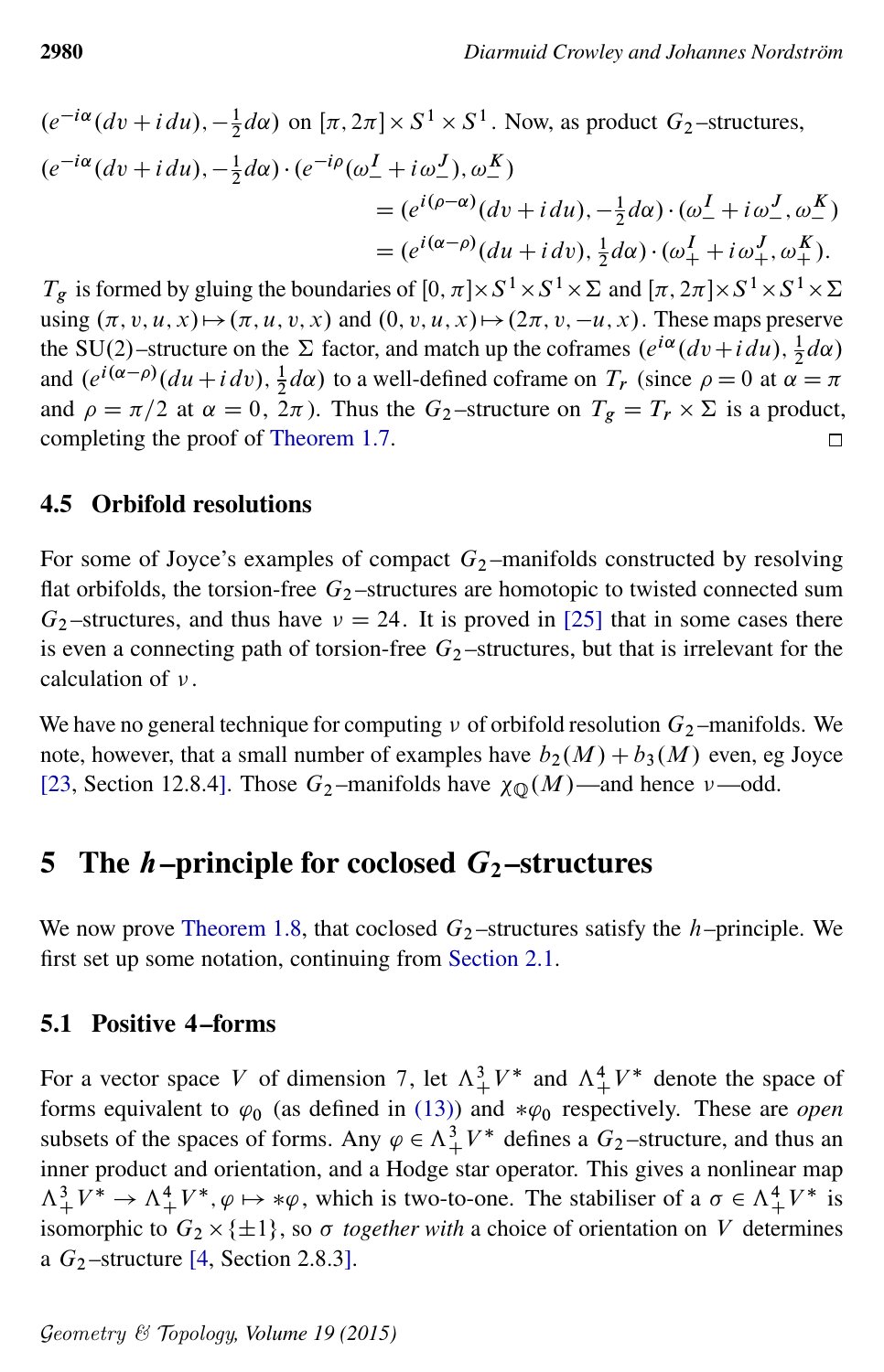We say that a  $G_2$ -structure on a 7-manifold M, defined by a positive 3-form  $\varphi \in$ Sec  $\Lambda^3_+(M)$ , is coclosed if the associated 4–form  $\sigma = \psi \in \text{Sec } \Lambda^4_+(M)$  is closed. The set of coclosed  $G_2$ -structures on an oriented manifold M is therefore the same as the space of closed positive 4–forms  $\text{Clo } \Lambda^4_+(M) \subset \text{Sec } \Lambda^4_+(M)$ . (Each section induces a spin structure, and the space  $\mathcal{G}_2^{cc}(M)$  appearing in the statement of [Theorem 1.8](#page-5-0) is a subset of Clo  $\Lambda^4_+(M)$  compatible with a fixed spin structure on M.)

## 5.2 Microextension

It is generally easier to prove  $h$ –principles for partial differential relations on open manifolds than on closed manifolds. The Hirsch microextension trick is the strategy to prove  $h$ –principles on closed manifolds by reducing the problem to an  $h$ –principle on an open manifold of higher dimension.

In order to apply the microextension trick, we consider 4–forms on 8–manifolds such that the restriction to every hypersurface is a positive 4–form. The key point that makes the argument work is that not only is the set of such forms open, but moreover any positive 4–form from a hypersurface can be extended this way. This is the feature that enables us to prove the  $h$ –principle for coclosed  $G_2$ –structures on closed manifolds, but not for, say, symplectic structures or closed  $G<sub>2</sub>$  –structures.

**Definition 5.1** For a vector space  $W$  of dimension 8, let

$$
\mathcal{R}(W) = \{ \chi \in \Lambda^4 W^* \mid \chi_{|V} \in \Lambda^4_+ V^* \text{ for every hyperplane } V \subset W \}.
$$

If  $W = V \oplus \mathbb{R}$  and  $\varphi \in \Lambda^3_+ V^*$  then the invariance of  $\psi = dt \wedge \varphi + \ast \varphi$  under Spin(7) (see [\(14\)\)](#page-12-2), which acts transitively on the hyperplanes, shows that  $\psi \in \mathcal{R}(W)$ .

**Lemma 5.2**  $\mathcal{R}(W)$  is open in  $\Lambda^4 W^*$ .

**Proof** Let  $G \cong \mathbb{R}P^7$  denote the Grassmannian of hyperplanes in W, and  $\pi: \mathcal{V} \to G$ the tautological bundle. If  $f: \pi^{-1}(U) \to U \times \mathbb{R}^7$  is a local trivialisation, then  $\Lambda^4 W^* \times$  $U \to \Lambda^4(\mathbb{R}^7)^*$ ,  $(\chi, V) \mapsto f_{V*}(\chi|_V)$  is continuous, so the preimage of  $\Lambda^4_+(\mathbb{R}^7)^*$  is open. Hence if  $\chi \in \mathcal{R}(W)$  then for each  $V \in G$  there are open neighbourhoods  $B_V \subset \Lambda^4 W^*$  of  $\chi$  and  $C_V \subset G$  of V such that  $\chi'_{|V'} \in \Lambda^4 V'^*$  for each  $\chi' \in B_V$  and  $V' \in C_V$ . Since G is compact it can be covered by  $C_{V_1}, \ldots, C_{V_k}$  for finitely many  $V_1, \ldots, V_k \in G$ . Then  $B_{V_1} \cap \cdots \cap B_{V_k}$  is an open neighbourhood of  $\chi$  in  $\Lambda^4 W^*$  and contained in  $\mathcal{R}(W)$ .  $\Box$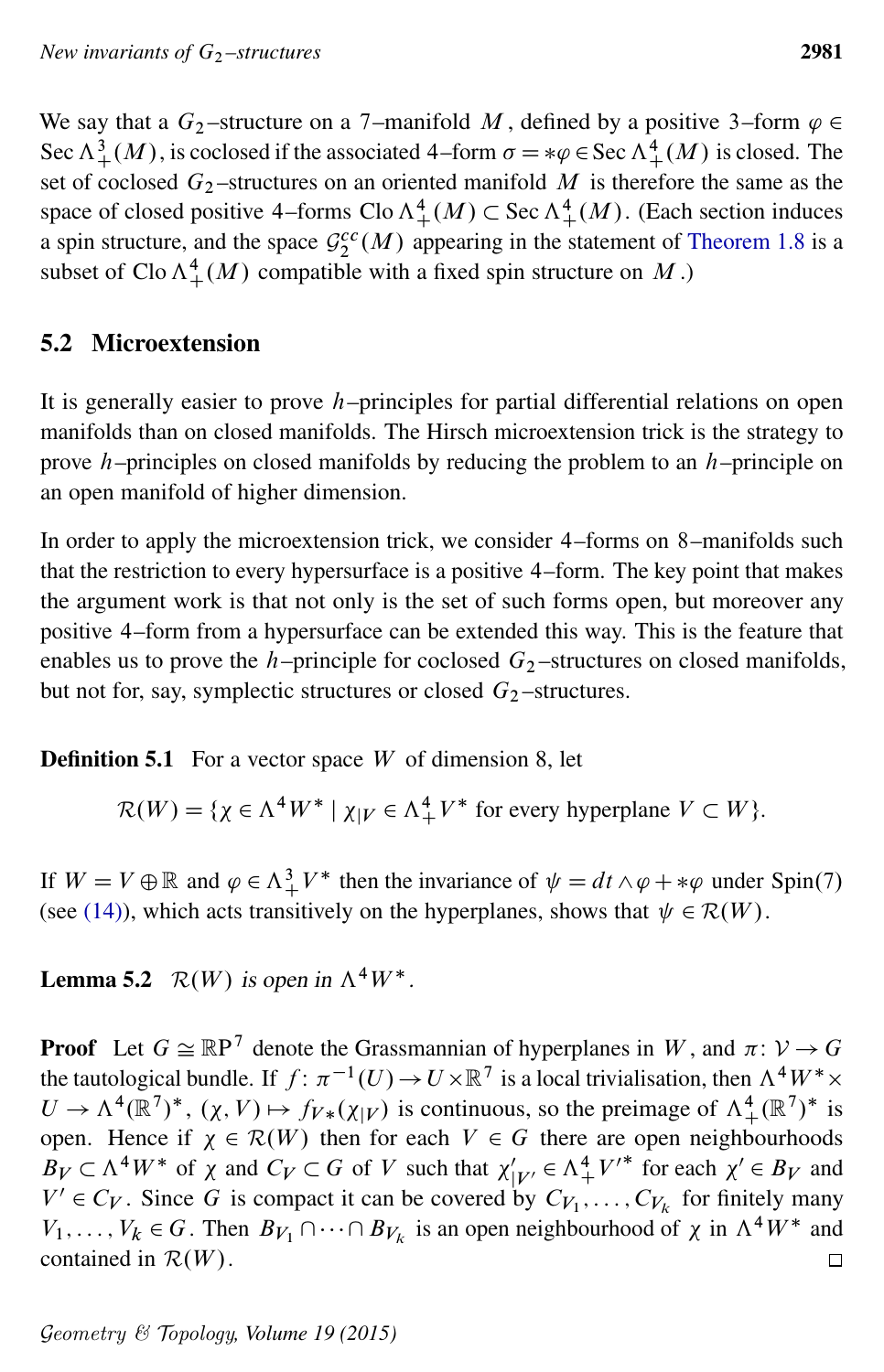For an 8–manifold N, let  $\mathcal{R}(N) \subset \Lambda^4(N)$  be the subbundle with fibres  $\mathcal{R}(T_xN) \subset$  $\Lambda^4 T^*_{\mathfrak{X}} N$ . Let Clo  $\mathcal{R}(N) \subset \text{Sec } \mathcal{R}(N)$  denote the subspace of closed 4–forms, and  $\text{Clo}_a \mathcal{R}(N)$  the subspace of forms representing a fixed cohomology class  $a \in H^4_{\text{dR}}(N)$ . Because the subbundle  $\mathcal{R}(N) \subset \Lambda^4(N)$  is open and invariant under the natural action of Diff(N), [\[15,](#page-41-4) Theorem 10.2.1] immediately implies that  $C\text{log } R(N) \hookrightarrow \text{Sec } R(N)$ is a homotopy equivalence if  $N$  is an open manifold.

#### 5.3 The proof of [Theorem 1.8](#page-5-0)

We prove the following stronger version of [Theorem 1.8.](#page-5-0)

**Theorem 5.3** Let M be a closed 7-manifold. Let  $I^k \to \text{Sec } \Lambda^4_+(M)$ ,  $s \mapsto \sigma_s$  and  $I^k \to H_{\text{dR}}^4(M)$ ,  $s \mapsto a_s$  be families such that  $\sigma_s \in \text{Cl}$  $\sigma_s \wedge \frac{4}{s} (M)$  for all  $s \in \partial I^k$ . Then the family  $\sigma_s$  is homotopic in Sec  $\Lambda^4_+(M)$ , relative to  $\partial I^k$ , to a family  $\sigma'_s$  such that  $\sigma'_{s} \in \text{Clo}_{a_s} \wedge^4_+(M)$  for all  $s \in I^k$ .

In particular:

- Clo  $\Lambda^4_+(M) \hookrightarrow$  Sec  $\Lambda^4_+(M)$  is a homotopy equivalence.
- Clo<sub>a</sub> $\Lambda^4_+(M) \hookrightarrow$  Sec  $\Lambda^4_+(M)$  is a homotopy equivalence for each fixed  $a \in H^4_{dR}(M)$ .

**Proof** Identify  $\sigma_s$  with its pull-back to  $M \times \mathbb{R}$ , and let

$$
\chi_s = \sigma_s + dt \wedge * \sigma_s - td(*\sigma_s) \in \text{Sec } \Lambda^4(M \times \mathbb{R}).
$$

Then there is  $\epsilon > 0$  such that  $\chi_s$  takes values in R over  $N := M \times (-\epsilon, \epsilon)$  for all  $s \in I^k$ , and  $\chi_s \in \text{Clo}_{a_s} \mathcal{R}(N)$  for  $s \in \partial I^k$ . If  $a_s \equiv a$  is constant in s then it follows immediately from [\[15,](#page-41-4) Theorem 10.2.1] that the family  $\chi_s$  is homotopic in Sec  $\mathcal{R}(N)$ , relative to  $\partial I^k$ , to a family  $\chi'_{s} \in \text{Clo}_a \mathcal{R}(N)$ . If we set  $\sigma'_{s} = \chi'_{s|M}$  then  $\sigma'_{s} \in \text{Cl}$ o<sub>a</sub>  $\Lambda^{4}_{+}(M)$  for all  $s \in I^{k}$ , and the restriction to M of the homotopy from  $\chi$ to  $\chi'$  gives a homotopy from  $\sigma$  to  $\sigma'$  in Sec  $\Lambda^4_+(M)$ .

The proof of [\[15,](#page-41-4) Theorem 10.2.1] builds on [\[15,](#page-41-4) Proposition 4.7.4], which is stated for the case when  $a_s$  is constant. However, the proof still works if  $a_s$  is allowed to depend on s (see [\[15,](#page-41-4) Exercise in Section 10.2]).  $\Box$ 

# <span id="page-33-0"></span>6 The action of spin diffeomorphisms on  $\pi_0\mathcal{G}_2(M)$

Let  $(M, \varphi)$  be a closed connected spin 7–manifold with  $G_2$ –structure. In this section we investigate the action of the group of spin diffeomorphisms of  $M$  on the set of homotopy classes of  $G_2$ -structures on  $M$ :

$$
\pi_0 G_2(M) \times \text{Diff}(M) \to \pi_0 G_2(M), \quad ([\varphi], f) \mapsto [f^*\varphi].
$$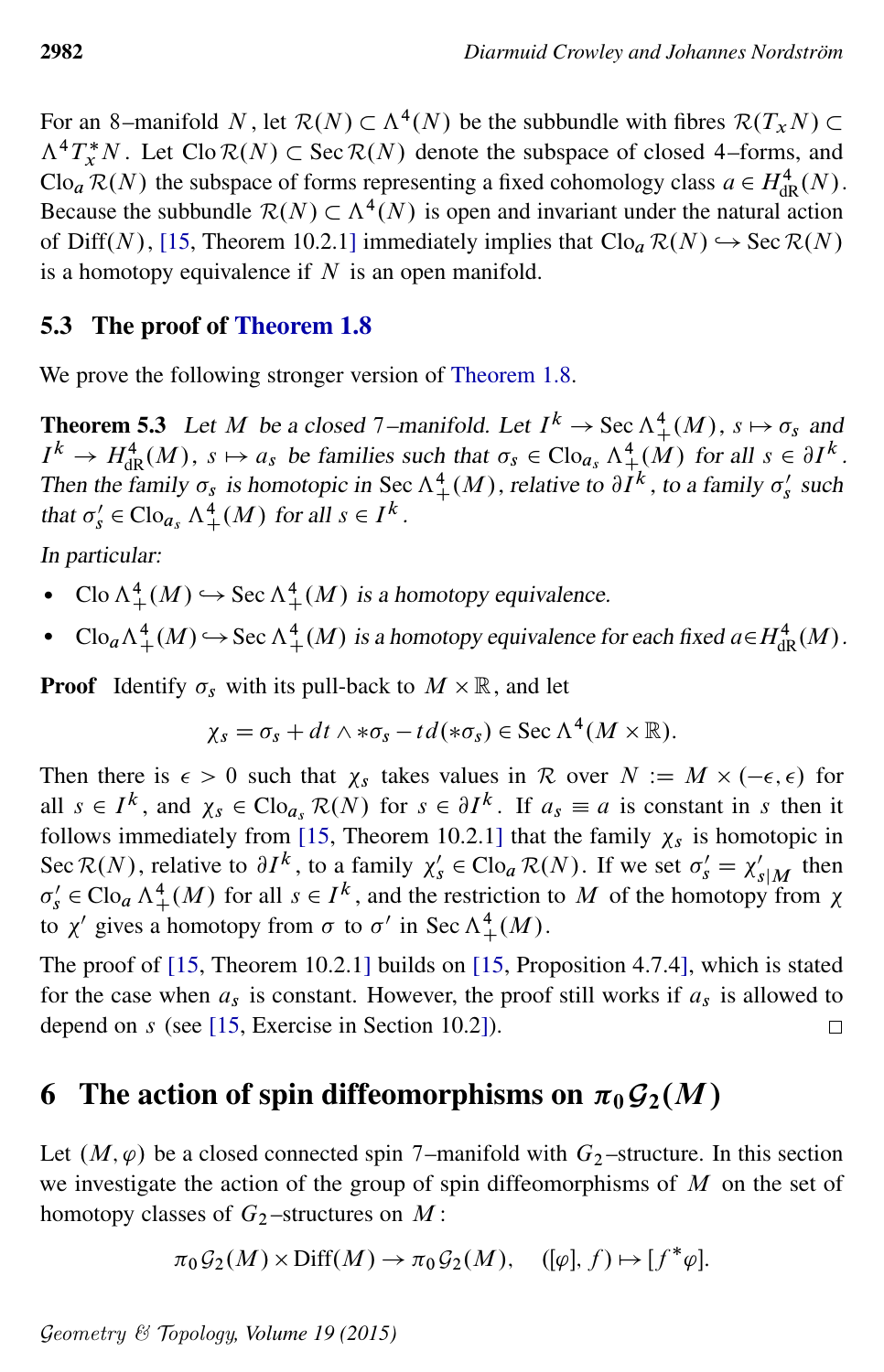The quotient is the set  $\pi_0 \bar{\mathcal{G}}_2(M)$  of deformation classes of  $G_2$ -structures. To determine the action for a specific spin diffeomorphism  $f: M \cong M$  amounts to computing the difference class  $D(\varphi, f^*\varphi) \in \mathbb{Z}$ . The existence of the v-invariant ensures that  $D(\varphi, f^*\varphi) = 24k$  for some integer k. In this section we relate the possible values of k to the topology of M and in particular  $p_M \in H^4(M)$ . At the end we provide the general definition of the  $\xi$ -invariant.

## <span id="page-34-0"></span>6.1 The spin characteristic class  $p_M$

Recall that the classifying space B Spin is 3–connected and  $\pi_4(B \text{ Spin}) \cong \mathbb{Z}$ . It follows that  $H^4(B \text{ Spin}) \cong \mathbb{Z}$  is infinite cyclic. A generator is denoted  $\pm \frac{p_1}{2}$  $\frac{p_1}{2}$  and the notation is justified since for the canonical map  $\pi$ : B Spin  $\rightarrow$  B SO we have  $\pi^* p_1 = 2 \frac{p_1}{2}$  $\frac{y_1}{2}$ , where  $p_1$  is the first Pontrjagin class. Given a spin manifold X, we write

$$
p_X := \frac{p_1}{2}(X) \in H^4(X).
$$

<span id="page-34-1"></span>The following lemma is well known to experts.

**Lemma 6.1** [\[11,](#page-41-6) Lemma 2.2(i)] For a closed spin 7–manifold M,  $p_M \in 2H^4(M)$ .

For later use, we recall from [Section 1](#page-0-0) that  $d_{\pi}$  denotes the greatest divisor of  $p_M$ modulo torsion, while  $d_0 := \text{Max}\{s \mid s, m \in \mathbb{Z}, m^2 s \text{ divides } mp_M \};$  we set  $d_\pi = d_0 = 0$ if  $p_M$  is torsion. Both are even by [Lemma 6.1.](#page-34-1)

**Example 6.2** If  $H^4(M) \cong \mathbb{Z} \oplus \mathbb{Z}_4$  and  $p_M \mapsto (8, 2)$  then  $d_{\pi} = 8$  while  $d_0 = 4$ .

## 6.2 Translations of  $G_2$ -structures and mapping tori

Given  $(M, \varphi)$  and a spin diffeomorphism  $f : M \cong M$ , we wish to calculate the difference element  $D(\varphi, f^*\varphi) \in \mathbb{Z}$ . Note that (given  $\varphi$ ) the homotopy class  $[f^*\varphi] \in$  $\pi_0\mathcal{G}_2(M)$  depends only on the pseudoisotopy class of f. For suppose that F is pseudoisotopy between diffeomorphisms  $f_0$  and  $f_1$ , ie a diffeomorphism  $F: M \times I \cong$  $M \times I$  such that  $F|_{M \times \{i\}} = f_i$  for  $i = 0, 1$ . Then contracting the pull-back  $F^* \psi$  of the product Spin(7)–structure  $\psi = dt \wedge \varphi + * \varphi$  with  $\frac{\partial}{\partial t}$  and restricting to the slices  $M \times \{t\}$  defines a homotopy between  $f_0^* \varphi$  and  $f_1^* \varphi$ . On the other hand, [Proposition 6.3](#page-35-0) shows that  $D(\varphi, f^*\varphi)$  does not depend upon the  $G_2$ -structure  $\varphi$ . Hence we obtain a well-defined function

$$
D_M: \tilde{\pi}_0 \text{Diff}(M) \to \mathbb{Z}, \quad [f] \mapsto D_M(f) := D(\varphi, f^*\varphi),
$$

where  $\tilde{\pi}_0$ Diff $(M)$  denotes the group of pseudoisotopy classes of spin diffeomorphisms of M .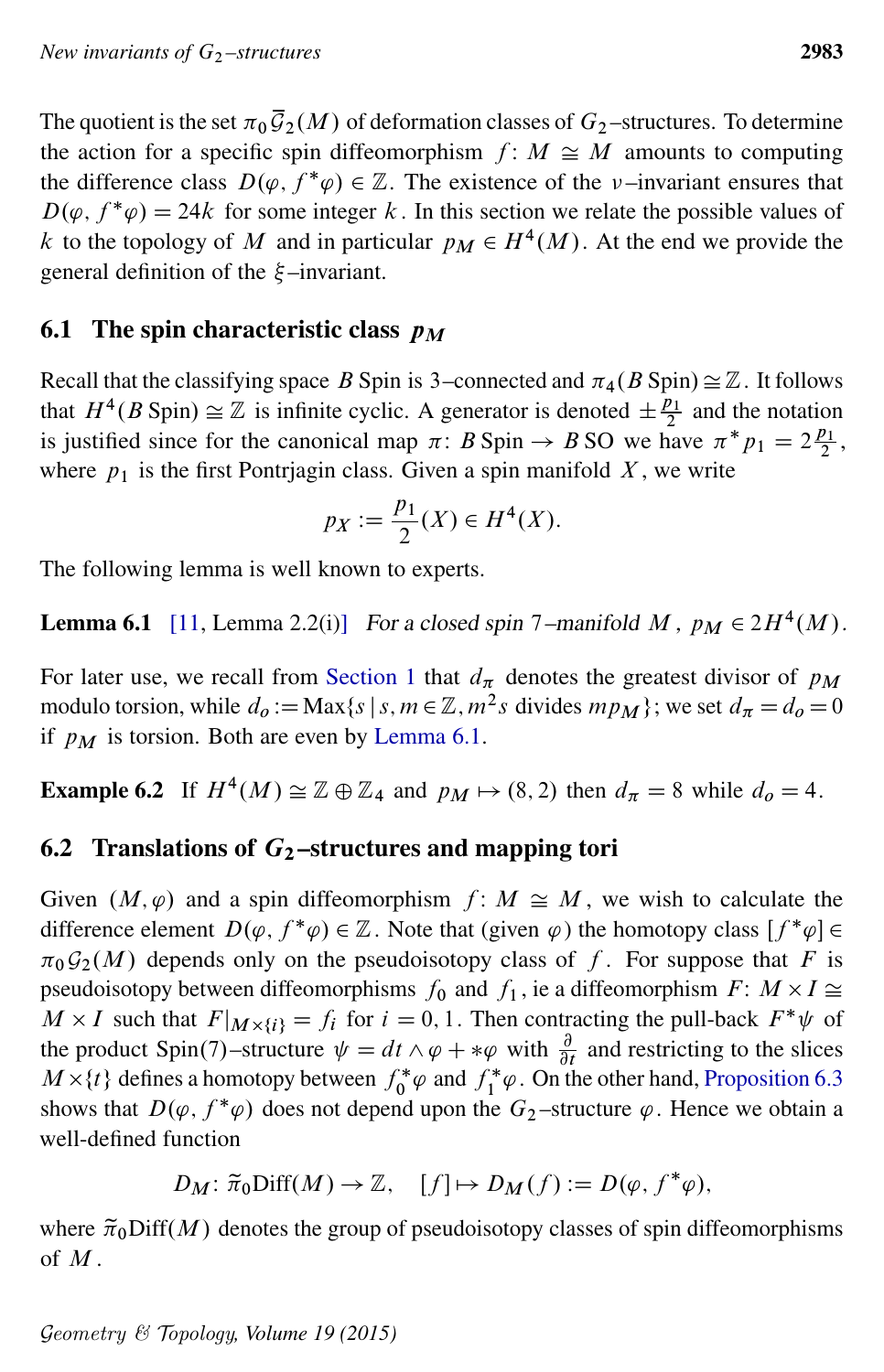The integer  $D_M(f)$  measures the translation action of f on the set of homotopy classes of  $G_2$ -structures. Next we show how to calculate  $D_M(f)$  using the mapping torus of  $f$ :

$$
T_f := (M \times [0,1])/(x,0) \sim (f(x),1).
$$

Since f is a spin diffeomorphism the closed 8–manifold  $T_f$  admits a spin structure. We choose a spin structure and let  $T_f$  to denote the corresponding 8–dimensional spin manifold: no confusion shall arise since we are interested only in the characteristic number

$$
p^2(f) := \langle p_{T_f}^2, [T_f] \rangle \in \mathbb{Z},
$$

which depends only on the oriented diffeomorphism type of  $T_f$  since  $2p_{T_f} = p_1(T_f)$ and  $H^{8}(T_f) \cong \mathbb{Z}$  (in fact  $p_{T_f}$  is independent of the choice of spin structure by Cadek, Crabb and Vanžura [\[8,](#page-41-16) page 170]). Therefore  $p^2(f)$  is an invariant of the pseudoisotopy class of  $f$  and we define the function

$$
p^2
$$
:  $\tilde{\pi}_0 \text{Diff}(M) \to \mathbb{Z}$ ,  $[f] \mapsto p^2(f)$ .

The following proposition proves [Proposition 1.10](#page-6-2) and shows how the mapping torus  $T_f$  can be used to compute the difference class  $D(\varphi, f^*\varphi)$ .

<span id="page-35-0"></span>**Proposition 6.3** The function  $D_M: \tilde{\pi}_0\text{Diff}(M) \to \mathbb{Z}$  is a homomorphism given by

$$
D(\varphi, f^*\varphi) = \frac{3 \cdot p^2(f)}{28} = 24\hat{A}(T_f).
$$

**Proof** From the definition of  $D(\varphi, \varphi')$  in [Section 3](#page-15-1) it is clear that  $D(f^*\varphi, f^*\varphi') =$  $D(\varphi, \varphi')$  for any spin diffeomorphism f and any pair of  $G_2$ -structures  $\varphi$  and  $\varphi'$  on M. Now for two spin diffeomorphisms  $f_0, f_1: M \cong M$ , the affine property [\(5\)](#page-3-3) of D gives

$$
D(\varphi, (f_1 \circ f_0)^*\varphi) = D(\varphi, f_0^*\varphi) + D(f_0^*\varphi, f_0^*(f_1^*\varphi)) = D(\varphi, f_0^*\varphi) + D(\varphi, f_1^*\varphi).
$$

This shows that  $D_M$  is a homomorphism.

Turning to the mapping torus, we can use [Lemma 1.5](#page-3-2) to compute  $D(\varphi, f^*\varphi)$  by treating the product  $M \times [0, 1]$  together with the embeddings (Id, 0) and  $(f, 1)$ :  $M \hookrightarrow M \times [0, 1]$ as a Spin(7)–bordism  $W_f$  from  $(M, f^*\varphi)$  to  $(M, \varphi)$ . Clearly the manifold  $\overline{W}_f$ . obtained by closing up the bordism as in [\(20\)](#page-18-1) is nothing other than the mapping torus  $T_f$ , so [\(6\)](#page-3-4) gives

$$
D(f^*\varphi, \varphi) = -e_+(\overline{W}_f) = -e_+(T_f).
$$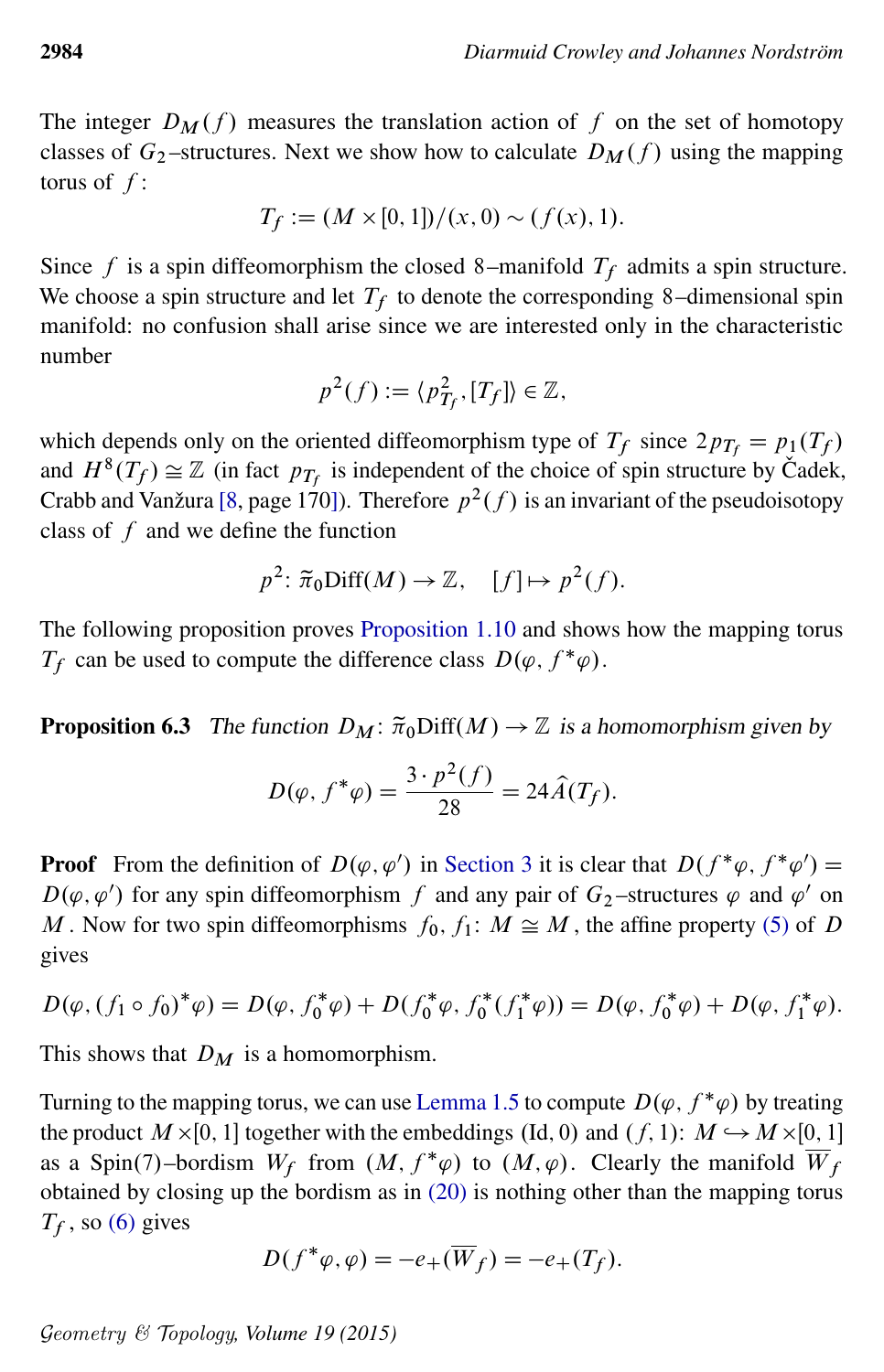By [Proposition 2.4,](#page-15-2)  $e_+(T_f) = \frac{1}{16}(4p_{T_f}^2 - 4p_2 + 8e)$  and using the signature theorem to eliminate  $p_2$  from this equation we have

<span id="page-36-0"></span>
$$
D(\varphi, f^*\varphi) = e_+(T_f) = \frac{3p_{T_f}^2}{28} - \frac{45\sigma(T_f)}{28} + \frac{\chi(T_f)}{2}.
$$

Since  $T_f$  is a mapping torus both  $\sigma(T_f)$  and  $\chi(T_f)$  vanish which proves the first equality of the proposition. Now the second equality follows from [Corollary 2.5.](#page-15-0)  $\Box$ 

Since [Proposition 6.3](#page-35-0) determines  $D_M$  in terms of  $p^2$ , the proofs of Theorems [1.11](#page-6-0) and [1.12](#page-7-2) are completed by quoting the following result. Here  $b_M$  denotes the torsion linking form on Tor  $H^4(M)$ .

<span id="page-36-2"></span>**Theorem 6.4** [\[11,](#page-41-6) Definition 4.4 and Corollary 4.17(iv)] For any spin 7–manifold M, there is an  $r \in \{0, 1, 2\}$  depending only on  $(H^4(M), b_M, p_M)$  such that

(30) 
$$
p^2(\text{Diff}(M)) \subseteq \text{lcm}(224, 2^r d_o(M))\mathbb{Z},
$$

with equality if  $M$  is 2–connected.

The next subsection summarises some ingredients of the proof of this theorem. However, before we do so let us prove an elementary special case of [\(30\)](#page-36-0) in order to make the appearance of  $d_o(M)$  less mysterious.

**Lemma 6.5** Let M be a closed spin 7–manifold and f a spin diffeomorphism of M. Then

(31) 
$$
p^2(f) \in \text{lcm}(224, d_o(M))\mathbb{Z}.
$$

**Proof** First recall [\(8\):](#page-7-3) For a closed 8-dimensional spin manifold  $X$ , combining the definitions [\(16\)](#page-15-3) of the L–genus and the  $\hat{A}$ –genus gives

<span id="page-36-3"></span>
$$
p_X^2 - \sigma(X) = 8 \cdot 28 \hat{A}(X).
$$

Since the mapping torus  $T_f$  is a closed 8–dimensional spin manifold with  $\sigma(T_f) = 0$ we deduce that

$$
p_{T_f}^2 \in 8.28 \cdot \mathbb{Z}.
$$

<span id="page-36-1"></span>From the definition of  $d_0$  there is a positive integer m such that  $m^2d_0$  divides  $mp_M$ . Applying [Lemma 6.6](#page-36-1) below with  $x = mp_{T_f}$  and  $s = m^2 d_o(M)$  gives that  $m^2 d_o(M)$ divides  $m^2 p_{T_f}^2$  and hence

$$
p_{T_f}^2 \in d_o(M) \cdot \mathbb{Z}.
$$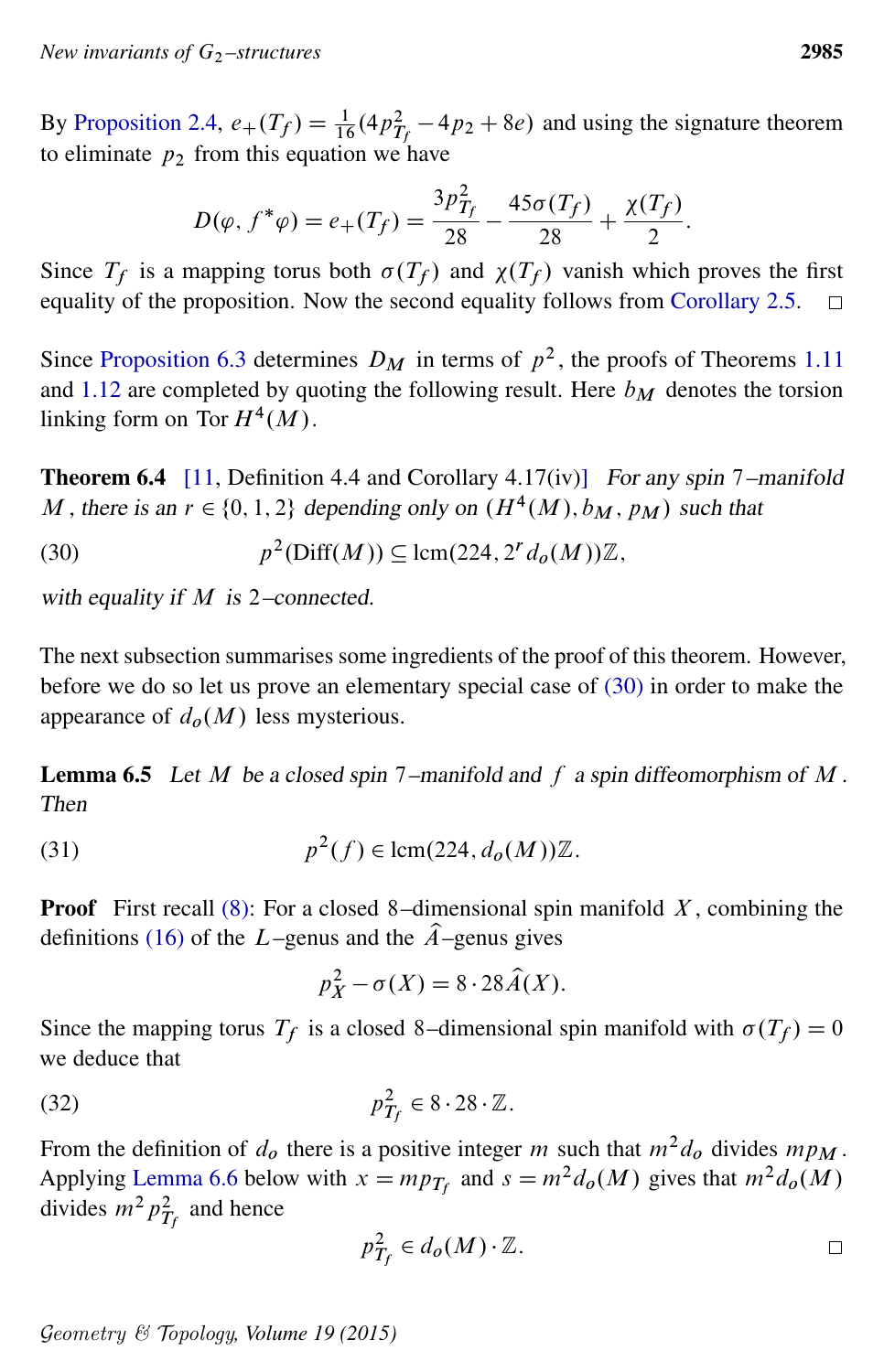**Lemma 6.6** Let  $T_f$  be the mapping torus of  $f: M \cong M$  and  $i: M \to T_f$  the inclusion. If  $x \in H^4(T_f)$  and  $s \in \mathbb{Z}$  divides  $i^*x$  then s divides  $x^2 \in H^8(T_f) \cong \mathbb{Z}$ .

Proof Consider the following fragment of the long exact cohomology sequence for the mapping torus  $T_f$  with  $\mathbb{Z}_s$  coefficients:

$$
H^3(M;\mathbb{Z}_s) \xrightarrow{\mathrm{Id}-f^*} H^3(M;\mathbb{Z}_s) \xrightarrow{\partial} H^4(T_f;\mathbb{Z}_s) \xrightarrow{i^*} H^4(M;\mathbb{Z}_s) \xrightarrow{\mathrm{Id}-f^*} H^4(M;\mathbb{Z}_s).
$$

For a space X, let  $\rho_s$ :  $H^*(X) \to H^*(X; \mathbb{Z}_s)$  denote reduction mod s. By assumption  $i^* \rho_s(x) = 0$  and so  $\rho_s(x)$  lies in the image of  $\partial$ . But the cup-product

$$
H^4(T_f; \mathbb{Z}_s) \times H^4(T_f; \mathbb{Z}_s) \to \mathbb{Z}_s
$$

vanishes on Im( $\partial$ ). Hence  $\rho_s(x)^2 = \rho_s(x^2) = 0 \in H^8(T_f; \mathbb{Z}_s)$  and so s divides  $x^2$ .

#### 6.3 Diffeomorphisms of spin 7–manifolds

We shall now summarise the main ideas of the proof of [Theorem 6.4](#page-36-2) from [\[11\]](#page-41-6). For this recall that an almost-diffeomorphism is a homeomorphism that is smooth away from a finite set of points, and we denote the group of almost-diffeomorphisms of a spin manifold M that preserve the spin structure by  $ADiff(M)$ . Below we recall the technical notion of a Gauss refinement from [\[11,](#page-41-6) Section 2.5] and how it detects aspects of the action of diffeomorphisms and almost-diffeomorphisms. This leads to a generalisation of the Eells–Kuiper invariant [\[11,](#page-41-6) Section 2.6], and in the next subsection we use these ideas in the general definition of the  $\xi$ -invariant of a  $G_2$ -structure.

Let  $M$  be a closed spin 7–manifold as usual. We can associate to it the invariants  $p_M$ ,  $b_M$  and  $q_M^{\circ}$ , where  $b_M$  is the torsion linking form on Tor  $H^4(M)$ , and  $q_M^{\circ}$  is a "family of quadratic refinements" of  $b_M$  [\[11,](#page-41-6) Section 2.4]. Group isomorphisms F act naturally on these objects by pull-backs, eg  $F^{\#}p_M$  is simply  $F^{-1}(p_M)$ . For any spin diffeomorphism f of M, the induced action  $f^*$  on  $H^4(M)$  preserves these invariants, ie

$$
(f^*)^{\#}p_M = p_M
$$
,  $(f^*)^{\#}b_M = b_M$ ,  $(f^*)^{\#}q_M^{\circ} = q_M^{\circ}$ ;

in fact, this remains true even if  $f$  is merely an almost-diffeomorphism or even a homeomorphism [\[11,](#page-41-6) Theorem 1.2]. We define a function

<span id="page-37-0"></span>P: Aut
$$
(H^4(M), b_M, p_M) \rightarrow \mathbb{Z}/2d_{\pi}(M)\mathbb{Z}
$$

as follows [\[11,](#page-41-6) (39)]. Let

(33) 
$$
S_{d_{\pi}} := \{k \in H^4(M) \mid p_M - d_{\pi}k \text{ is torsion}\}.
$$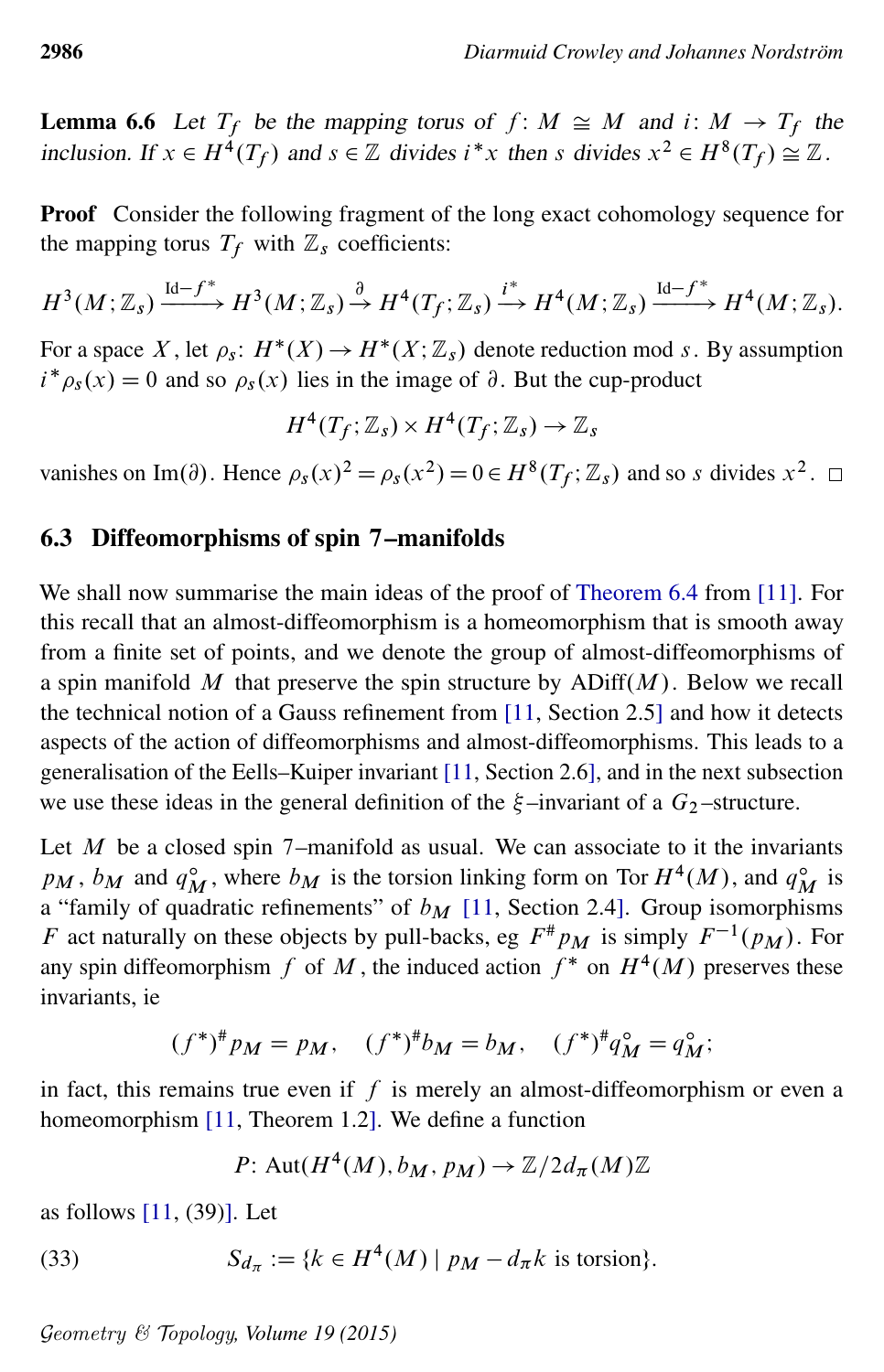For 
$$
F \in \text{Aut}(H^4(M), b_M, p_M)
$$
, pick  $k \in S_{d_{\pi}}$ , let  $t := F(k) - k$ , and  
\n
$$
P(F) := d_{\pi}^2 b_M(t, t) - 2d_{\pi} b_M(p_M - d_{\pi} k, t) \mod 2d_{\pi}(M)\mathbb{Z}.
$$

Then [\[11,](#page-41-6) Proposition 4.16] states that

(34) 
$$
p^2(f) = P(f^*) \mod 2d_{\pi}(M).
$$

Meanwhile  $[11, (42)]$  $[11, (42)]$  states that

(35) 
$$
\operatorname{Im} P = 2^r d_o(M) \mathbb{Z} / 2 d_\pi(M) \mathbb{Z}
$$

for some  $r(H^4(M), b_M, p_M) \in \{0, 1, 2\}$ , and  $r = 1$  unless  $H^4(M)$  has 2-torsion. Combined with [\(32\)](#page-36-3) this implies [\(30\),](#page-36-0) and hence [Theorem 1.11.](#page-6-0)

Further, if M is 2–connected then [\[11,](#page-41-6) Proposition 3.10] states that there exist  $f \in$ ADiff(M) with  $f^* =$  Id on  $H^4(M)$  and  $p^2(f) = 2\tilde{d}_{\pi}n$  for any  $n \in \mathbb{Z}$ ; as in [Section 1,](#page-0-0)  $d_{\pi} := \text{lcm}(4, d_{\pi})$ . It is well known that f is pseudoisotopic to a diffeomorphism if  $p^2(f)$  is divisible by 224 [\[11,](#page-41-6) Lemma 3.7(iii)], so one can find  $f \in \text{Diff}(M)$  such that  $p^2(f) = \text{lcm}(224, 2\tilde{d}_{\pi})$ . Hence equality holds in [\(30\),](#page-36-0) completing the proof of [Theorem 6.4](#page-36-2) (and hence [Theorem 1.12\)](#page-7-2).

A key step in the above argument is that  $p^2(f)$  mod  $2d_\pi$  can be determined purely algebraically, from the action  $f^*$  on  $H^4(M)$ . A related fact is that  $p^2(f)$  mod  $2\tilde{d}_\pi$  can be determined by the action of  $f^*$  on *Gauss refinements* associated to spin coboundaries of M. A Gauss refinement of the quadratic linking family  $q_M^{\circ}$  of M is a function

$$
g\colon S_{d_{\pi}}\to \mathbb{Q}/\tfrac{1}{4}d_{\pi}\mathbb{Z}
$$

whose mod  $\mathbb Z$  reduction is determined by  $q_M^{\circ}$ , and which satisfies

$$
g(k+t) - g(k) = \frac{d_{\pi}^{2} b_{M}(t,t) - 2d_{\pi} b_{M}(p_{M} - d_{\pi}k, t)}{8} \mod \frac{1}{4} d_{\pi} \mathbb{Z}.
$$

For our present purposes the significance of these conditions is that the difference between two Gauss refinements is just a constant in  $\mathbb{Z}/\frac{1}{4}$  $\frac{1}{4}d_{\pi}\mathbb{Z}$ , and if  $f \in ADiff(M)$ then

<span id="page-38-0"></span>(36) 
$$
g - (f^*)^{\#}g = \frac{p^2(f)}{8} \mod \frac{1}{4}\tilde{d}_{\pi},
$$

where  $F^*g := g \circ F$  for any isomorphism F of  $H^4(M)$ .

Let W be a 3–connected coboundary of M, and  $j: H^4(W) \to H^4(M)$  the restriction map. We can associate a Gauss refinement  $g_W$  to W by setting

$$
g_W(jn) := \frac{(p_W - d_\pi n)^2 - \sigma(W)}{8} \mod \frac{1}{4} d_\pi \mathbb{Z}
$$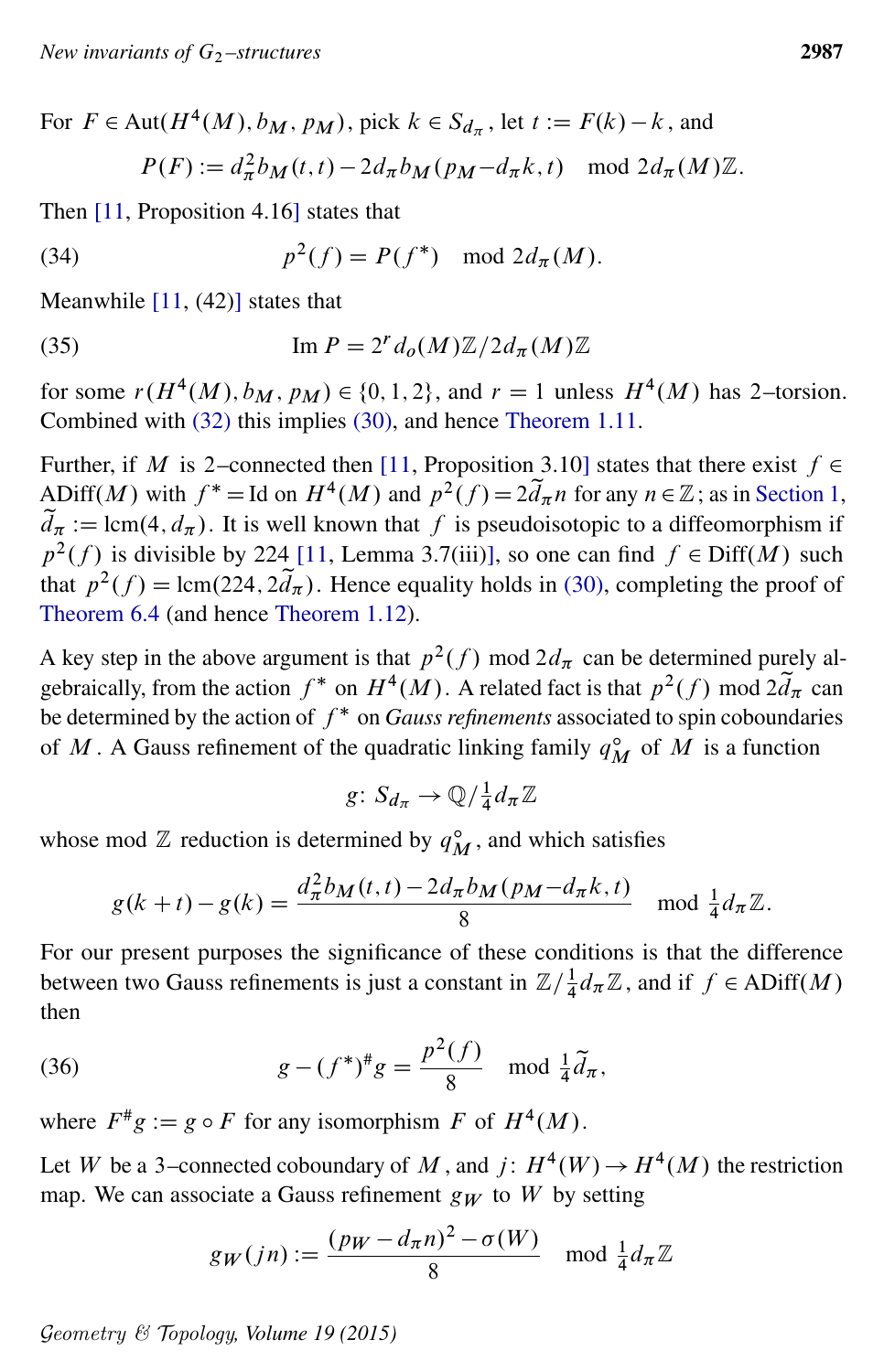for any  $n \in H^4(W)$  such that  $jn \in S_{d_\pi}$  (then the image of  $p_W - d_\pi n$  in  $H^4(W; \mathbb{Q})$ is supported away from the boundary, so its cup-square in  $H^8(W, M; \mathbb{Q}) \cong \mathbb{Q}$  is well-defined) [\[11,](#page-41-6) (18)]. The key property of  $g_W$  is that if  $f: M \to M'$  is a diffeomorphism and  $W'$  is another 3–connected coboundary of  $M'$  then

(37) 
$$
g_{W'} - (f^*)^{\#} g_W = \frac{p_X^2 - \sigma(X)}{8} = 28 \widehat{A}(X) \mod \frac{1}{4} d_{\pi} \mathbb{Z},
$$

where X is the closed spin manifold  $(-M) \cup_f M'$  [\[11,](#page-41-6) (24)]. In particular, the mod 28 reduction of  $g_W$  is independent of the choice of spin coboundary W. This defines a generalisation of the Eells–Kuiper invariant,

<span id="page-39-2"></span>
$$
\mu_M\colon S_{d_{\pi}}\to \mathbb{Q}/\gcd(28,\tfrac{1}{4}d_{\pi}\mathbb{Z})\mathbb{Z},
$$

which distinguishes between  $gcd(28, Num(2<sup>r</sup> d<sub>o</sub>/8))$  different smooth structures on the topological manifold underlying  $M$  [\[11,](#page-41-6) Corollary 4.14]. Together with the homeomorphism invariants  $(H^4(M), q_M^{\circ}, p_M)$ , it classifies 2–connected 7–manifolds up to diffeomorphism.

<span id="page-39-3"></span>Theorem 6.7 [\[11,](#page-41-6) Theorem 1.3] For a pair of closed 2-connected 7-manifolds  $M_0$  and  $M_1$  and an isomorphism  $F: H^4(M_1) \to H^4(M_0)$ , there is a diffeomorphism  $f: M_0 \cong M_1$  such that  $F = f^*$  if and only if  $(q^{\circ}_{M_1}, \mu_{M_1}, p_{M_1}) = F^*(q^{\circ}_{M_0}, \mu_{M_0}, p_{M_0})$ .

#### <span id="page-39-0"></span>6.4 The  $\xi$ -invariant

We now give the definition of the  $\xi$ -invariant of a  $G_2$ -structure  $\varphi$ , which is a function  $\xi(\varphi)$ :  $S_{d_{\pi}} \to \mathbb{Q}/3d_{\pi}\mathbb{Z}$  (with  $S_{d_{\pi}}$  as in [\(33\)\)](#page-37-0). We also explain how the pair  $(\nu, \xi)$ distinguishes between 24Num(2<sup>*r*</sup>  $d_o(M)/224$ ) deformation equivalence classes of  $G_2$ structures on a spin 7–manifold  $M$ . This entails [Theorem 1.11,](#page-6-0) and when  $M$  is 2–connected combining with [Theorem 1.12](#page-7-2) implies [Theorem 1.17,](#page-9-0) that  $(v, \xi)$  is a complete invariant of  $\pi_0 \overline{\mathcal{G}}_2(M)$ .

<span id="page-39-1"></span>**Definition 6.8** Let  $\varphi$  be a  $G_2$ -structure on a closed 7-manifold with Spin(7)-coboundary W. The  $\xi$ -invariant of  $\varphi$  is the function

$$
\xi(\varphi) := 7(\chi(W) - 3\sigma(W)) + 12g_W: S_{d_{\pi}} \to \mathbb{Q}/3\tilde{d}_{\pi}\mathbb{Z}.
$$

Combining [\(2\)](#page-1-1) and [\(37\)](#page-39-2) shows that  $\xi(\varphi)$  is diffeomorphism-invariant (and in particular independent of the choice of W): if  $f: M' \to M$  is a diffeomorphism then

$$
(f^*)^{\#}(\xi(f^*\varphi)) = \xi(\varphi).
$$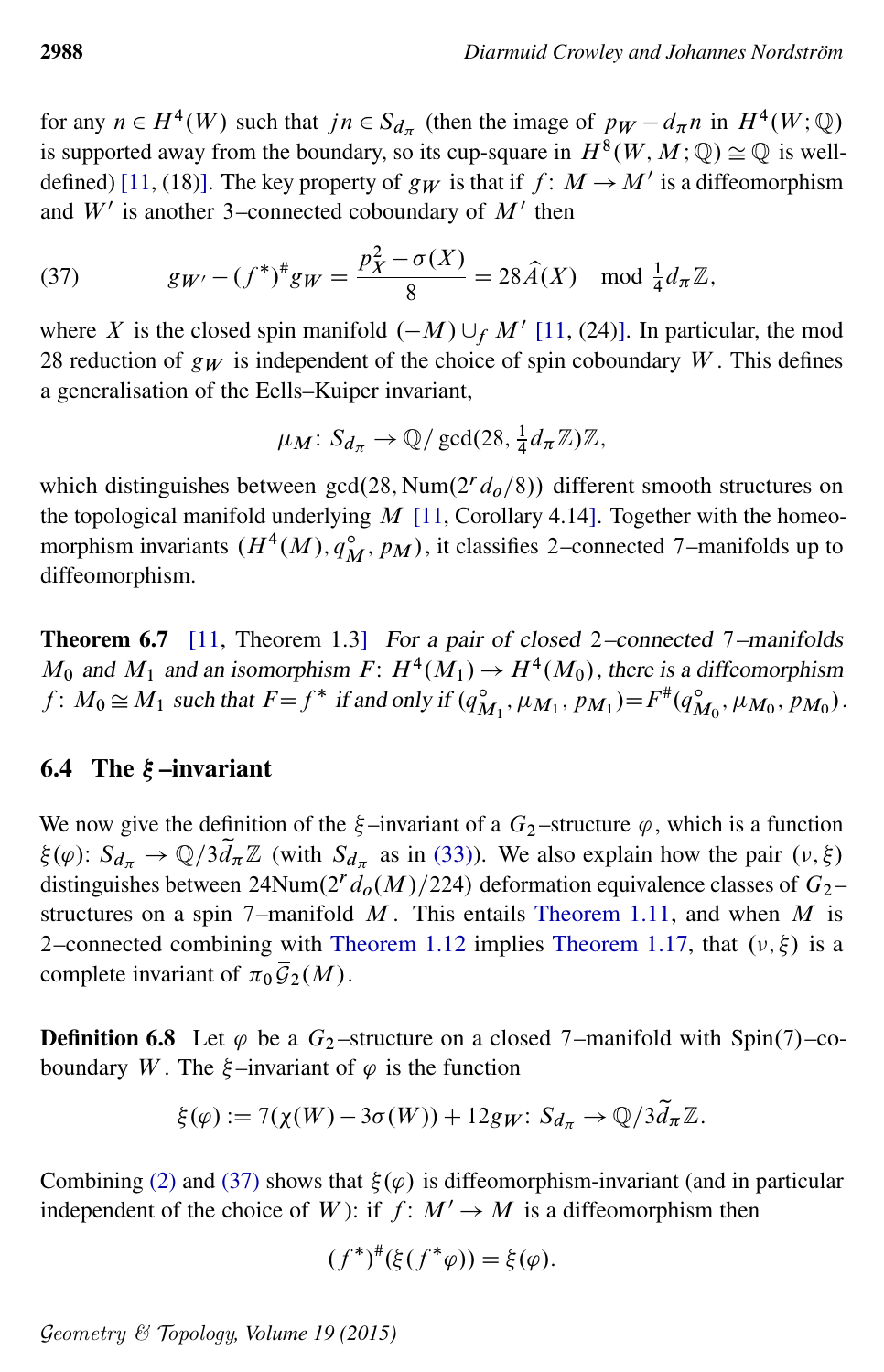The relations

$$
2D(\varphi, \varphi') = v(\varphi') - v(\varphi) \mod 48,
$$
  

$$
14D(\varphi, \varphi') = \xi(\varphi') - \xi(\varphi) \mod 3\tilde{d}_{\pi}
$$

for  $G_2$ -structures  $\varphi$  and  $\varphi'$  on the same manifold M mean that  $(\nu, \xi)$  determine D mod lcm(24, Num( $3d_{\pi}/14$ )). Moreover, these relations help us see that precisely lcm(24, Num( $3d_{\pi}/14$ )) = 24Num( $d_{\pi}/112$ ) pairs ( $\nu$ ,  $\xi$ ) are realised, namely the ones satisfying

(38a) 
$$
v = \chi_{\mathbb{Q}}(M) \mod 2,
$$

<span id="page-40-1"></span>(38b) 
$$
\frac{\xi - 7\nu}{12} = \mu_M \mod \gcd(28, \frac{1}{4}d_\pi \mathbb{Z}).
$$

However, this does not mean that there are 24 Num( $d_{\pi}/112$ ) different deformation equivalence classes, as one has to take into account that  $f \in \text{Diff}(M)$  acts nontrivially on Gauss refinements and hence on  $\xi$ : [\(36\)](#page-38-0) implies

$$
\xi(f^*\varphi) - \xi(\varphi) = \frac{3}{2}p^2(f) \mod 3\tilde{d}_\pi.
$$

Using [Theorem 6.4,](#page-36-2) the mod  $2^{r-1}3d_0(M)$  reductions of  $\xi$  of deformation equivalent  $G_2$ -structures on M must still be equal. Hence we can use  $(v, \xi)$  to distinguish between at least

$$
lcm(24, Num\left(\frac{2^{r-1}3d_o(M)}{14}\right)) = 24 Num\left(\frac{2^r d_o(M)}{224}\right)
$$

deformation equivalence classes. For 2–connected  $M$  this is precisely the number of deformation equivalence classes on M according to [Theorem 1.12,](#page-7-2) so  $(v, \xi)$  distinguishes between all the classes, completing the proof of [Theorem 1.17.](#page-9-0)

Given a  $G_2$ -structure, we can use [\(38b\)](#page-40-1) to recover the Eells–Kuiper invariant of the underlying smooth manifold from  $(v, \xi)$ . Hence [Theorem 6.7](#page-39-3) implies that we can classify closed 2–connected manifolds with homotopy classes of  $G_2$ –structures using the quintuple  $(H^4(M), q_M^{\circ}, p_M, \nu, \xi)$ .

<span id="page-40-0"></span>**Theorem 6.9** Let  $M_i$  be closed 2–connected 7–manifolds, and  $\varphi_i$  G<sub>2</sub>-structures on  $M_i$ . Given an isomorphism  $F: H^4(M_1) \to H^4(M_0)$ , there is a diffeomorphism  $f: M_0 \cong M_1$  such that  $F = f^*$  and  $f^*\varphi_1$  is homotopic to  $f^*\varphi_0$  if and only if  $\nu(\varphi_0) = \nu(\varphi_1)$  and  $F^*(p_{M_0}, q_{M_0}^{\circ}, \xi(\varphi_0)) = (p_{M_1}, q_{M_1}^{\circ}, \xi(\varphi_1)).$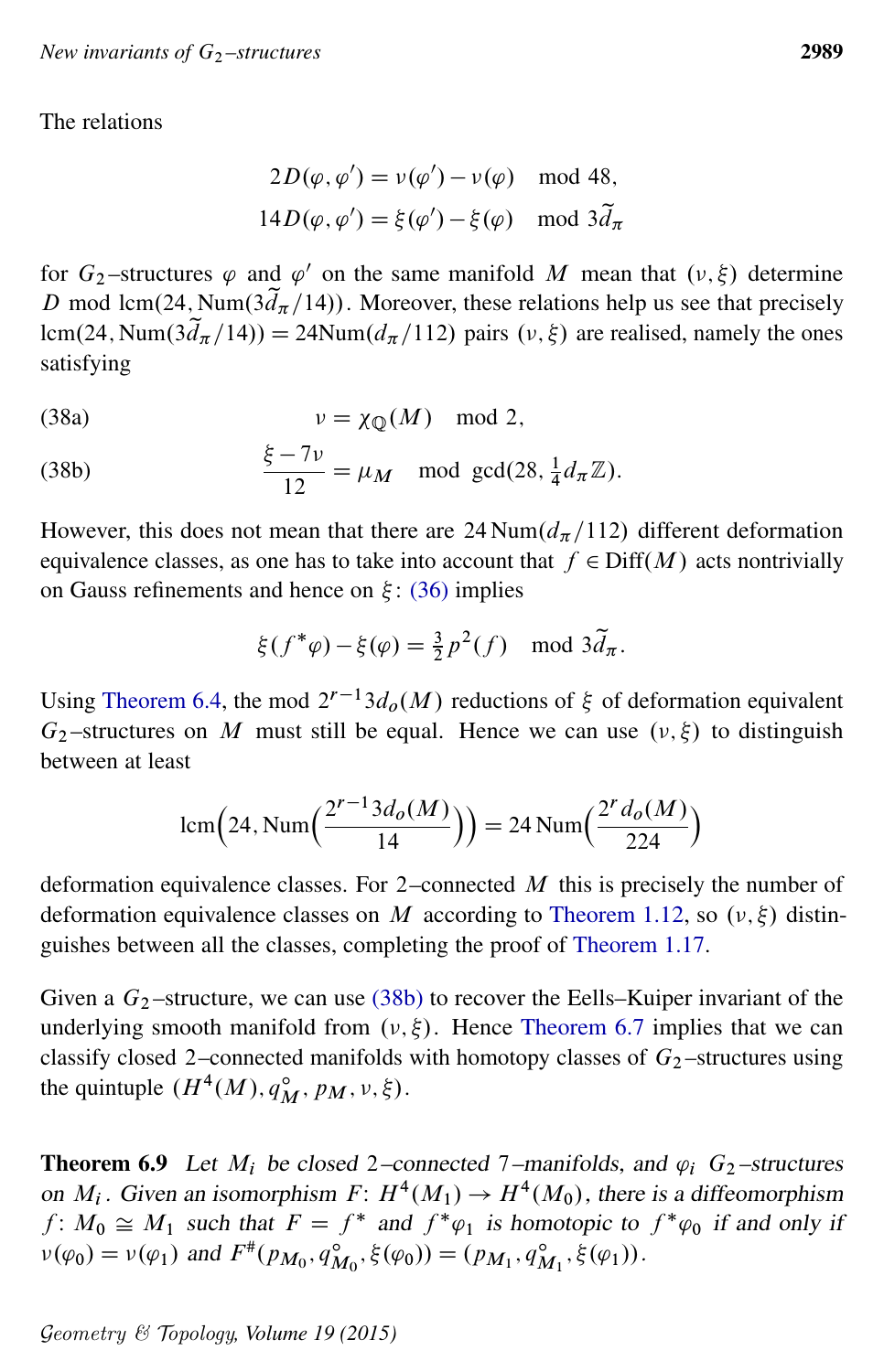# References

- <span id="page-41-13"></span>[1] M F Atiyah, I M Singer, *[The index of elliptic operators, III](http://dx.doi.org/10.2307/1970717)*, Ann. of Math. 87 (1968) 546–604 [MR0236952](http://www.ams.org/mathscinet-getitem?mr=0236952)
- <span id="page-41-12"></span>[2] J C Baez, *[The octonions](http://dx.doi.org/10.1090/S0273-0979-01-00934-X)*, Bull. Amer. Math. Soc. 39 (2002) 145–205 [MR1886087](http://www.ams.org/mathscinet-getitem?mr=1886087)
- <span id="page-41-1"></span>[3] M Berger, *[Sur les groupes d'holonomie homogène des variétés à connexion affine et](http://www.numdam.org/item?id=BSMF_1955__83__279_0) [des variétés riemanniennes](http://www.numdam.org/item?id=BSMF_1955__83__279_0)*, Bull. Soc. Math. France 83 (1955) 279–330 [MR0079806](http://www.ams.org/mathscinet-getitem?mr=0079806)
- <span id="page-41-15"></span>[4] **RL Bryant**, *Some remarks on*  $G_2$ -structures, from: "Proceedings of Gökova Geometry–Topology Conference 2005", (S Akbulut, T Önder, RJ Stern, editors), GGT, Gökova, Turkey (2006) 75–109 [MR2282011](http://www.ams.org/mathscinet-getitem?mr=2282011)
- <span id="page-41-5"></span>[5] R L Bryant, *[Non-embedding and non-extension results in special holonomy](http://dx.doi.org/10.1093/acprof:oso/9780199534920.003.0017)*, from: "The many facets of geometry", (O García-Prada, J P Bourguignon, S Salamon, editors), Oxford Univ. Press (2010) 346–367 [MR2681703](http://www.ams.org/mathscinet-getitem?mr=2681703)
- <span id="page-41-7"></span>[6] R L Bryant, S M Salamon, *[On the construction of some complete metrics with excep](http://dx.doi.org/10.1215/S0012-7094-89-05839-0)[tional holonomy](http://dx.doi.org/10.1215/S0012-7094-89-05839-0)*, Duke Math. J. 58 (1989) 829–850 [MR1016448](http://www.ams.org/mathscinet-getitem?mr=1016448)
- <span id="page-41-10"></span>[7] R Bryant, F Xu, *Laplacian flow for closed* G<sup>2</sup> *–structures: Short time behavior* [arXiv:1101.2004](http://arxiv.org/abs/1101.2004)
- <span id="page-41-16"></span>[8] M Čadek, M Crabb, J Vanžura, *[Obstruction theory on](http://dx.doi.org/10.1007/s00229-008-0203-x)* 8-manifolds, Manuscripta Math. 127 (2008) 167–186 [MR2442894](http://www.ams.org/mathscinet-getitem?mr=2442894)
- <span id="page-41-14"></span>[9] E Calabi, *[Métriques kählériennes et fibrés holomorphes](http://www.numdam.org/item?id=ASENS_1979_4_12_2_269_0)*, Ann. Sci. École Norm. Sup. 12 (1979) 269–294 [MR543218](http://www.ams.org/mathscinet-getitem?mr=543218)
- <span id="page-41-2"></span>[10] A Corti, M Haskins, J Nordström, T Pacini, G<sub>2</sub>-manifolds and associative subman*[ifolds via semi-Fano](http://dx.doi.org/10.1215/00127094-3120743)* 3*–folds*, Duke Math. J. 164 (2015) 1971–2092 [MR3369307](http://www.ams.org/mathscinet-getitem?mr=3369307)
- <span id="page-41-6"></span>[11] D Crowley, J Nordström, *The classification of* 2*–connected* 7*–manifolds* [arXiv:](http://arxiv.org/abs/1406.2226) [1406.2226](http://arxiv.org/abs/1406.2226)
- <span id="page-41-8"></span>[12] **D Crowley, J Nordström,** *Exotic*  $G_2$ -manifolds  $arXiv:1411.0656$
- <span id="page-41-9"></span>[13] H Donnelly, *[Spectral geometry and invariants from differential topology](http://dx.doi.org/10.1112/blms/7.2.147)*, Bull. London Math. Soc. 7 (1975) 147–150 [MR0372929](http://www.ams.org/mathscinet-getitem?mr=0372929)
- <span id="page-41-0"></span>[14] J Eells, Jr, N Kuiper, H, *[An invariant for certain smooth manifolds](http://dx.doi.org/10.1007/BF02412768)*, Ann. Mat. Pura Appl. 60 (1962) 93–110 [MR0156356](http://www.ams.org/mathscinet-getitem?mr=0156356)
- <span id="page-41-4"></span>[15] Y Eliashberg, N Mishachev, *[Introduction to the](http://dx.doi.org/10.1090/gsm/048)* h*–principle*, Graduate Studies in Mathematics 48, Amer. Math. Soc. (2002) [MR1909245](http://www.ams.org/mathscinet-getitem?mr=1909245)
- <span id="page-41-3"></span>[16] **M Fernández, A Gray,** *[Riemannian manifolds with structure group](http://dx.doi.org/10.1007/BF01760975)*  $G_2$ , Ann. Mat. Pura Appl. 132 (1982) 19–45 [MR696037](http://www.ams.org/mathscinet-getitem?mr=696037)
- <span id="page-41-11"></span>[17] A Gray, *[Vector cross products on manifolds](http://dx.doi.org/10.2307/1995115)*, Trans. Amer. Math. Soc. 141 (1969) 465–504 [MR0243469](http://www.ams.org/mathscinet-getitem?mr=0243469)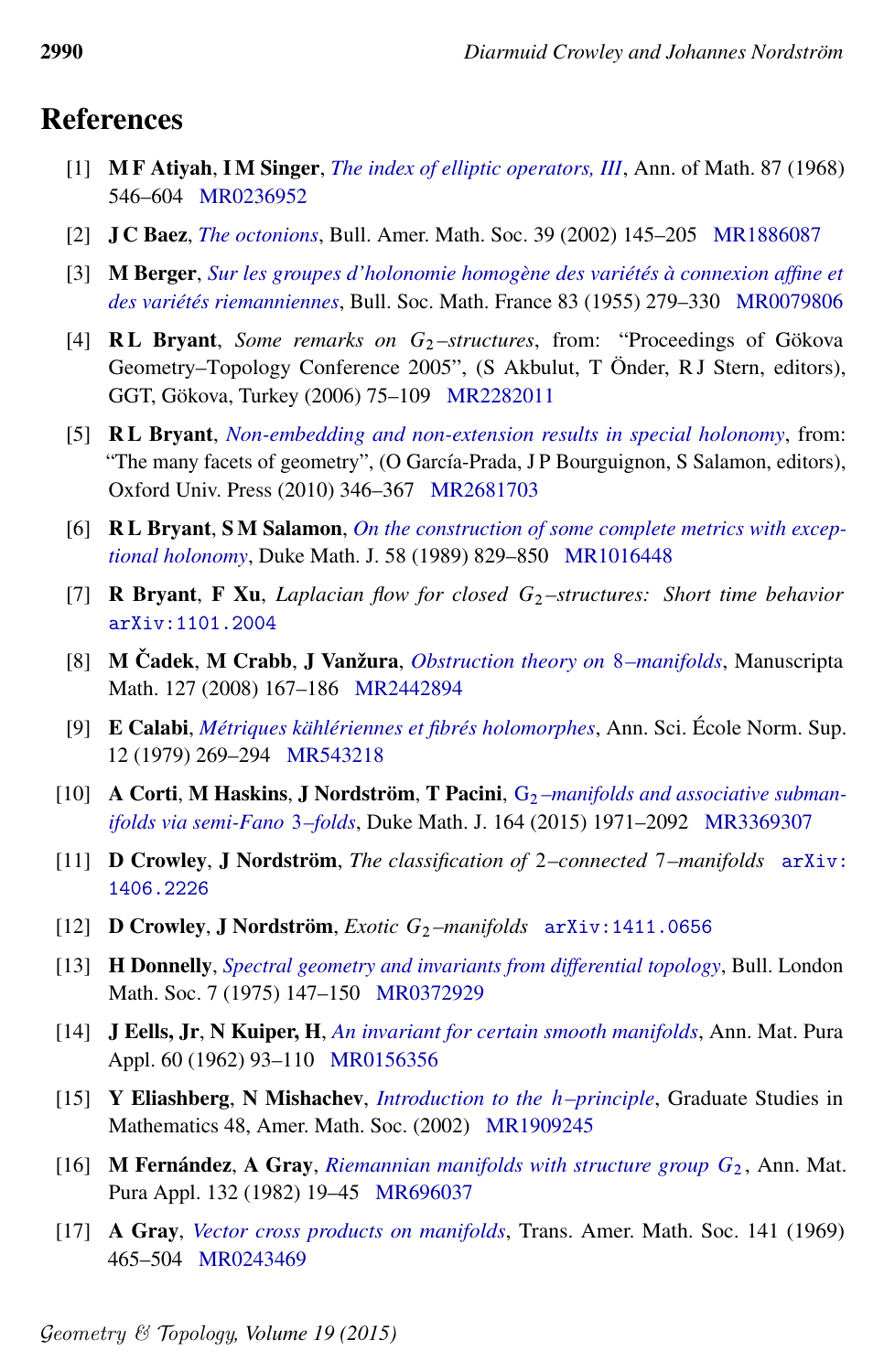- <span id="page-42-11"></span>[18] A Gray, P S Green, *[Sphere transitive structures and the triality automorphism](http://dx.doi.org/10.2140/pjm.1970.34.83)*, Pacific J. Math. 34 (1970) 83–96 [MR0268910](http://www.ams.org/mathscinet-getitem?mr=0268910)
- <span id="page-42-8"></span>[19] **S Grigorian**, *[Short-time behaviour of a modified Laplacian coflow of](http://dx.doi.org/10.1016/j.aim.2013.08.013)*  $G_2$ -structures, Adv. Math. 248 (2013) 378–415 [MR3107516](http://www.ams.org/mathscinet-getitem?mr=3107516)
- <span id="page-42-13"></span>[20] R Harvey, H B Lawson, Jr, *[Calibrated geometries](http://dx.doi.org/10.1007/BF02392726)*, Acta Math. 148 (1982) 47–157 [MR666108](http://www.ams.org/mathscinet-getitem?mr=666108)
- <span id="page-42-7"></span>[21] N Hitchin, *[Stable forms and special metrics](http://dx.doi.org/10.1090/conm/288/04818)*, from: "Global differential geometry: The mathematical legacy of Alfred Gray", (M Fernández, J A Wolf, editors), Contemp. Math. 288, Amer. Math. Soc. (2001) 70–89 [MR1871001](http://www.ams.org/mathscinet-getitem?mr=1871001)
- <span id="page-42-3"></span>[22] **DD Joyce**, *Compact Riemannian* 7[–manifolds with holonomy](http://projecteuclid.org/euclid.jdg/1214458109)  $G_2$ , I, II, J. Differential Geom. 43 (1996) 291–328, 329–375 [MR1424428](http://www.ams.org/mathscinet-getitem?mr=1424428)
- <span id="page-42-5"></span>[23] D D Joyce, *Compact manifolds with special holonomy*, Oxford University Press (2000) [MR1787733](http://www.ams.org/mathscinet-getitem?mr=1787733)
- <span id="page-42-4"></span>[24] A Kovalev, *[Twisted connected sums and special Riemannian holonomy](http://dx.doi.org/10.1515/crll.2003.097)*, J. Reine Angew. Math. 565 (2003) 125–160 [MR2024648](http://www.ams.org/mathscinet-getitem?mr=2024648)
- <span id="page-42-16"></span>[25] A Kovalev, J Nordström, *[Asymptotically cylindrical](http://dx.doi.org/10.1007/s10455-010-9210-8)* 7*–manifolds of holonomy* G<sup>2</sup> *[with applications to compact irreducible](http://dx.doi.org/10.1007/s10455-010-9210-8)*  $G_2$ *-manifolds*, Ann. Global Anal. Geom. 38 (2010) 221–257 [MR2721660](http://www.ams.org/mathscinet-getitem?mr=2721660)
- <span id="page-42-10"></span>[26] H B Lawson, Jr, M-L Michelsohn, *Spin geometry*, Princeton Mathematical Series 38, Princeton Univ. Press (1989) [MR1031992](http://www.ams.org/mathscinet-getitem?mr=1031992)
- <span id="page-42-6"></span>[27] H-V Lê, *Existence of symplectic* 3*–forms on* 7*–manifolds*, preprint (2007) [arXiv:](http://arxiv.org/abs/math/0603182v4) [math/0603182v4](http://arxiv.org/abs/math/0603182v4)
- <span id="page-42-1"></span>[28] J Milnor, *[On manifolds homeomorphic to the](http://dx.doi.org/10.2307/1969983)* 7*–sphere*, Ann. of Math. 64 (1956) 399–405 [MR0082103](http://www.ams.org/mathscinet-getitem?mr=0082103)
- <span id="page-42-12"></span>[29] J Milnor, *Spin structures on manifolds*, Enseignement Math. 9 (1963) 198–203 [MR0157388](http://www.ams.org/mathscinet-getitem?mr=0157388)
- <span id="page-42-14"></span>[30] J Milnor, D Husemoller, *Symmetric bilinear forms*, Ergeb. Math. Grenzgeb. 73, Springer, New York (1973) [MR0506372](http://www.ams.org/mathscinet-getitem?mr=0506372)
- <span id="page-42-2"></span>[31] S Salamon, *Riemannian geometry and holonomy groups*, Pitman Research Notes in Mathematics Series 201, Longman, Harlow, UK (1989) [MR1004008](http://www.ams.org/mathscinet-getitem?mr=1004008)
- <span id="page-42-15"></span>[32] C T C Wall, *[Non-additivity of the signature](http://dx.doi.org/10.1007/BF01404310)*, Invent. Math. 7 (1969) 269–274 [MR0246311](http://www.ams.org/mathscinet-getitem?mr=0246311)
- <span id="page-42-9"></span>[33] H Weiss, F Witt, *[Energy functionals and soliton equations for](http://dx.doi.org/10.1007/s10455-012-9328-y)*  $G_2$ –*forms*, Ann. Global Anal. Geom. 42 (2012) 585–610 [MR2995206](http://www.ams.org/mathscinet-getitem?mr=2995206)
- <span id="page-42-0"></span>[34] **F Witt**, *[Generalised](http://dx.doi.org/10.1007/s00220-006-0011-7)*  $G_2$ *-manifolds*, Comm. Math. Phys. 265 (2006) 275–303 [MR2231673](http://www.ams.org/mathscinet-getitem?mr=2231673)